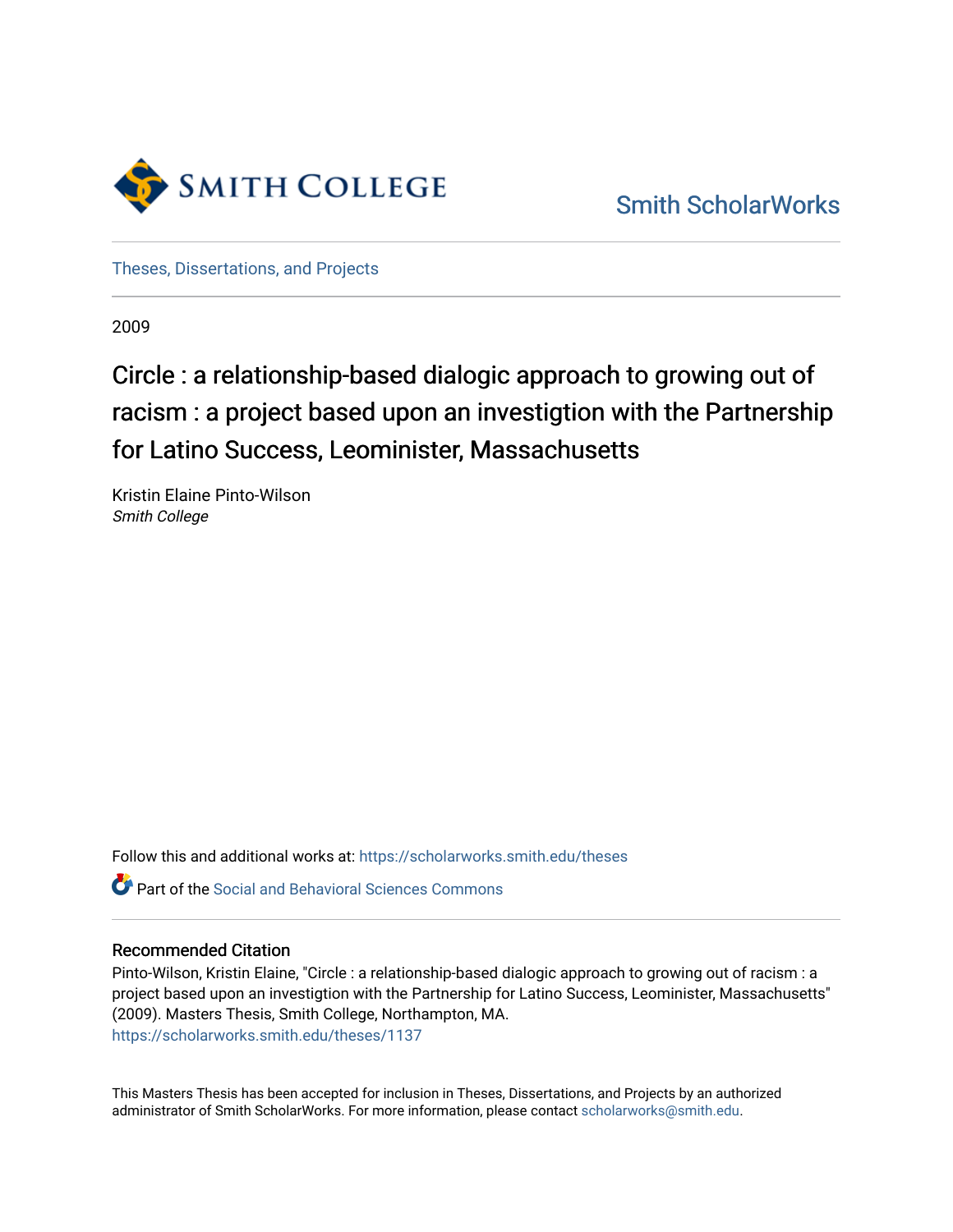Kristin Pinto-Wilson (Partnership for Latino Success, Leominster, MA), Circle: A Relationship-based Dialogic Approach to Growing Out of Racism

# ABSTRACT

This study was undertaken to discover whether Circle could be used to foster individual and collective transformation regarding issues of racism. The director for the Partnership for Latino Success designed and implemented a dialogue series called "Changing the World by Changing Ourselves" for individuals to engage in a Circle journey about racism in daily life, relationships, and the community. The dialogues focused on microaggressions, relearning relationships and engaging in meaningful collaborations, and removing shame and blame from social change efforts. This researcher engaged in the dialogue series as a participant/observer and interviewed eight individuals who participated in at least two of the three dialogues.

Based on the findings, a shame-free environment enables individuals to share and listen to stories and their subsequent reaction to stories, which increases their awareness of participation in microaggressions. The mechanics of Circle encourage individuals to suspend reactions to someone's story, reflect, and choose behaviors based on one's values and the collective goals. This fosters a sense of personal empowerment and hope to build connection across seemingly disparate life experiences, and encourages individuals to grow out of racism.

Participants are now utilizing Circle and components from the dialogue series in the context of their home, clinical work with individuals and families, as a strategy of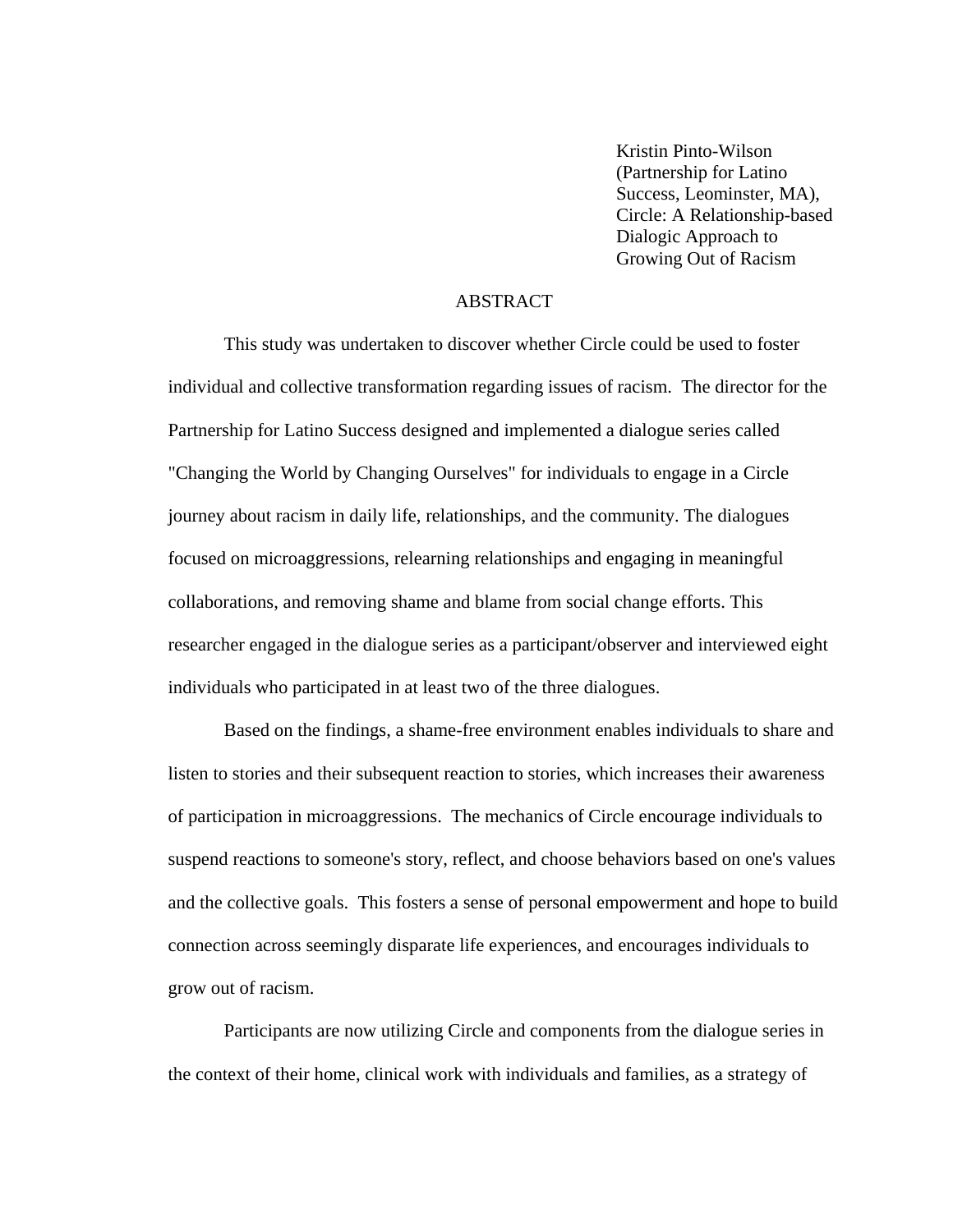organizational development, community organizing, and anti-racism efforts. These are a few examples of how Circle can be used to grow out of racism and work to improve life in one's home, work and community.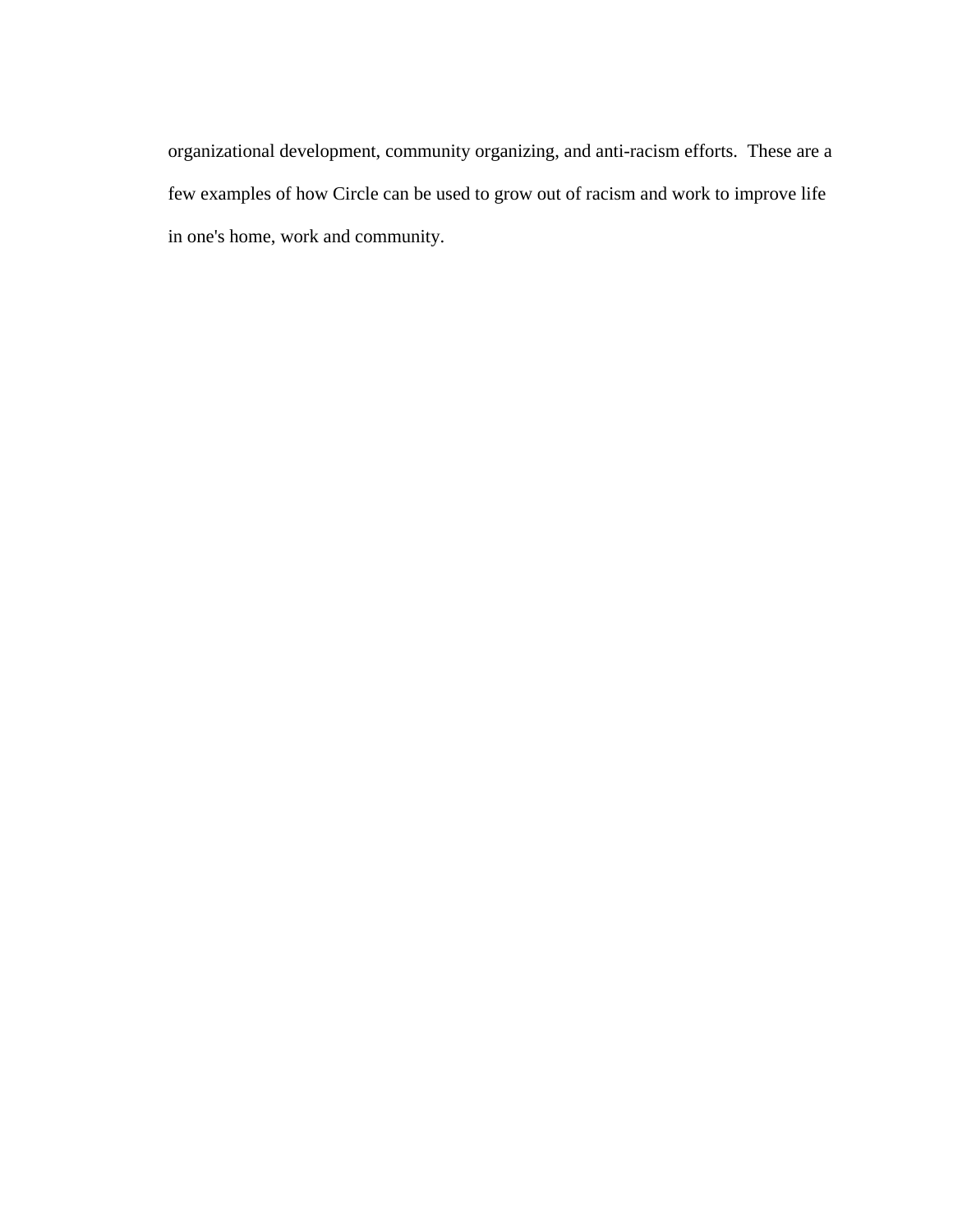# CIRCLE: A RELATIONSHIP-BASED DIALOGIC APPROACH

# TO GROWING OUT OF RACISM

A project based upon an investigation with the Partnership for Latino Success, Leominster, Massachusetts, submitted in partial fulfillment of the requirements for the degree of Master of Social Work.

Kristin Pinto-Wilson

Smith College School for Social Work Northampton, Massachusetts 01063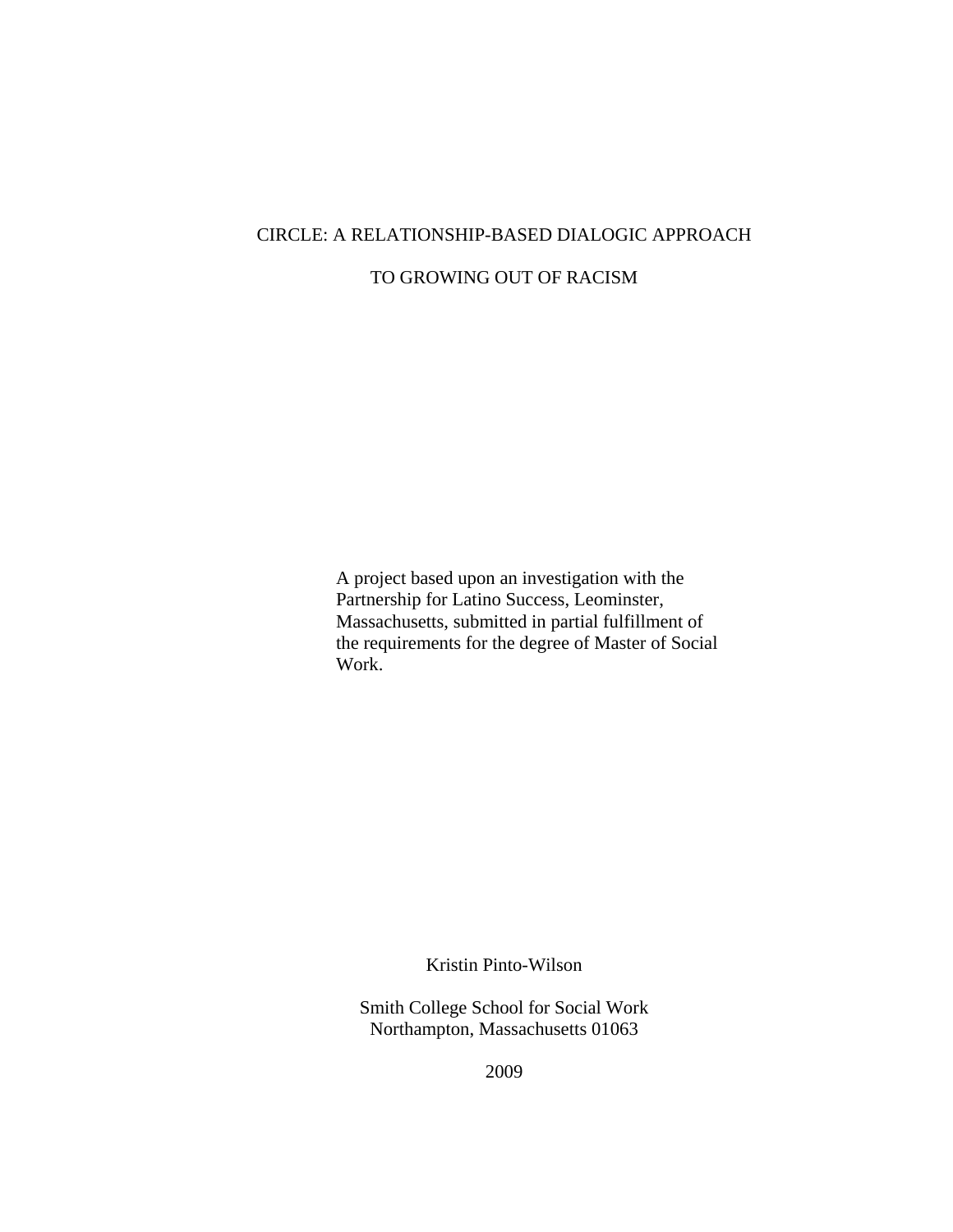#### ACKNOWLEDGEMENTS

This thesis could not have been accomplished without the assistance of many people whose contributions are gratefully acknowledged.

I wish to thank Roger Miller, my research advisor, for his patience, commitment, and genuine interest in supporting my work with this study. To the eight participants, please know this study would not be possible without your thoughtful contributions. To Phil and Harold Gatensby for their gracious gift and sharing of Circle.

I wish to thank my parents for all the years of encouragement, pushing me to be my best, and faith in accomplishing my dreams. To Felix and Grommet for all their unconditional love. To Prairie, I am grateful for the encouragement, support and an enduring friendship. Most of all I wish to thank my wonderful wife, Sayra, for all the help and support every step of the way every day, for the cooking, proof reading, listening, pushing, patience, praise, love and support. Without you, my dear, none of this would be possible.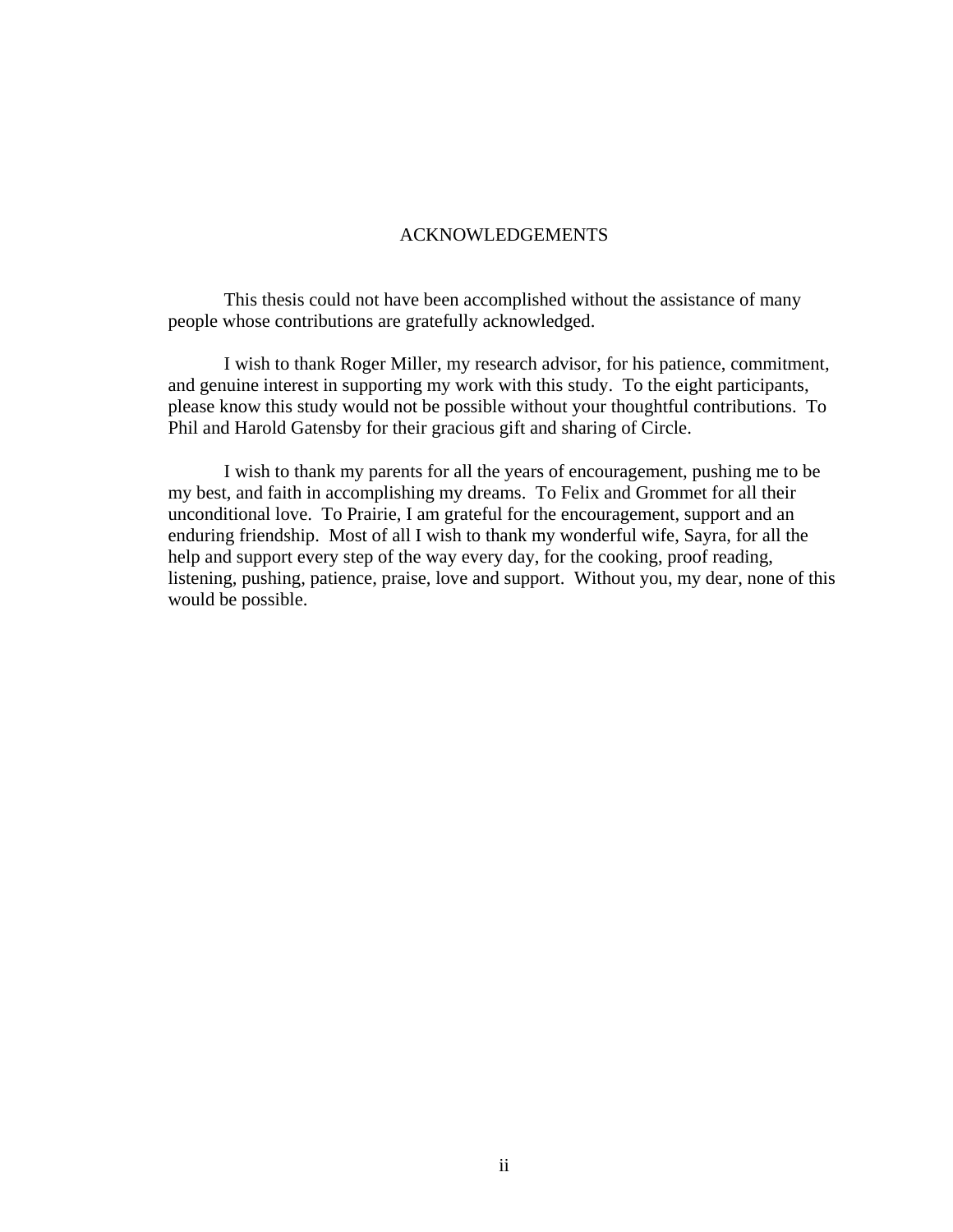# TABLE OF CONTENTS

|                          | . .      |
|--------------------------|----------|
| <b>TABLE OF CONTENTS</b> | $\cdots$ |
|                          | 111      |

# **CHAPTER**

|  | 24 |
|--|----|
|  | 62 |
|  |    |
|  |    |

# **APPENDICES**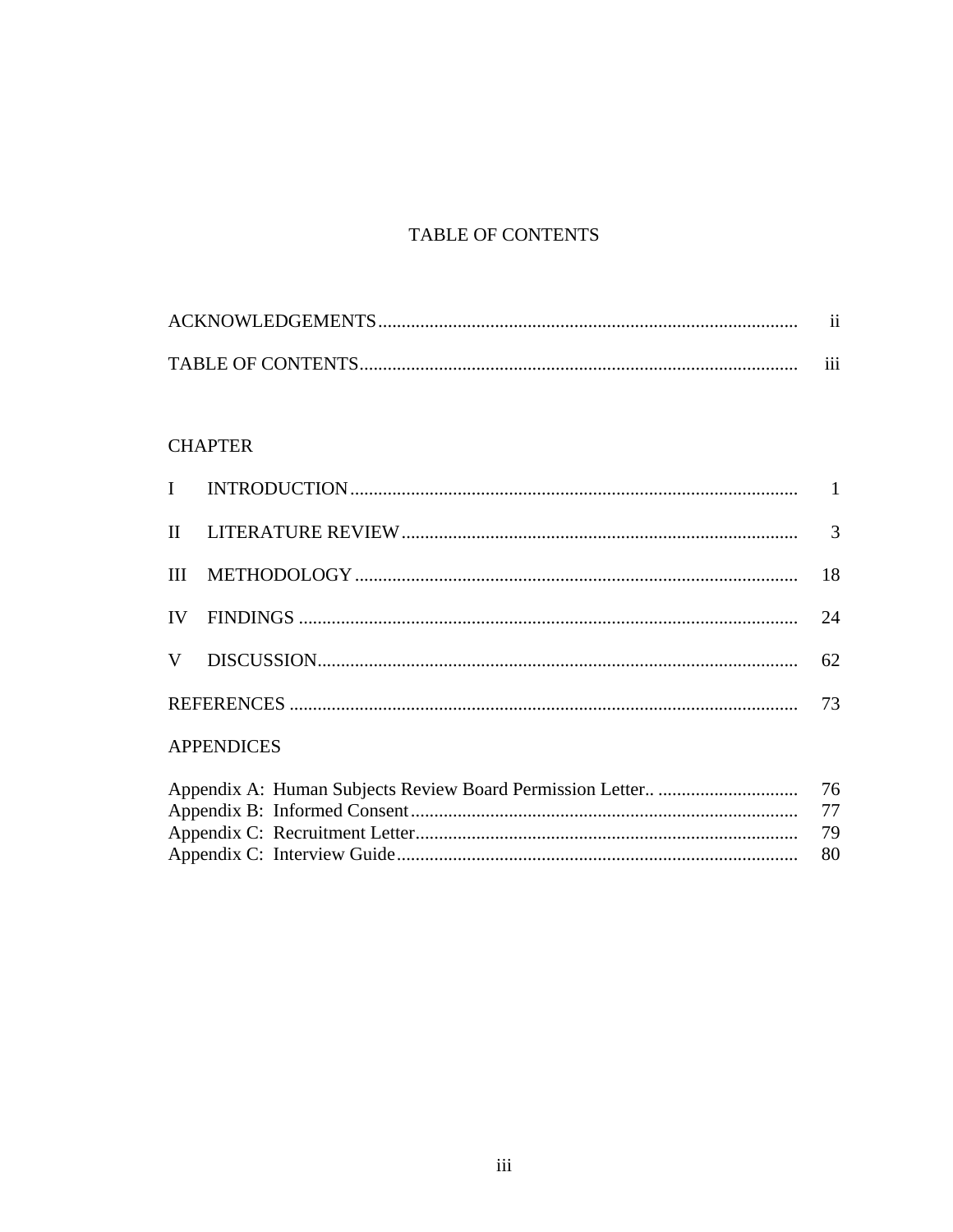## CHAPTER 1

#### INTRODUCTION

Circle is a method used by some indigenous communities to seek consensus through open dialogue among all members. An adaptation of this method was used by the director of the Partnership of Latino Success. In 2008-2009, this agency invited participation in three Circles to foster understanding of themselves, their relationships, and local social change challenges. This study examines the experience of some of the participants in this dialogue series "Changing the World by Changing Ourselves".

The "Changing the World by Changing Ourselves" dialogue was created for people interested in learning about themselves and others in order to improve the professional systems and community systems they live and work in. The purpose of this dialogue series is to create a supportive environment based on respect, trust, honesty, acceptance, compassion, and forgiveness, and foster critical thinking about oneself in relation to others and their environment. It is a series of three dialogues, approximately one a month for three hours each. The first dialogue focused on microaggressions and took a closer look at how individuals treat one another. The second dialogue focused on relearning relationships and engaging in meaningful collaborations. The third dialogue is aimed at removing shame and blame from social change efforts and building conscious, just and peaceful communities.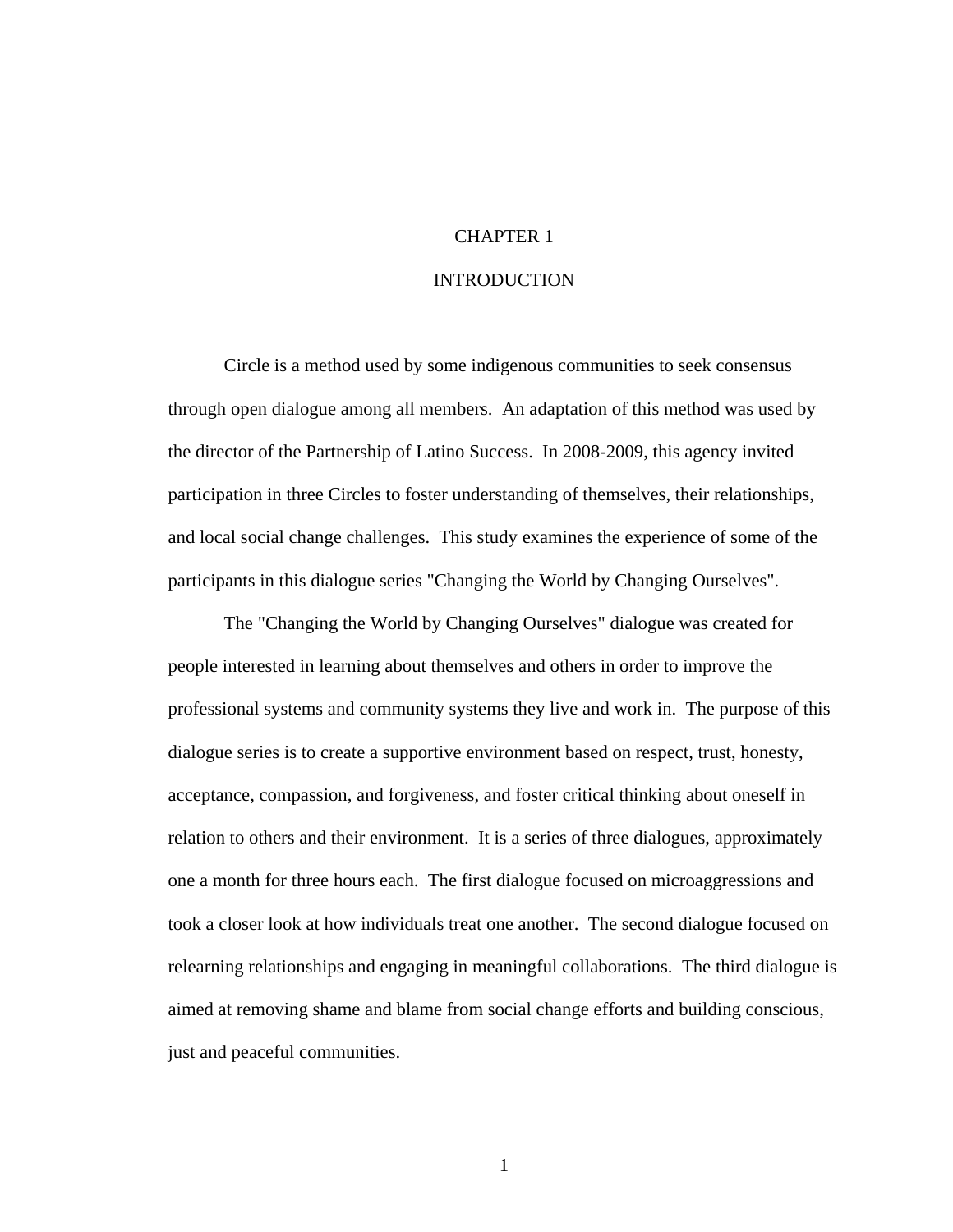In recent years, the social work standards of practice have expanded to include more multicultural education and practice as well as social justice efforts, which include social and political transformation within individuals and communities (Daniel, 2008, pp. 21-22). As it is currently understood that many mental health concerns are a direct result of the environment people live in, it is crucial for social workers to intervene in the systemic structures that may contribute to the challenges clients face. In keeping with the National Association of Social Work's Code of Ethics, it is considered an ethical responsibility for social workers' practice to extend beyond the individual and include community and policy intervention in regards to social justice efforts (Daniel, 2008). My intent on evaluating this dialogue series is to learn more about how social workers may practice social justice efforts in alignment with the professions code of ethics.

Most of the scholarly work in addressing ways to practice anti-oppression efforts in the field of social work pertain specifically to teaching methods for schools of social work. The study of this dialogue series seeks to stretch beyond the classroom and contribute to knowledge about how anyone invested in the community may practice antioppression social change efforts. This evaluation may be used as a potential theoretical framework and practical learning through interviews with participants of the dialogue series. This study may be of value to the field of social work, as well as the realms of sociology, systems thinking, education, and anti-oppression efforts.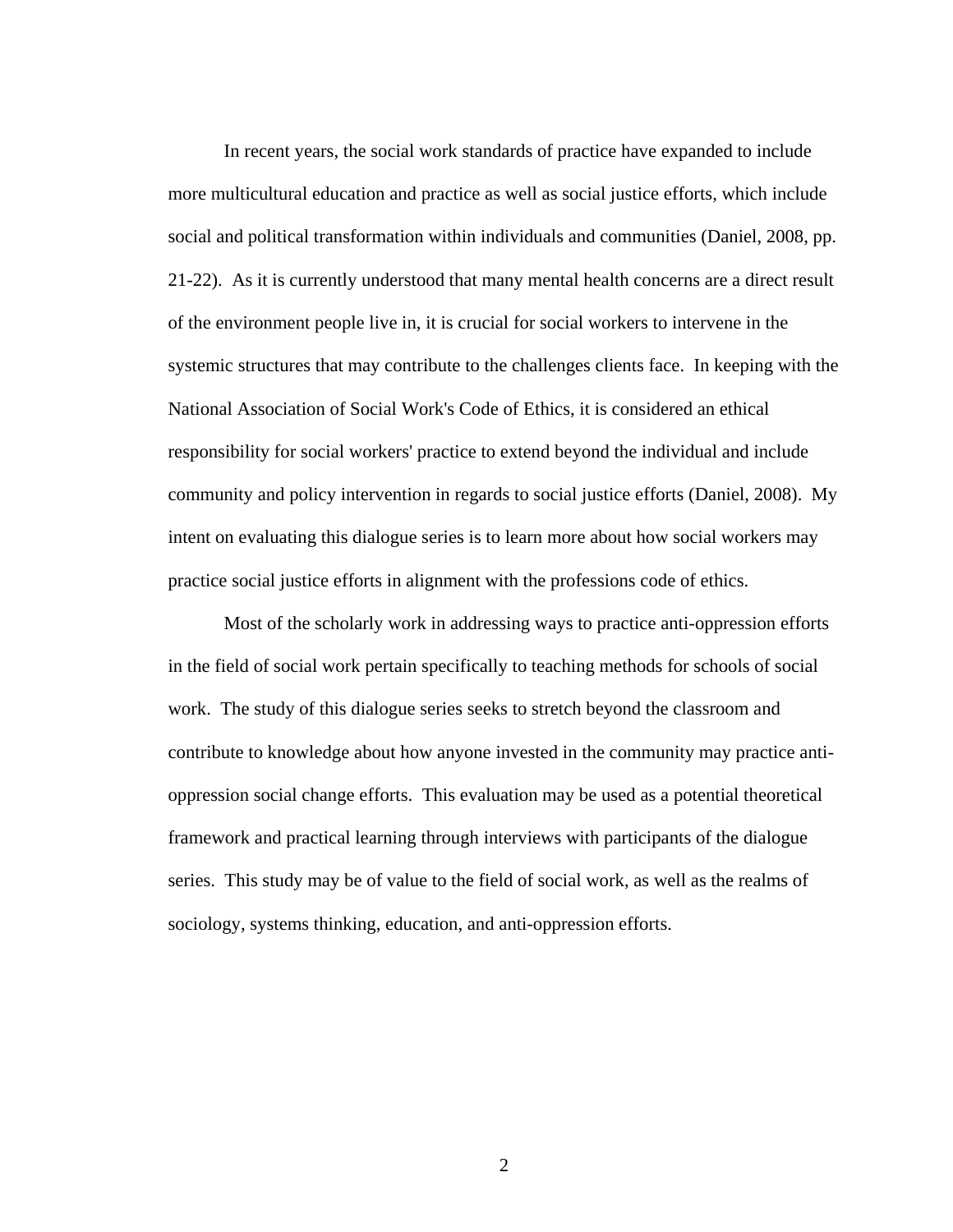## CHAPTER 2

#### LITERATURE REVIEW

The purpose of this literature review is to explore and utilize relevant bodies of knowledge used in the design of the dialogue series and other research or scholarly work on projects of similar interests. There will be an exploration of the literature, which describes the academic thought that lends to a need for the dialogue series. Then the theoretical framework used in the conceptualization and design of the dialogue series will be explored, including public pedagogy, critical pedagogy, popular education, and the more modern concept of engaged pedagogy. Included will be a plethora of knowledge on the role of values, relationships, and love in the use of dialogue as pedagogy. Finally, there will be a description of the Circle model used to maintain the integrity of the dialogue processes. The need and ways to build oppression consciousness will be discussed in this literature review.

# What needs to be addressed?

According to President Clinton's past Race Advisory Board: (1) racism is currently (and historically in the U.S.) one of the most divisive forces in this society, (2) policies and practices are still founded on racist principles creating discrepancies between whites and people of color, (3) racism is such an ubiquitous force in U.S. society, it continues to be invisible to most people in the dominant White group, (4) most Whites are unaware of the privilege and power they bear and how their beliefs and actions perpetuate the system of racism in the U.S. (Wing Sue, Capodilupo, Torino, Bucceri,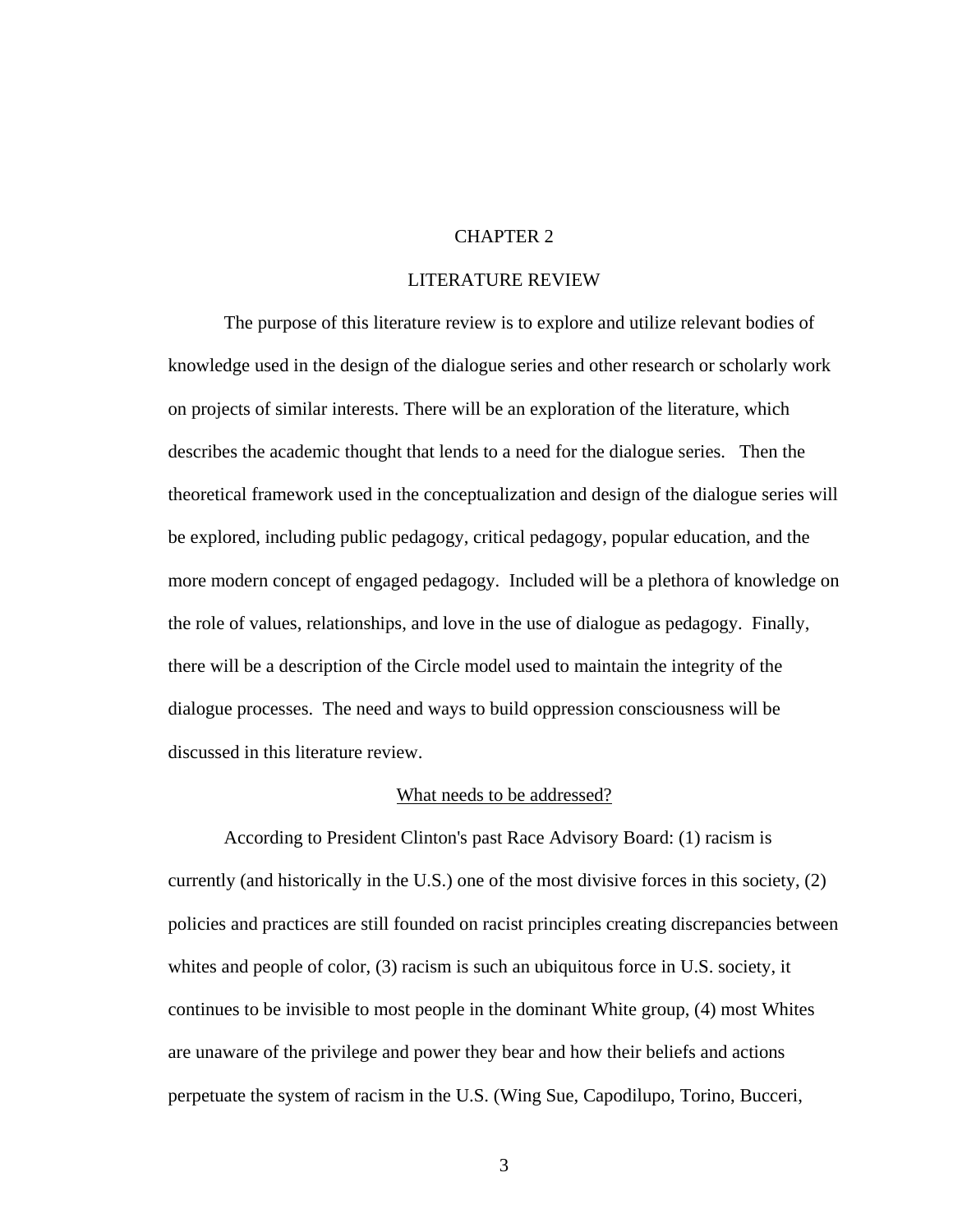Holder, Nadal, & Esquilin, 2007, p. 271). The silence and invisibility of the current form of oppression against people of color lends power to the dominating group and strength to the continuation of the oppressive dynamic based on race.

Martin Luther King, Jr. writes to the citizens of the United States of America that we must undergo a "true revolution of values" in "Where do we go from here? Chaos or Community" (Dawson, 2001):

The stability of the large world house which is ours will involve a revolution of values to accompany the scientific and freedom revolutions engulfing the earth. We must rapidly begin the shift from a "thing"-oriented society to a "person" oriented society. When machines and computers, profit motives and property rights are considered more important than people, the giant triplets of racism, materialism and militarism are incapable of being conquered. A civilization can flounder as readily in the face of moral and spiritual bankruptcy as it can through financial bankruptcy.

The division that occurs as a result of historically oppressive regimes renders a

society morally and spiritually bankrupt. In order to overcome this bankruptcy,

connections must be built on a human to human level. According to Mezirow (1998),

adults are responsible to engage in a process of critical reflection in order to become

aware of the whole current reality, recognize if inhumane structures are in place, decide

how to change and transcend the oppressive dynamics, and build the confidence and

ability to work for collective change.

#### Theoretical Framework

#### Public Pedagogy as Cultural Politics

As Martin Luther King, Jr. told the United States of America it is time for a "true revolution of values", one might ask what would be the engine for this revolution? Stuart Hall (1992, 17-18), believes it is an ethical and political imperative to use: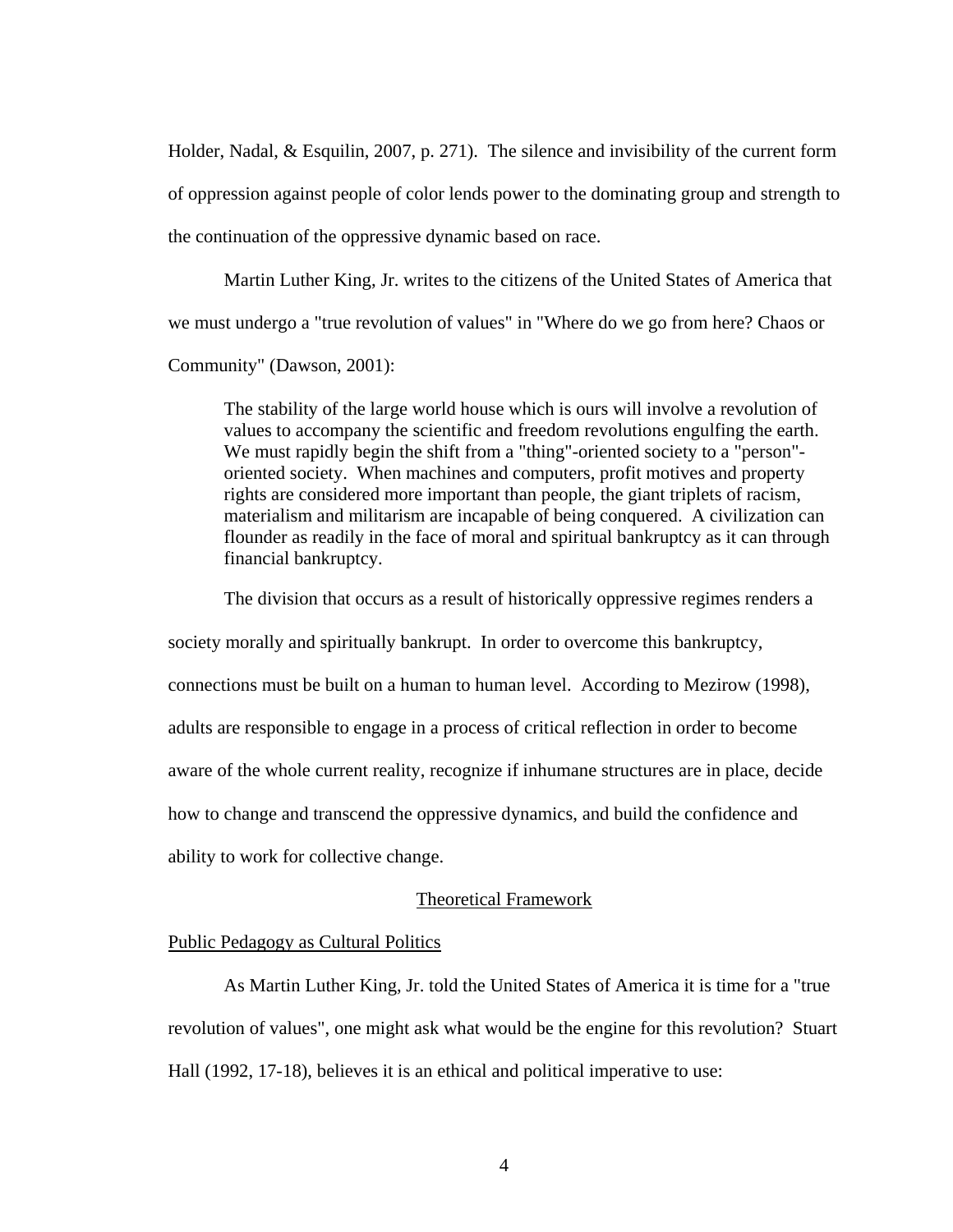The intellectual resources in order to understand [and transform] what keeps making the lives we live, and the societies we live in, profoundly and deeply antihumane in the capacity to live with difference.

Stuart Hall (1992) and Henry Giroux (2000) believe pedagogy is a political and moral practice essential to the positive progression of human existence. According to Henry Giroux (2000), pedagogy is a central principle to social change, and examining the intersections of culture (race, gender, age, sexual orientation, and class) and power are essential in disrupting and transforming the inhumane. Giroux (2000, p.353) reflects on Halls works and states it is through public pedagogy as cultural politics, "culture enables a critical reading of the world from a position of agency and possibility, although within unequal relations of power." Giroux (2000, p.355-356) believes public pedagogy rooted in compassion and social responsibility in the context of a critical reflection of the unequal relations of power that construct the mundane acts of everyday life is the place where social change begins.

"One of the gravest obstacles to the achievement of liberation is that oppressive reality absorbs those within it and thereby acts to submerge human beings' consciousness." (Freire 1973, p51). It is through dialogue and critical reflection of one's own experience in relation to others' experiences that the human consciousness can once again be restored.

According to Shields (2004, p. 119), "if we remain silent about color and culture, we are pretending that everyone is the same. We are ignoring differences that may lead to deeper and richer relationships and increased understanding of ourselves and others…. Those who do not find their color or cultural experiences represented… cannot participate with the same awareness of the situations represented…." The silence sends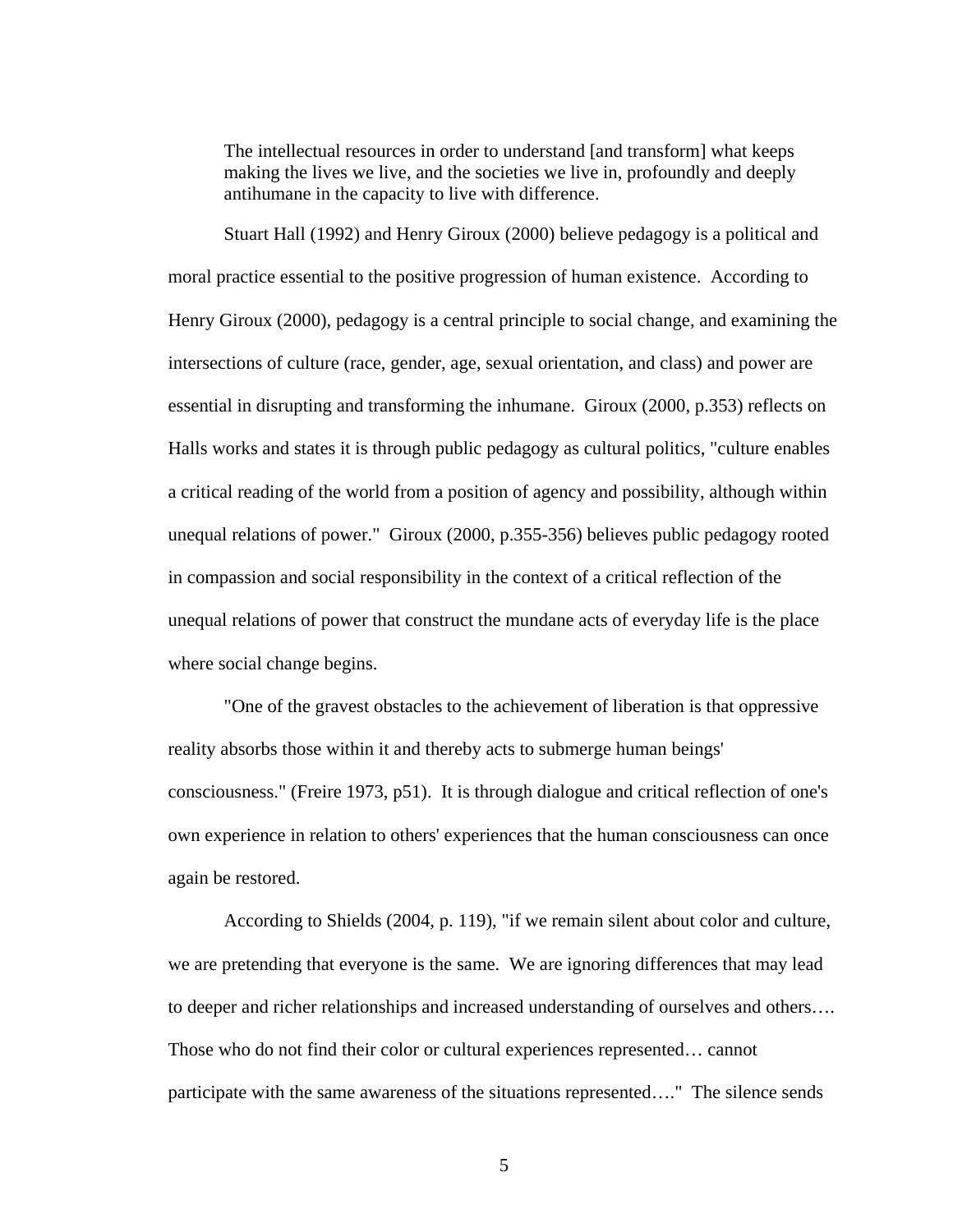the message that the experience and way of life of the subjugated is not normal, and is therefore something to be ashamed of and meant to be hidden. Developing a community where difference is honored and understood requires a critical look at socially divisive matters with respect, dialogue, and a continued expansion of awareness, acknowledgement and action.

According to Brown (2004, p. 87), "transformative learning may occur as a result of a life crisis or may be precipitated by challenging interactions with others, by participation in carefully designed exercises and activities, and by stimulation through reading or other resources." Community-based learning, where adults come to see themselves as change agents and educators in their own community is one strategy to promote civic responsibility through deep reflection and praxis (Brown, 2004, p.97). Susan Lee (2000, p.207) expands on Mezirow's theory of transformative learning as she maps her own curriculum for transformative learning:

A transformative curriculum engages an individual to question his/her current assumptions, beliefs, values, and perspectives of society, while allowing space for critical reflection and open dialogue. The teaching and learning process is to be holistic to allow an individual to develop and change cognitively, emotionally, physically, socially, and spiritually, and ultimately allow him/her to be able to contribute to society with an evolved perspective on equity, inclusion, and social change.

#### Popular Education

"The historical tradition within popular education is to promote social change through education and create a dialogue among the disenfranchised, as well as with society at large, concerning the political strategies to eliminate social inequality" (Zacharikis 2008, p.19). Popular education emerged in Latin American around 1970 in the people's struggle for economic justice and dignity. Prior to this, it is said to have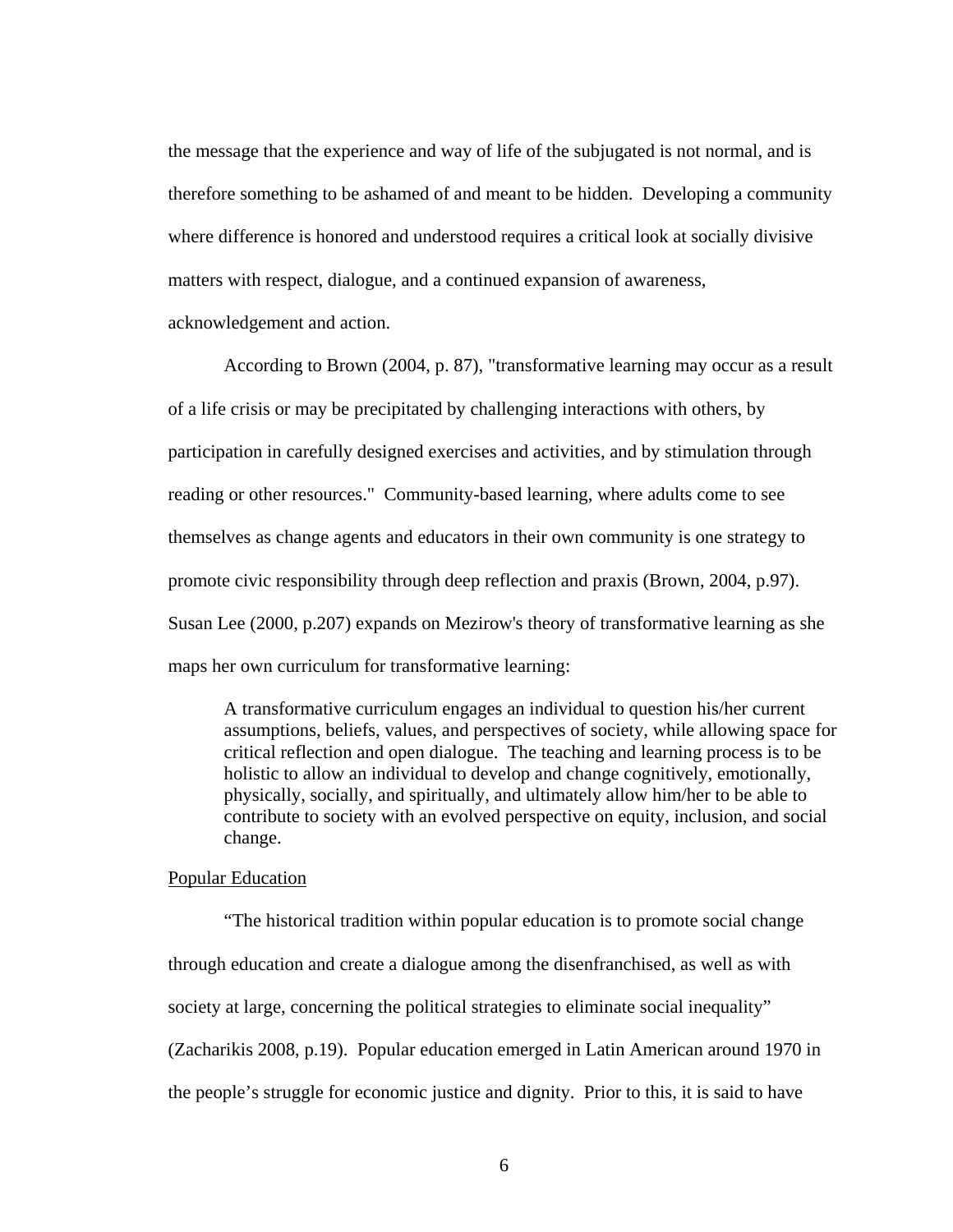originated from the French Revolution in the  $18<sup>th</sup>$  century. The goal of popular education is to provide community based education, including political content, and foster a critical collective consciousness to engage individuals in social change. According to Hammond (1998, p.7), popular education should (1) include appropriate political content, (2) encourage active participation and the development of critical collective consciousness, and (3) include all people. The belief is that learning empowers people by teaching practical skills, intellectual growth and self-confidence, and education is an essential part of social transformation.

#### Model for Individual Change

Changing one's mental models is the highest leverage of change (Senge, Ross, Smith, Roberts, & Kleiner 1994). "Mental models are the images, assumptions, and stories which we carry in our minds of ourselves, other people, institutions, and every aspect of the world"(Senge et al, 1994, p.235). Human beings use these mental maps to make sense of everything we experience. It is mental models that allow for two individuals to witness the exact same situation and have two completely different stories and interpretations of what happened. The mental model is the lens the individual looks through which allows the person to pay particular attention to some details while negating others and applying their own meaning to it. If a person's mental model is changed, their perspective of reality changes. Senge (1990) noted that:

The discipline of mental models starts with turning the mirror inward; learning to unearth our internal pictures of the world, to bring them to the surface and hold them rigorously to scrutiny. It also includes the ability to carry on "learningful" conversations that balance inquiry and advocacy, where people expose their own thinking effectively and make that thinking open to the influence of others. (p. 9)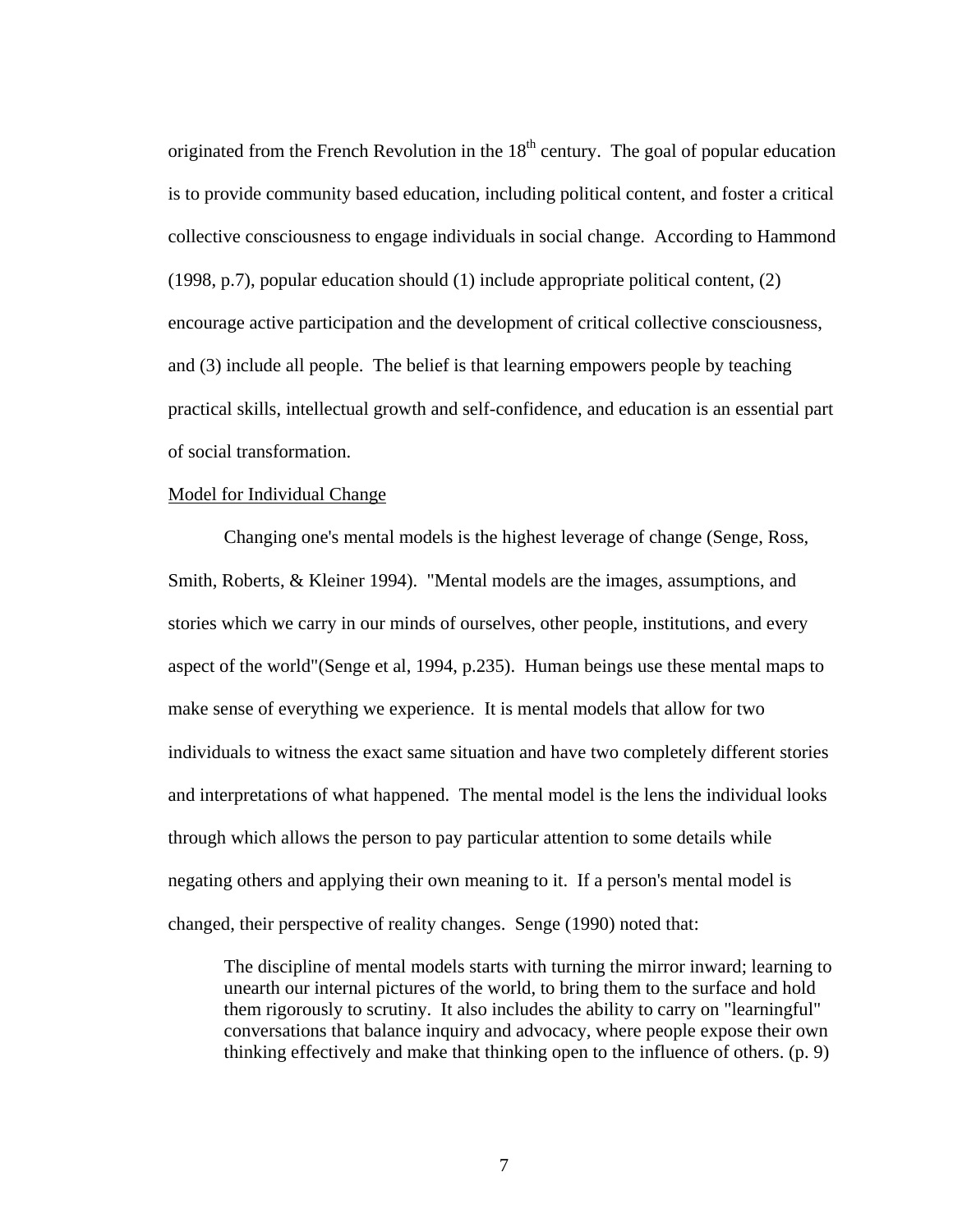hooks (1994, p. 38,40) found it to be difficult for individuals to change their mental models, and decided there must be a setting for individuals to voice their fears, talk about what they are doing and why they are doing it. For this to happen there must be an effort to build a space of inclusion, openness and intellectual rigor, where people are connected by a common goodness and shared commitment.

According to Fullan (2002, p.18), the improvement of relationships is the single common factor that occurs with successful change. He notes change agents must be in relationship with a diverse group of people, especially people who think differently, and they must be aware of their own emotional makeup. Relationship and internal awareness are interconnected through ongoing dialogue within the relationship, and critical reflection within oneself.

#### What is Dialogue?

As Bakhtin (1986, p.7) notes, "A meaning only reveals its depths once it has encountered and come into contact with another, foreign meaning: they engage in a kind of dialogue, which surmounts the closedness and one-sidedness of these particular meanings, these cultures." According to Bakhtin (1984) dialogue and relationships are a way of life, and it is the life long process of entering into relational dialogue, recognizing fundamental differences and making sense of life in this world that makes us fully human. Bakhtin viewed dialogue as the way one gains awareness of one's own place in the world, and among equal relations will bestow an awareness on others too. According to Bakhtin (Hirschkop & Shepherd, 1989), access to public discourse was equivalent to political power, as it allowed one to participate in a deliberative process where social values and priorities were determined.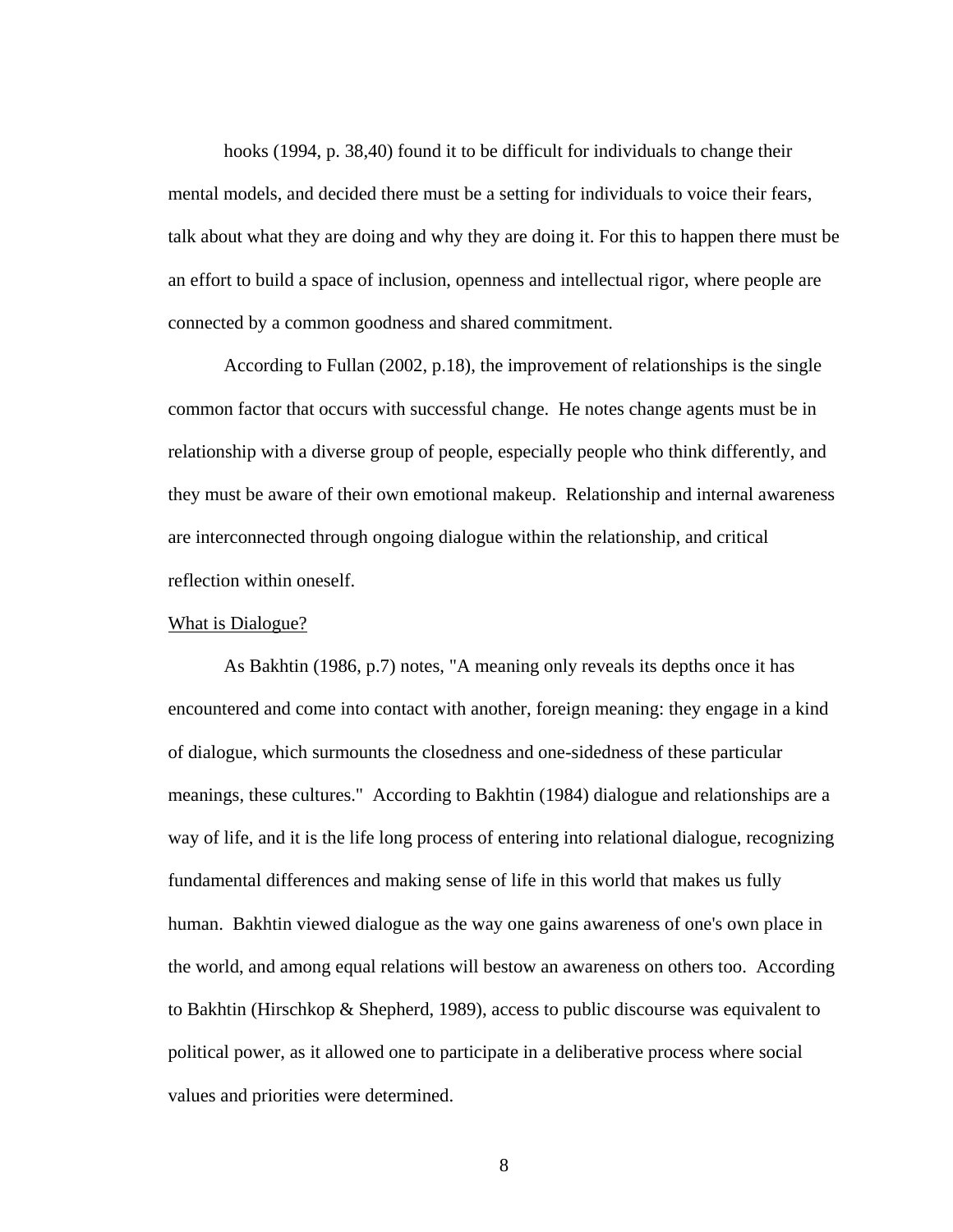According to Freire (1973, p. 3), "to be human is to engage in relationships with others and with the world", and a critical understanding of being human in the world comes through a dialogic process where there is equal stake in participating in a learning process within the relationships". Freire (1973, p.45) defines dialogue as a horizontal relationship between persons, which includes empathy between two or more poles, and when linked by love, humility, hope, faith, and mutual trust can engage in a critical search. Freire believes it is the human capacity to critically perceive, reflect and engage in the world through creative choices that is the defining differential characteristic from animals. Freire (1973, p. 4) defines adaptation as the process of changing to fit current circumstances or conditions, as a "behavior characteristic of the animal sphere; exhibited by man, it is symptomatic of his dehumanization". Therefore, how one responds to his/her reality can either humanize or dehumanize their experience by either adapting as an object to their circumstances or integrate and intervene as subjects to their reality. Freire and his modern followers (Freire 1993, hooks 1994, Giroux 2000, Kincheloe 2008) believe the role of education is to humanize individuals through a conscious action to transform the world.

Bartlett points out, "for Freire all learning is relational, and knowledge is produced in interaction" (Bartlett, L. 2005, p. 346). According to Freire (1993, p. 92-93)

> True dialogue cannot exist unless the dialoguers engage in critical thinking—thinking which discerns an indivisible solidarity between the world and the people admits of no dichotomy between them—thinking which does not separate itself from action, but constantly immerses itself in temporality without fear of the risks involved…. For the critic, the important thing is the continuing transformation of reality in behalf of the continuing humanization of men…. Only dialogue, which requires critical thinking, is also capable of generating critical thinking. Without dialogue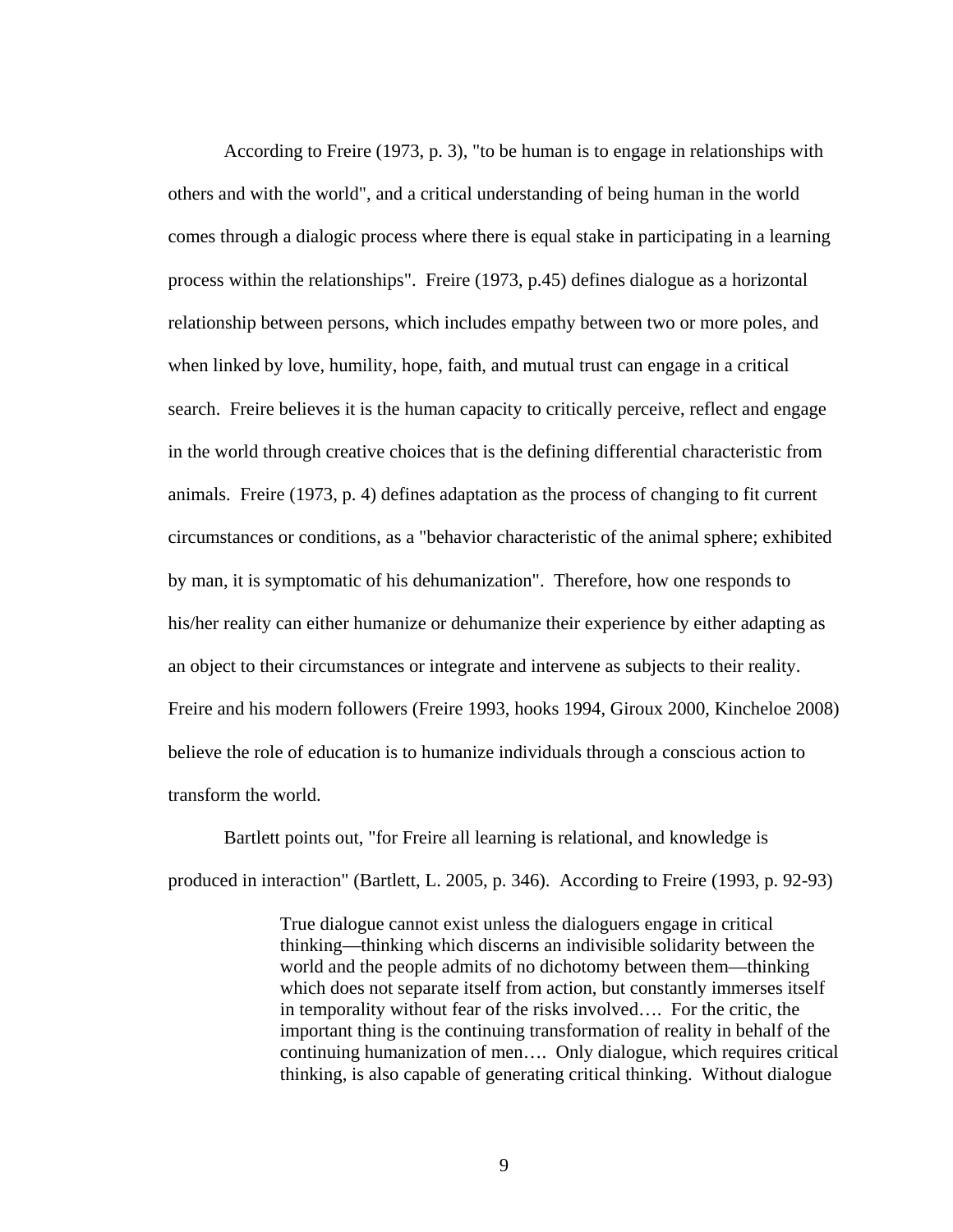there is no communication, and without communication there can be no true education.

With this in mind, it is impossible to separate critical consciousness from a dialogic process. It is human nature to participate in dialogue just as it is a defining characteristic of being human to engage in critical thought, and one cannot happen without the other.

#### Critical Consciousness

Brookfield (1995) defines critical reflection as:

The process by which adults question and then replace or reframe an assumption that up to that point has been uncritically accepted as representing commonsense wisdom; the process through which adults take alternative perspectives on previously taken for granted ideas, actions, forms of reasoning and ideologies; and the process by which adults come to recognize the hegemonic aspects of dominant cultural values. (p. 2)

It is the process of critical reflection and dialogue that allows for a critical

consciousness to emerge. Freire defines dialogue as "the encounter in which the united reflection and action of the dialoguers are addressed to the world which is to be transformed and humanized", and it requires profound love, humility, and faith in humankind to create and re-create a humanizing experience of mutual trust among dialoguers, hope, and critical thinking (Freire, 1973 p.87-93).

#### Critical Pedagogy

What unlocks people from the paralyzing despair and the recycling anger of oppression? How can invested members of society move beyond the despair of the oppressed and the guilt of the oppressor that immobilizes them from changing the reality of oppressive cycles? Paulo Freire would likely answer "Education for Critical Consciousness" (the title of one of his translated books) is the key to liberation. The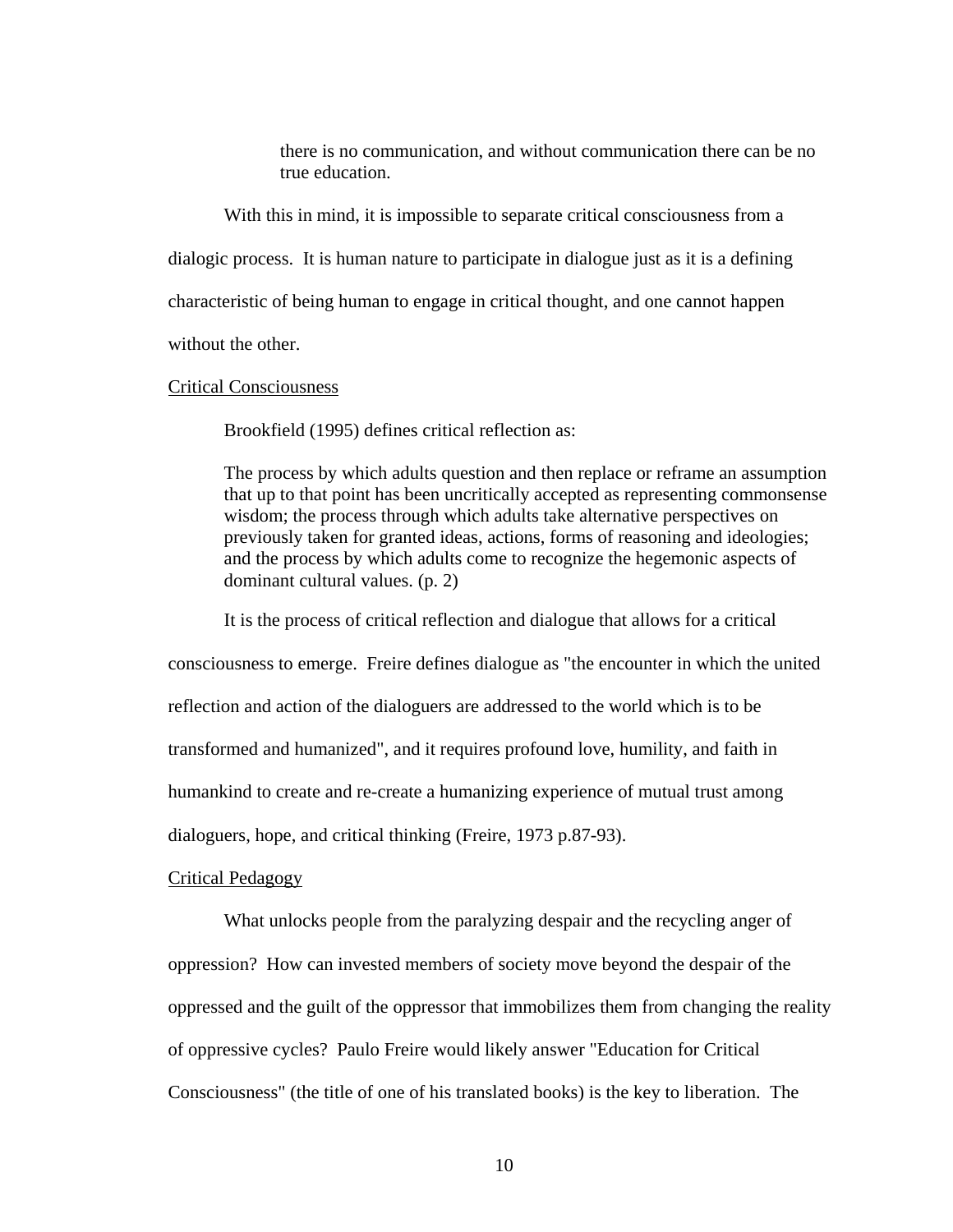theoretical foundation of the design of the dialogue series is rooted in Freire's ideology of popular education and critical consciousness as well as hooks perspective of engaged pedagogy. Bartlett notes, those who draw on Freirian ideas seek to "create progressive social change and more egalitarian social relations" (Bartlett, L. 2005, p. 345). Freire's perception of education is not the more traditionally practiced form in the U.S. where the student is to be a passive receiver of knowledge given by an institutionally-determined expert. Instead, his understanding and practice of education is a dialogic interaction among individuals invested in learning and growing together in order to become a critically conscious active participant of society.

Educators and scholars have found it necessary to create an environment of respect, which encourages the development of critical consciousness, is open to personal and collective transformation, and fosters reflection through a dialogic process in order to learn and practice a new paradigm of relationships, collaborations, and institutional structure that is not built on oppression (Daniel, 2008, p. 34).

### Engaged Pedagogy

bell hooks goes one step further than critical pedagogy with an emphasis on wellbeing in "engaged pedagogy". hooks (1994, p. 15) states, "that means teachers must be actively committed to a process of self actualization that promotes their own well-being if they are to teach in a manner that empowers students." hooks (1994, p. 17) believes educators must engage in a self-actualization process that includes their body, mind, emotions and spirit in order to provide the pedagogical processes that will fulfill the students yearning for a liberatory education that will aid them in their own struggle for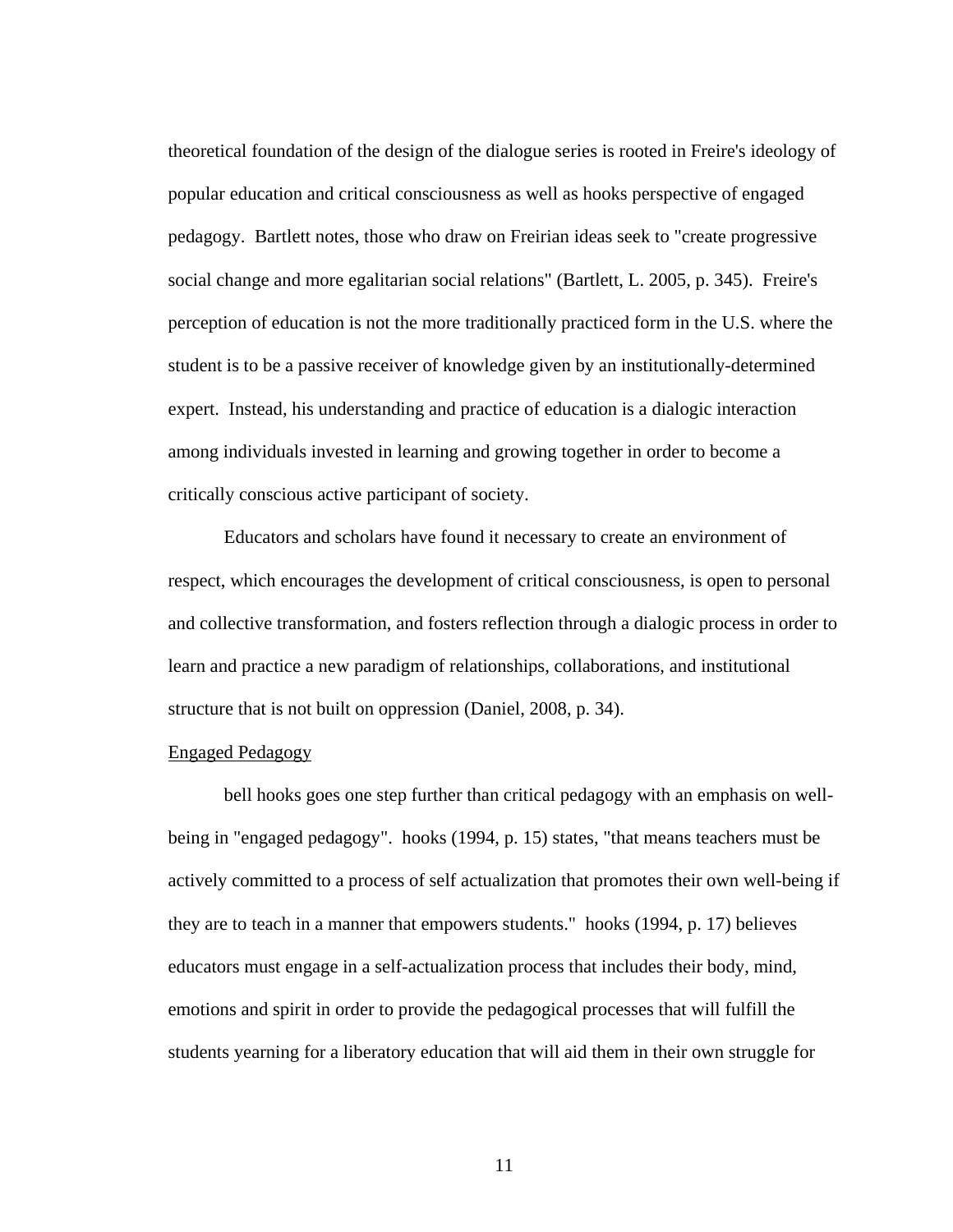self-actualization. hooks (1994) quotes Chandra Mohanty from her essay on "On Race and Voice: Challenges for Liberation Education in the 1990's":

Resistance lies in self-conscious engagement with dominant, normative discourses and representations and in the active creation of opposition analytic and cultural spaces. Resistance that is random and isolated is clearly not as effective as that which is mobilized through systemic politicized practices of teaching and learning. Uncovering and reclaiming subjugated knowledge is one way to lay claims to alternative histories. But these knowledges need to be understood and defined pedagogically, as questions of strategy and practice as well as of scholarship, in order to transform educational institutions radically. (p.22)

Could this also be true for transforming society and other oppressive structures?

#### The Role of Relationships and Values in Social Change Efforts

Margaret Wheatley (1994, p.32) argues that facts cannot be understood in isolation, but instead in relation to others. She states, "in the quantum world, relationships are not just interesting; to many physicists, they are all there is to reality"(p.32).

Shields (2004, p. 115) states, all socially just learning must be rooted in relational pedagogy and democratic values. It is in the process of making sense of the current reality with people who may have varying mental models and therefore different perspectives that a critical awareness of the current reality emerges. This can only happen in the conditions of inclusion, respect, and a desire for excellence and social justice.

The relational-cutural model developed by the theorists at the Stone Center, Wellesley College (Jordan, 2000 p. 1007) is based on the beliefs that people grow through and toward relationships; growth toward mutuality characterizes mature functioning; mutual empathy and mutual empowerment are at the core of relationships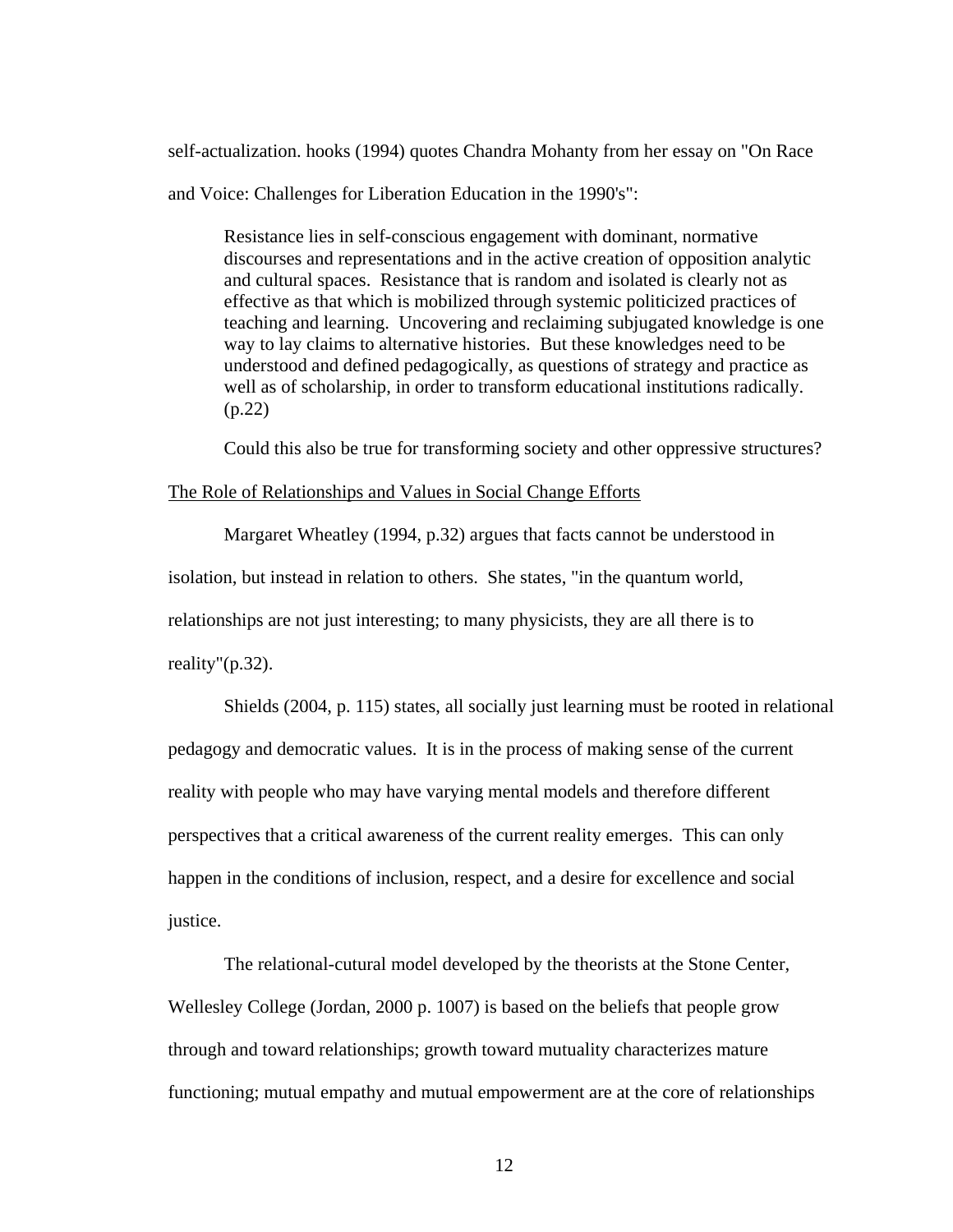that foster growth; and mutual empathy is the vehicle for change. The relational-cultural model also emphasizes the importance of cultural context. Socioeconomic forces are seen as central to people's functioning in daily life. As a result of disconnection and lack of relationship, people become less clear, less productive, and ultimately withdrawal, which inhibits positive growth in individuals' lives and community as a whole. This leads to a sense of isolation. According to the relational-cultural model, isolation renders one immobilized and in a state of self-blaming, and the shame associated with this can only be healed by empathic connection (Jordan, 2000 p. 1008). On an individual level, one can heal by experiencing empathy in a therapeutic relationship. Much research has been done on the healing power of empathy in therapy (Kohut, 1984). Once many people within a community have withdrawn, the community at large suffers. At this point there is a need for a larger process to occur with the intention of building quality relationships and re-engaging with the needs of the people involved.

#### Circle

Circle is a process traditionally used by the Tlingit First Nation People of the Yukon Northwest Territory to sustain the well-being of the community and individuals who make up the community. Since the early 1990's the Tlinglit people have shared and trained groups of people in the United States to utilize Circle in hopes of healing the pervasive social disconnection in communities from the impact of colonialism and imperialism. As Circle has been used in the United States and Canada it has become commonly referred to as Peacemaking Circles. For the sake of respect to the Tlingit First Nation People, from where this process came, in this paper this process will be referred to as Circle.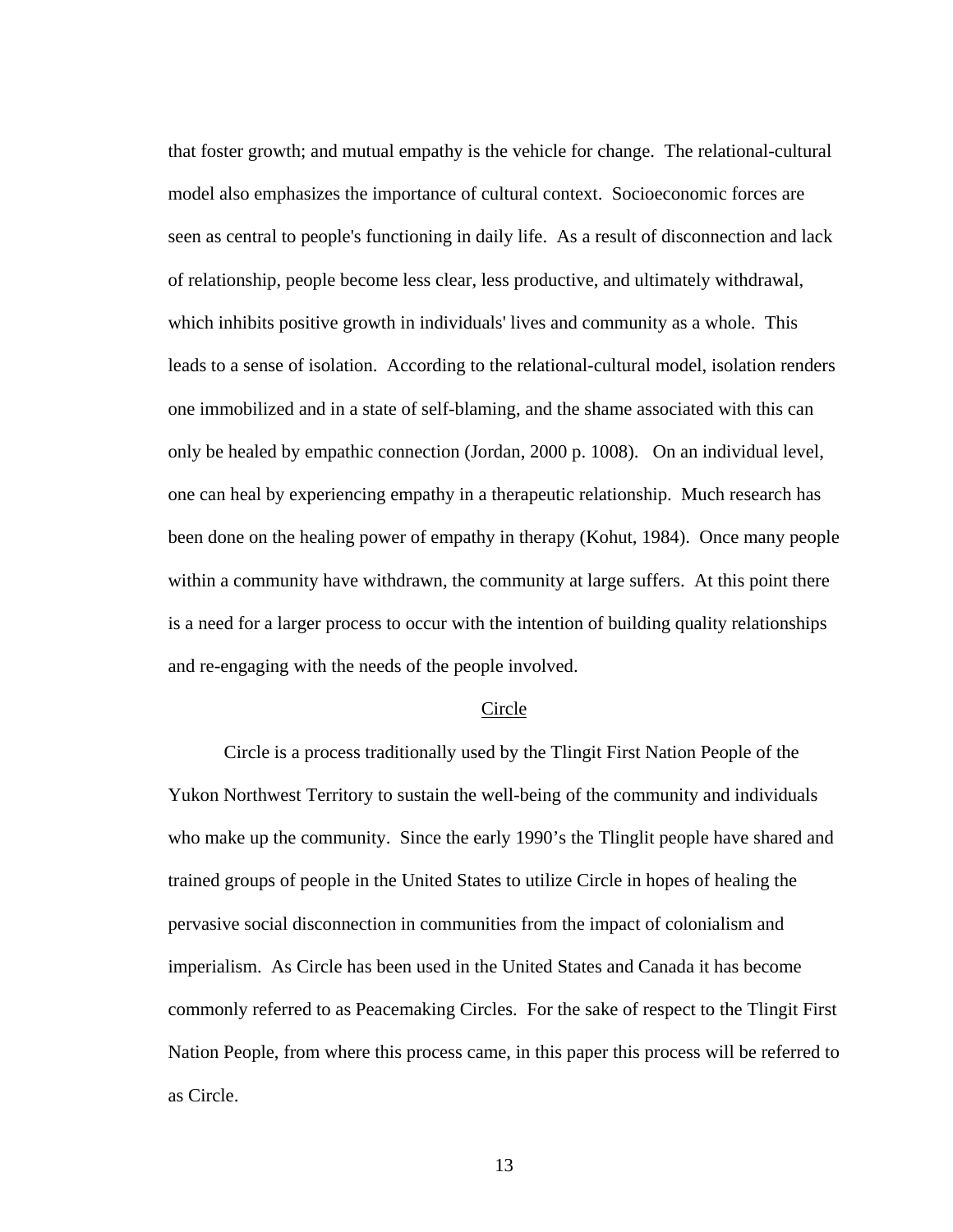Kay Pranis (2001, p.1) describes Circle as a healing, empowering process that honors the presence, dignity and wisdom of every participant. She describes Circle as a process "that emphasizes the connectedness of all things, supports emotional and spiritual expression, and gives equal voice to all.

#### **Definition**

Circle is an indigenous ceremonial process intended to bring people together in order to understand one another, build connections, and solve community problems (Pranis 2001, p.1). Circle is an egalitarian tool of communication built on shared values and a consensus process, which fosters community conflict resolution, personal healing and new ways of solving problems. In this tradition, a talking piece is used to give the power of speaking to the person holding it and the power of listening to those not holding it. Circle is a process designed to foster a sacred space that allows for full expression, deep listening, and thoughtful reflection. Circle is based on relationships built on respect and love. Circle draws on the wisdom of each participant to direct the collective wisdom of the group.

# **Origin**

The Tlingit First Nation People of the Yukon Territory in Northwest Canada have traditionally used Circle as a means of rebuilding community, resolving conflict, or repairing harm. Phil and Harold Gatensby of the Tlingit people gifted this particular process of Circles to people outside the Yukon Territory in the early 1990s (Pranis 2001, p.8). In the Yukon, Circles are now used as part of the justice system to deal with conflict and harm. Minnesota has incorporated Circles in the Criminal Justice system as part of the Restorative Justice Movement. Circle has become a popular modality in the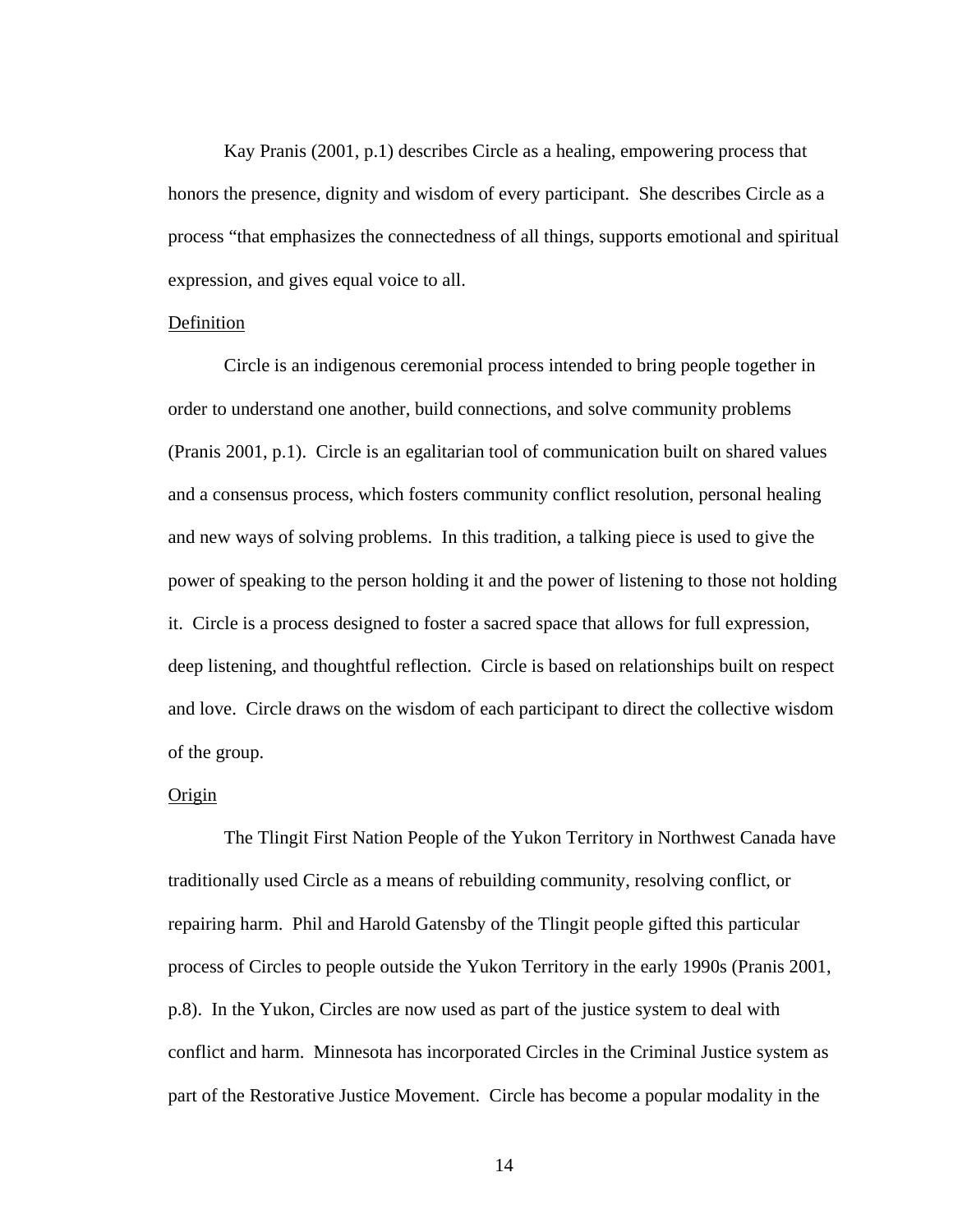international movement of Restorative Justice. In general, Circle is used by a number of communities and organizations for problem solving, support, building connection, and healing.

#### Values and Relationship Based

Circle is an indigenous practice, which emphasizes healing and learning through a collective group process. Circle is based on values including, but not limited to, equality, consensus, accountability, safety, healing and respect. Circle promotes responsibility, reparation, restitution, emotional support, reconciliation, reintegration and healing for all participants. Circle contributes toward building safe, thriving, peaceful communities. Circle is primarily designed to heal relationships among people and within the community. The fundamental principle of Circle is the interrelatedness and sacredness of the individual with nature, family, community, society, and the universe (Bellefeuille  $\&$ Thomas, 2006 p. 4). Circle is designed to reflect this principle for participants to allow for an individual and collective learning experience.

# **Equality**

Circle is "intrinsically non-hierarchical and inclusive, representing respect, equality, continuity, and interconnectedness" (Bellefeuille & Thomas, 2006 p.4). Connors explores restorative justice through the lens of oppression theory. He finds that restorative justice is not restorative unless the context of societal oppression is considered in its historical context as well as the current implications in regards to the specific account being addressed. According to Connors, the systemic root cause of criminal conflict is the imbalance of uncorrected historical oppression, not individual deficiencies or pathologies in the offender (Connors, 2004, p. 267). Similarly, McCold (1996, p.95)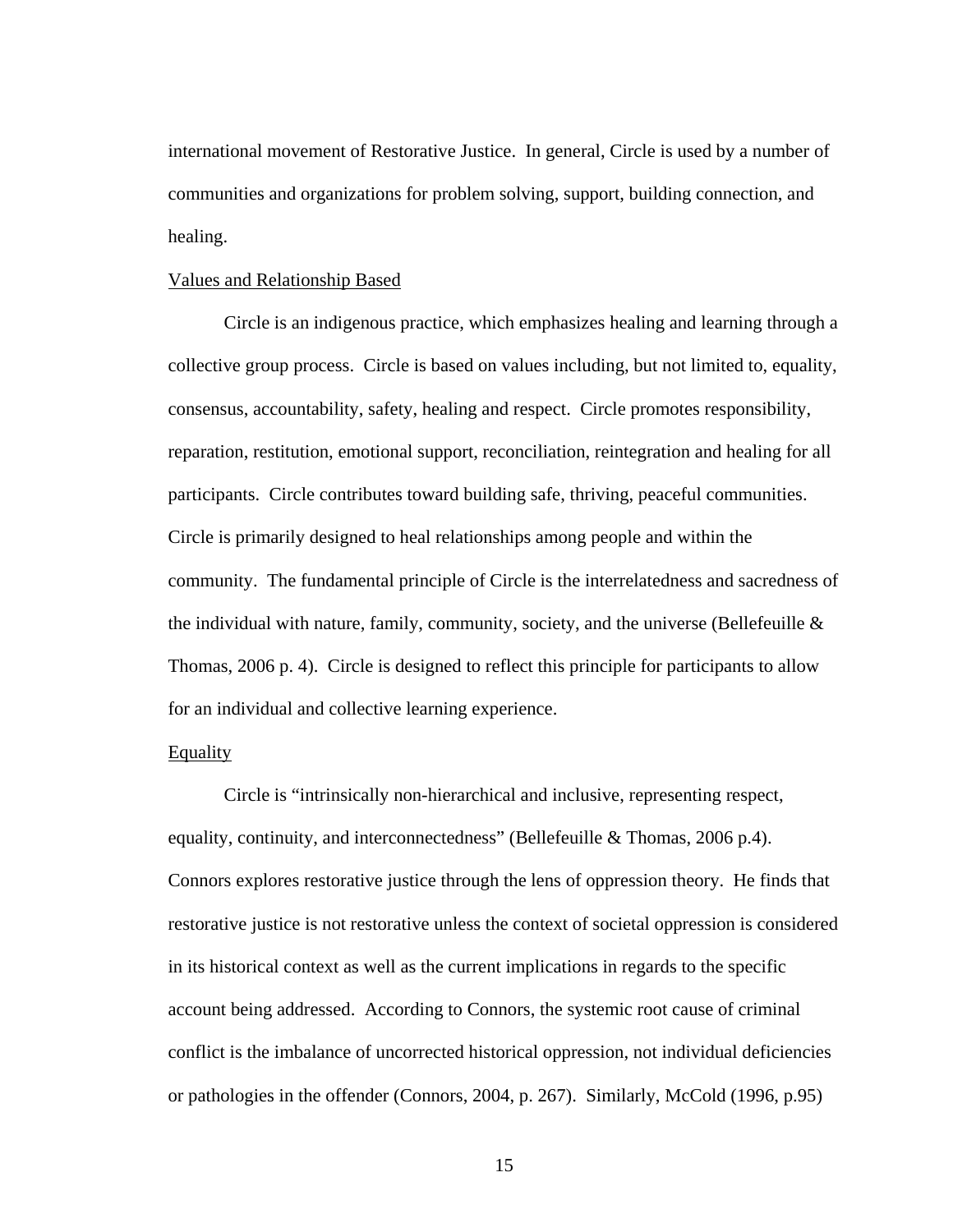recognizes existing social structures at the root cause of the criminal conflict. Therefore system reform is embedded in restorative practices like Circle. It is important to determine whether or not Circle can foster the system reform that is necessary in seeking just communities. Can Circle "incorporate minority intellectual traditions and discourse, such as oppression theory, that speak more directly to the reality of offenders who originate from historically oppressed group context"? (Connors, 2004, p. 266) Otherwise, these reforms merely replace "unequal treatment in an unequal situation with their equal treatment in [what remains] an unequal situation." (Connors, 2004, p. 261)

Everyone present is part of the circle. Regardless of age or status, all people have a place in the circle, and every place is equal because every voice is valued. The egalitarian structure of the circle demonstrates the understanding that many different perspectives on an issue exist, all of which are needed for a full understanding of the problem. Although each individual has a unique contribution, all present are nonetheless part of a continuous whole, which represents a force greater than the sum of its individual parts. (Boyes-Watson, 2005, p.295)

The Navajo have also traditionally used a circle process referred to by the Navajo people as "a gift from the creator to keep us in harmony" (Meyer, 2002). Circle fosters the development of positive relationships in families, communities and system. This builds "a stronger community with greater unity across truly diverse participants" (Boyes-Watson 2005, p. 191). According to Boyes-Watson (2008), Circle is a space for genuine honest dialogue between those who are marginalized and those at the center, creating the possibility of systemic change.

#### Empowerment and Transformation

Empowerment is an important measure of the equality of Circle. If Circle promotes equality, then everyone participating will experience self-determination and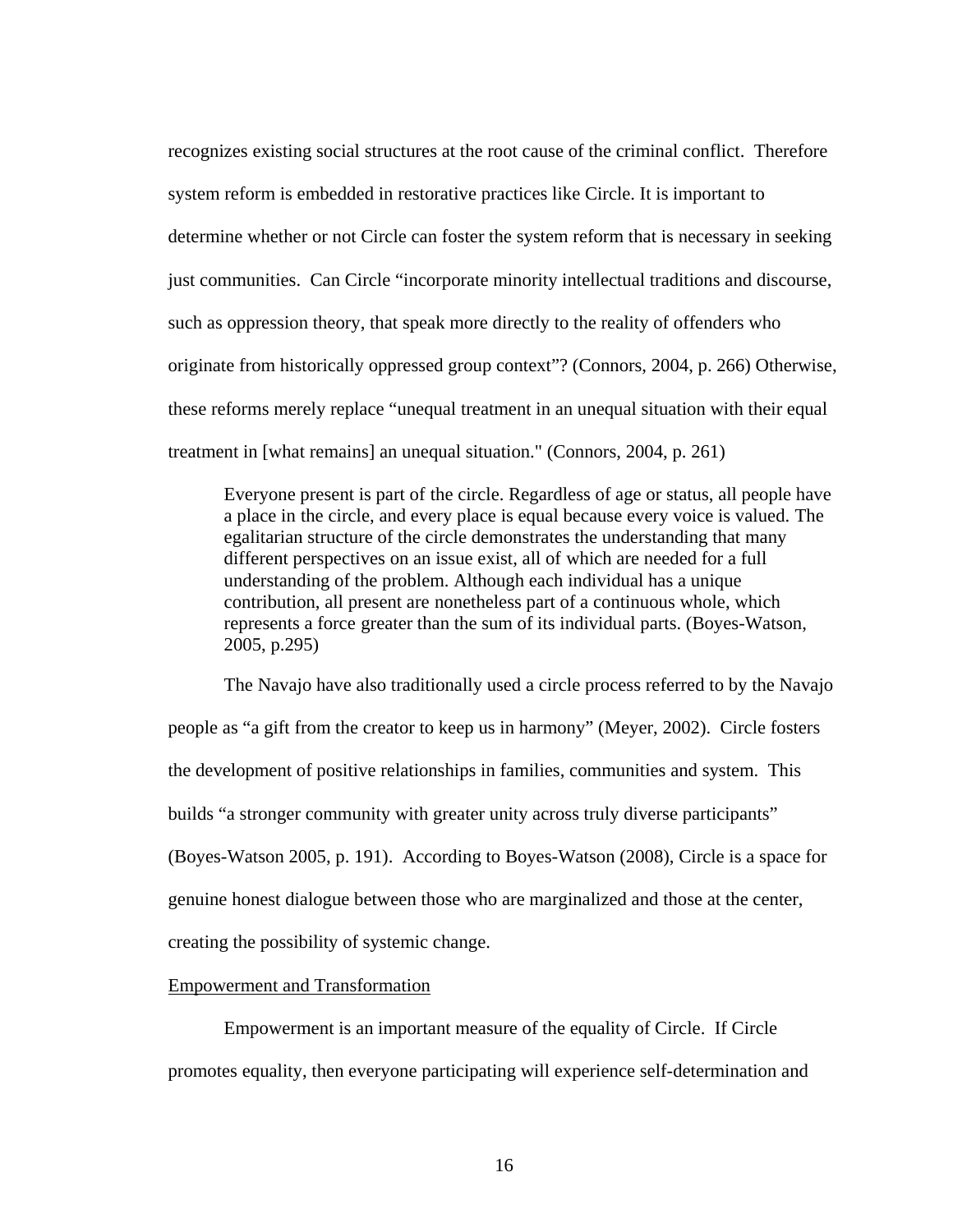empowerment at some level. Four key components of an empowerment process include (1) a critical reflection of one's attitudes and beliefs about one's self and one's sociopolitical environment as a sense of self that promotes action on one's behalf; (2) validation through a collective experience; (3) an increase in one's knowledge and skill to think critically; and (4) action taken for personal and political change (praxis) (Gutiérrez, Parsons & Opal Cox, 1998, p.20). Can Circle foster a process that includes these four components?

Gutiérrez, Parsons and Opal Cox (1998) suggest four dimensions (personal, immediate systems of family and peer group, service delivery systems, and political structures) of intervention activities from the individual to the sociopolitical that illustrate empowered action. If Circle contains these four dimensions, they have the capacity for individual and collective empowerment. Boyes-Watson (2008) proposes, "Circles are not a means for others to fix individuals or problems in the community but an opportunity for community to take steps towards its own empowerment and transformation."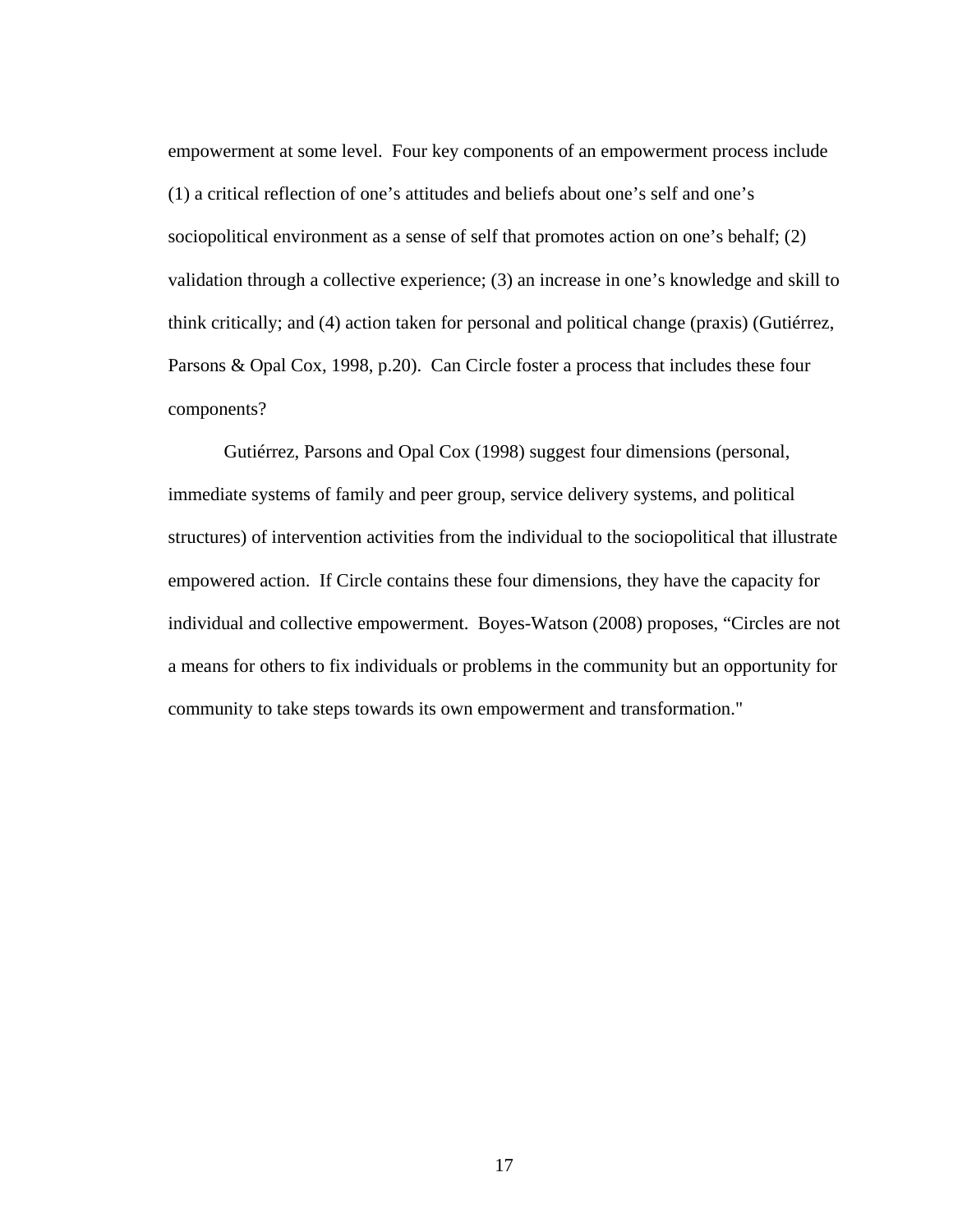## CHAPTER 3

#### METHODOLOGY

The "Changing the World by Changing Ourselves" dialogue series was designed and facilitated by the director of the Partnership for Latino Success in North Central Massachusetts. It is worthy to note, this director has been professionally in relationship with North Central Massachusetts for 4.5 years as the Director of the Partnership for Latino Success (previously known as the Twin Cities Latino Coalition) and simultaneously the Associate Vice President of Inclusion for Mount Wachusett Community College for the past 1.5 years. The facilitator has also been a resident of North Central Massachusetts for the previous 3.5 years. In this context, the director has been invested in building relationships professionally and personally within this community for over four years. In the scope of this time, this facilitator has utilized the Circle model in a variety of dialogues with a wide scope of participants, topics, and purposes. This facilitator has also trained 250 people in the region in the Circle model. The Partnership for Latino Success concluded through a needs assessment in the region the root cause of most issues (education, crime rates, gang activity, health disparities, etc.) is race and poverty. This data has been accepted by local mayors, superintendents, chiefs of police, United Way, etc.. The Partnership for Latino Success has since sponsored a number of initiatives to address the issues of racism and poverty. In one of these initiatives in the past year, approximately fifty professional community members of North Central Massachusetts requested a venue to further explore racism and the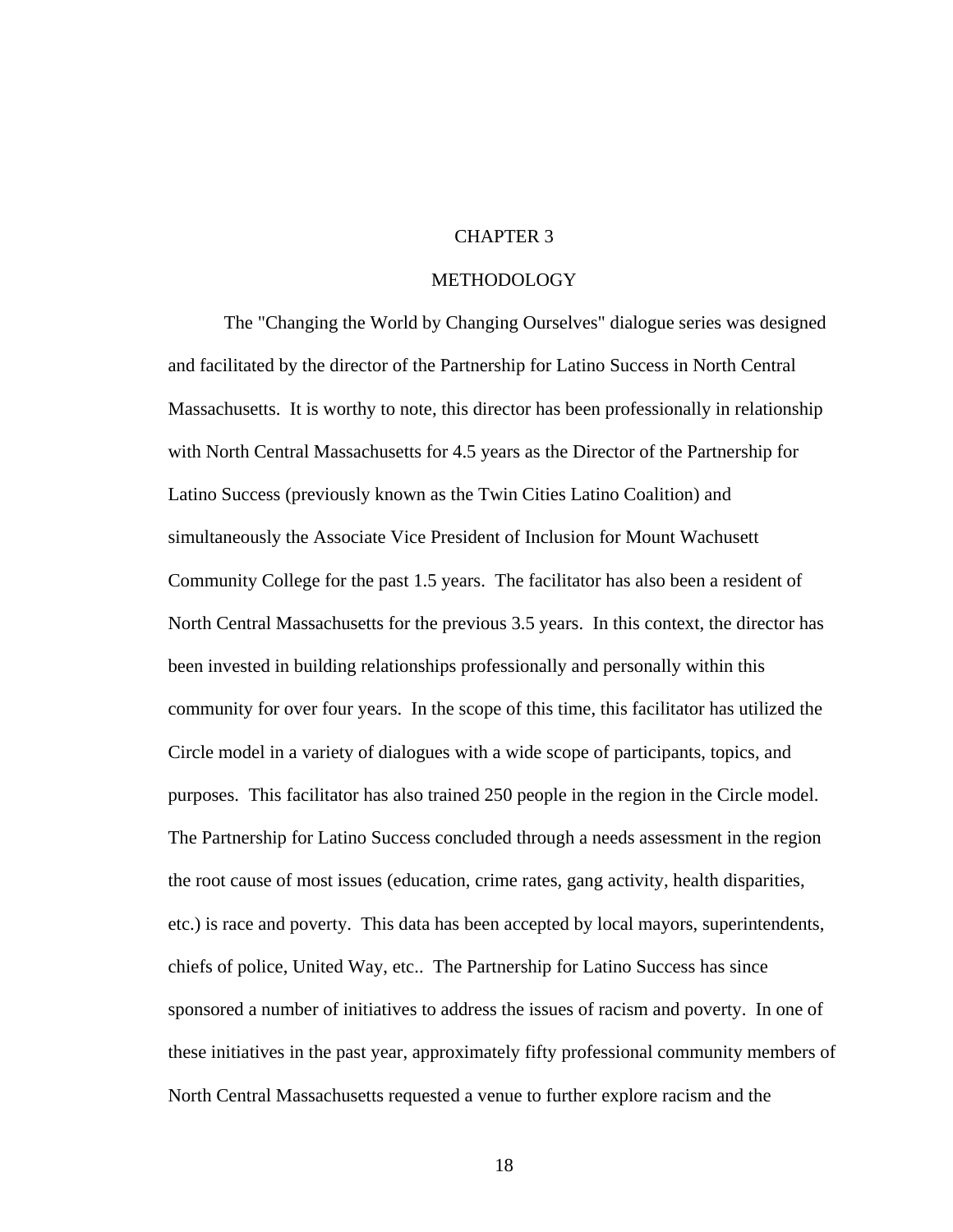implications of racism within the community, particularly the community of human service providers. The dialogue series, "Changing the World by Changing Ourselves"*,* was designed in response to this group's request.

A direct exploratory qualitative study of the participants was chosen to examine the dialogue series, "Changing the World by Changing Ourselves"*,* on microaggressions, engaging in healthy relationships, and removing shame and blame from social change efforts. This exploratory qualitative study utilizes flexible methods in order to learn from the participants about their experience in the dialogue series through participant observation and semi-structured interviews. An exploratory study is used to better understand the impact the use of the Circle model had for participants, how the dialogue series impacted the participants, and to explore what factors most impact the quality of the participants' experience. Data were collected through participant observation and taped semi-structured interviews, then analyzed thematically. This chapter presents the methods of research used in this study and further describes the sample selection, data collection, and data analysis procedures.

#### Sample

This study calls for a convenience sample. At the conclusion of the program, this researcher asked for volunteers who had participated in at least two of the three dialogues to take part in this study by participating in semi-structured interviews. Eight individuals who volunteered had attended at least two of the three Circles. They were interviewed by this researcher.

Of the eight participants, all are women over the age of 18. Five of the women identified as White and of varying European descents; one identified as multi-racial of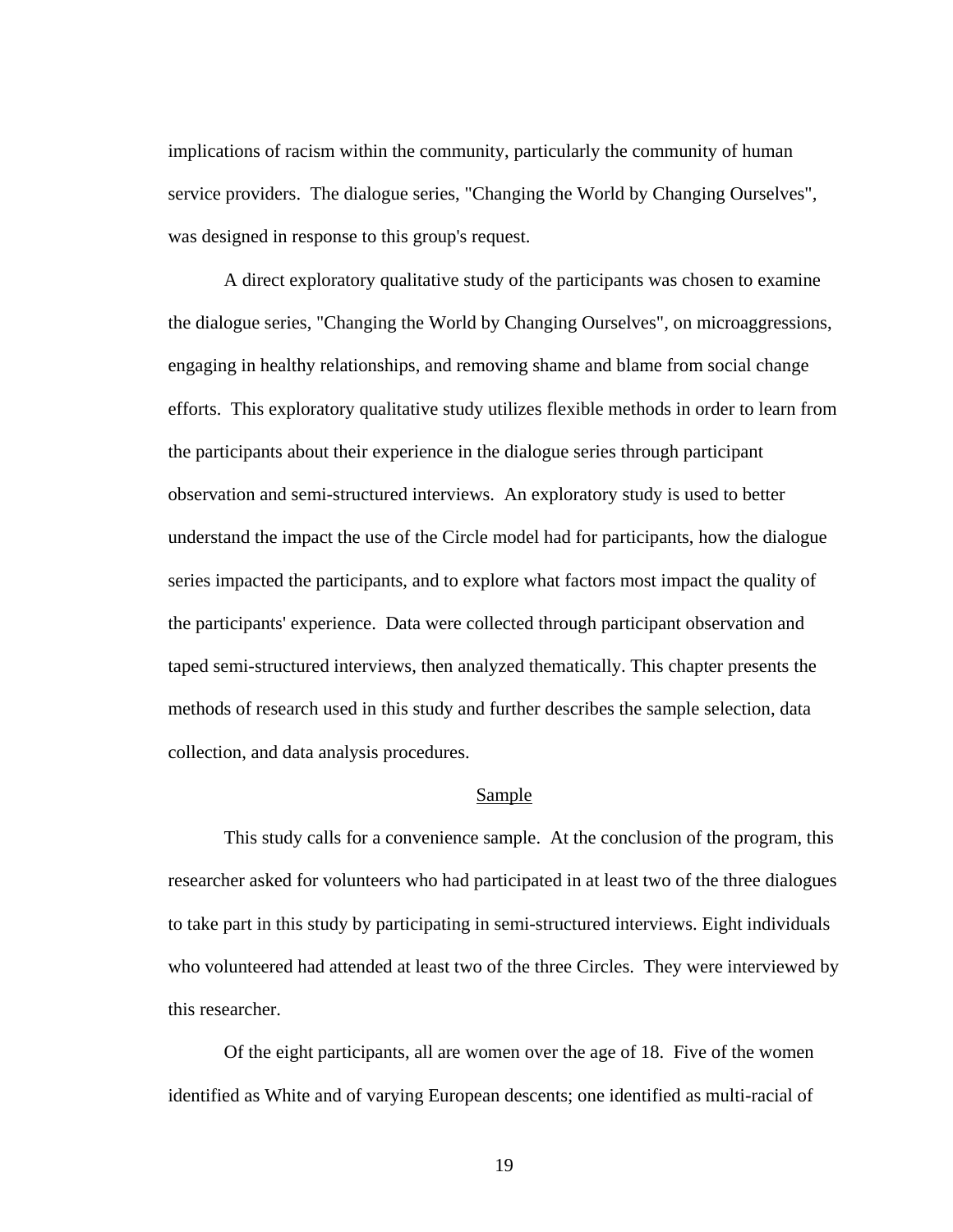Indian descent, one identified as being from an interracial family, and one identified as Puerto Rican and from a multi-racial family. There is a possibility of bias due to the fact this researcher knew some of the participants.

I participated in the Circle series as a participant/observer in order to more fully understand the experience of the dialogue series. This allowed this researcher to be better prepared to interview the participants and develop a relationship of trust with the interviewees.

This researcher asked the participants of at least two of the three Circles to participate in the research study. The recruitment process began at the end of the final dialogue. The nature of this project was described to the Circle participants at end of the final Circle. A recruitment letter was provided to each participant that includes pertinent information, such as statement of purpose, this researcher's role in the project, as well as the nature of the study. This researcher did not further contact potential participants who did not contact this researcher or give this researcher permission to contact them.

Participation in this project was strictly voluntary. Each participant had the right to refuse to answer any question in the interview. Should a participant withdraw, all materials pertaining to her/his participation in the study would be immediately destroyed. A participant could withdraw from the study up to two weeks after the date of the interview.

## Data Collection

The participant observation methodology of this study included direct observation of the dialogues, participation in the dialogues, and analysis of each dialogue's design.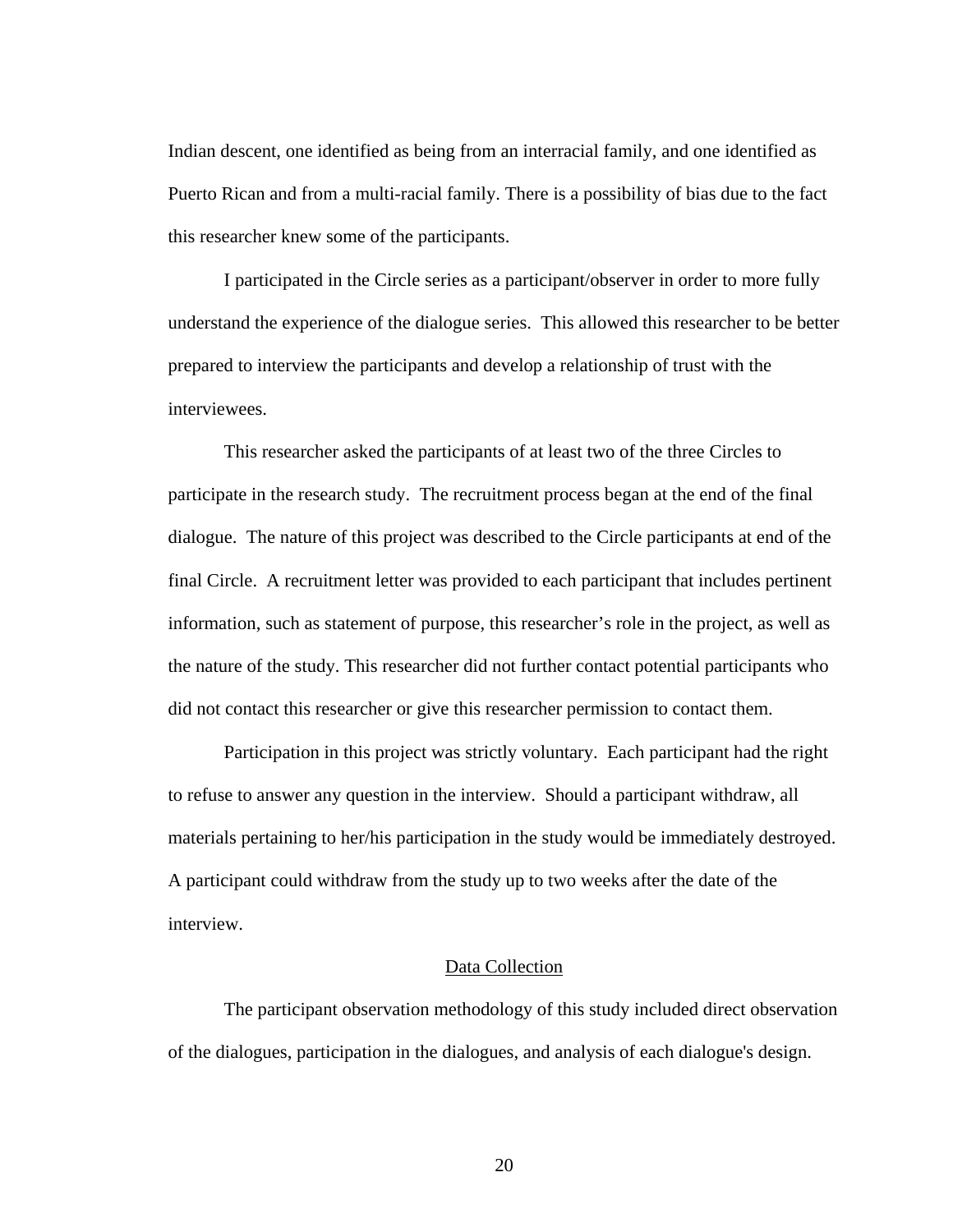As a participant observer, this researcher maintained field notes pertaining to the design and content of the dialogues.

Participants who volunteered their contact information and expressed interest in participating in this study were contacted by this researcher by email and/or telephone. During this correspondence, the researcher explained the details of the study, and answered any questions the participant had.

Face to face interviews were conducted and audio taped following the final dialogue with eight individuals for approximately 60-90 minutes per participant. Areas covered in the interviews included, but were not limited to: what participants learned, how the dialogues impacted participants, and what they viewed as the best feature and the most problematic feature of the dialogues. During the course of each interview, this researcher utilized a list of interview questions that served as a guide in asking the participants open-ended questions.

The interviews were audio taped using a digital recorder. This researcher took notes during the course of and following the interviews with participants. These notes became part of the data collected and analyzed. The interview was transcribed selectively according to whether sections of the interviews prove ambiguous.

Minimal risk from participation was anticipated. It was thought participants might be uncomfortable if the questions raised remind them of difficult experiences. Participants might also be concerned about how the researcher would utilize the information following the interview and if their participation may become known to others. Issues of confidentiality were addressed with each participant at the beginning of the interview. The researcher requested the participant to bring to her immediate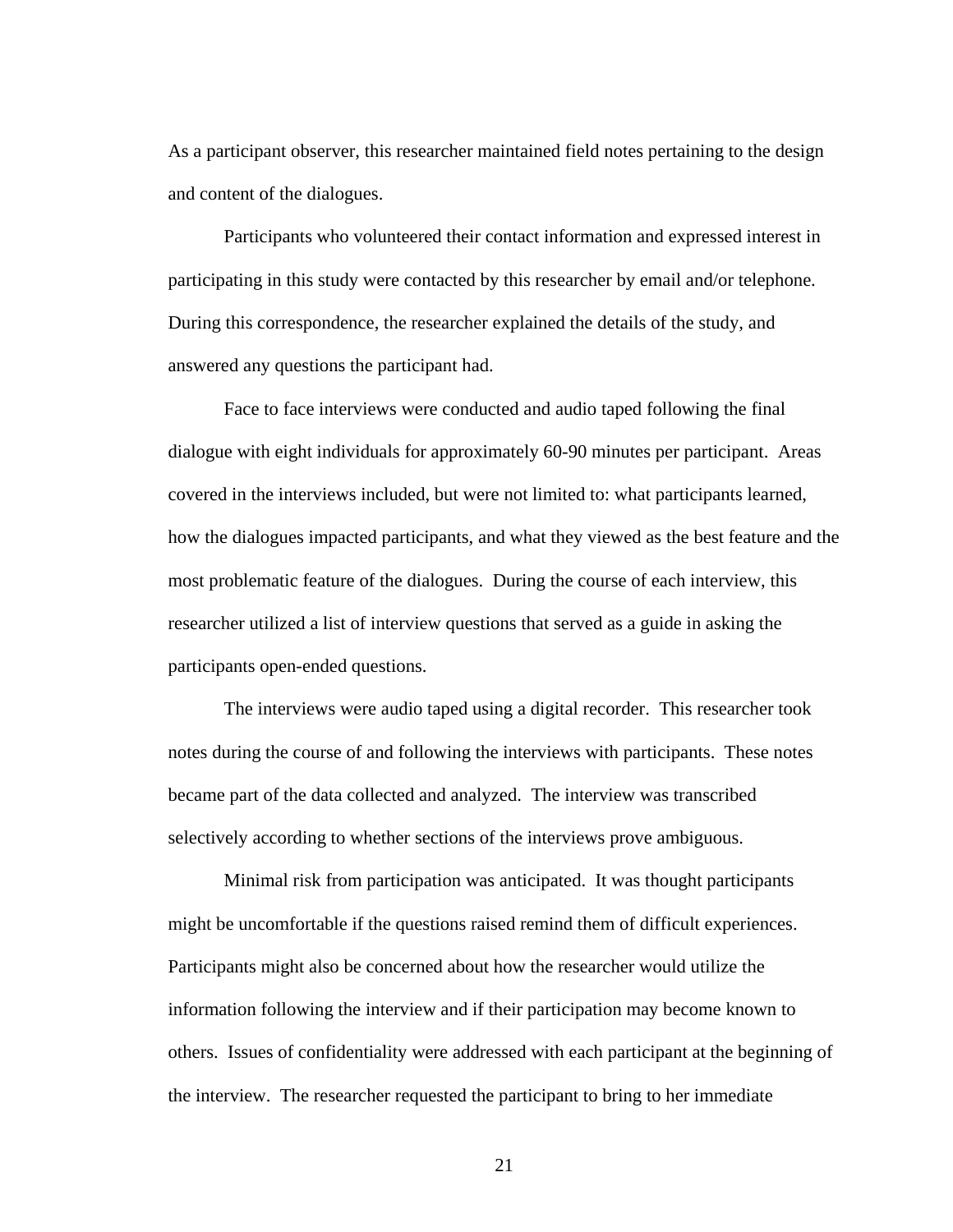attention anything that unsettling about participating. The researcher reminded participants to utilize the therapeutic resource list made available to them by this researcher if they should need to process experiences that came up in the interview.

Participants were emailed informed consent forms prior to the interview. They were asked to review these materials before coming and could still make a decision about their interest in participating at that time. The researcher reviewed the informed consent aloud and asked the participant to provide a signed form before the interview began. Extra copies of the informed consent were provided at the interview and participants were given a copy for their records.

This researcher was committed to protecting participants' confidentiality and fully understood participants may fear material shared could be recognizable to other participants, should they read any publications of this study. Data in this thesis and professional publications or presentations would be presented in the aggregate without reference to identifying information. This researcher would also refer to interviews by code numbers instead of by participants' names. This researcher's advisor will have access to the data after identifying information has been removed. This study consisted of interviews that were audio taped, and because the researcher has a commitment to protect confidentiality, she will listen to the audiotapes in private. While this researcher cannot guarantee anonymity to participants involved in this study, she was committed to protecting participants' confidentiality, and expressed this to each participant in the interview. This researcher will prepare data from this study for presentations and publications in such a way that participants will not be identified. Data will refer to participants as a group, and quotes will be disguised.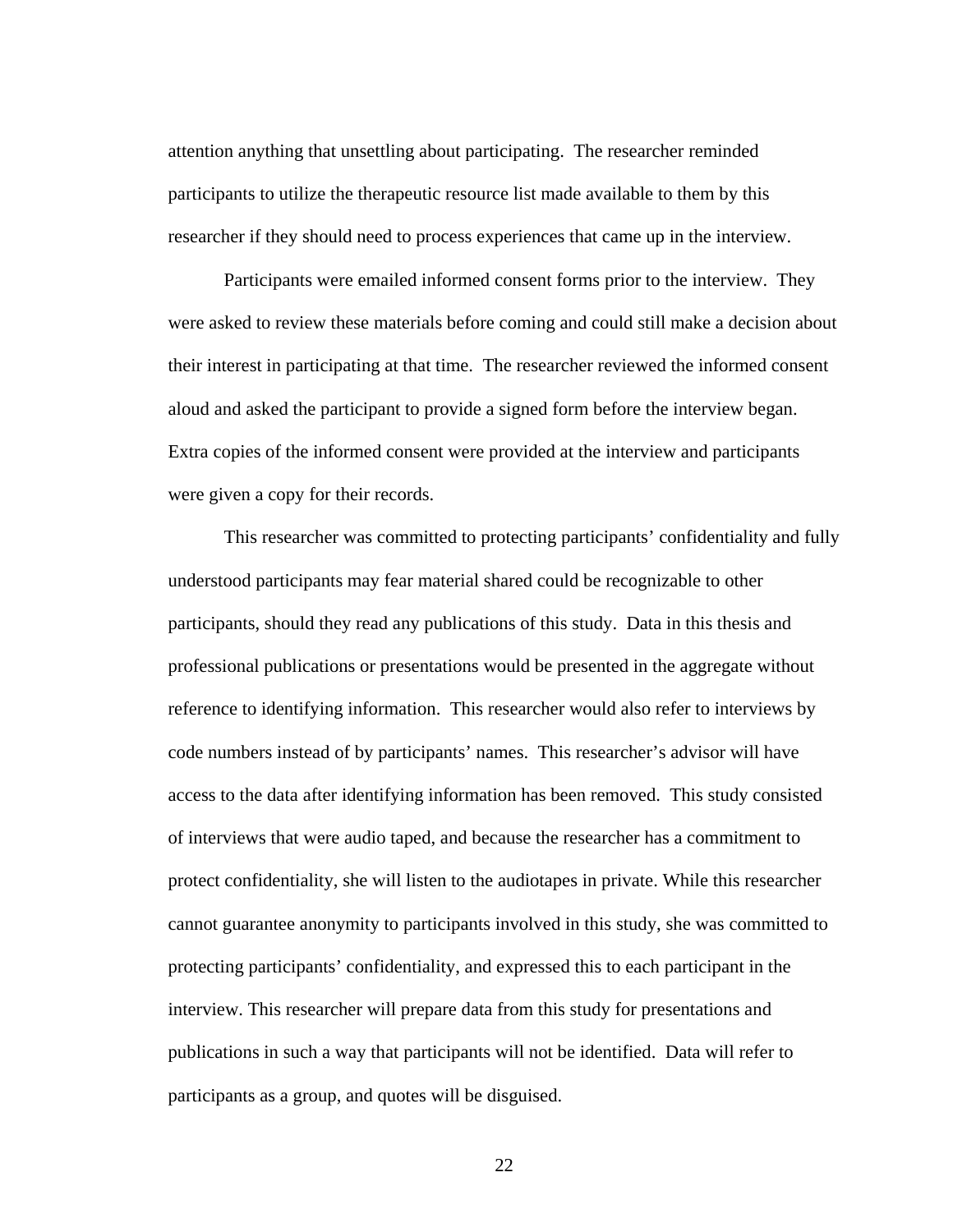#### Data Analysis

The first analysis of data focused on the design of the dialogue series. The data were analyzed from field notes through the participant observation methods.

This research gave each participant a folder number, which matched the number of the digital audio recording of their corresponding interview. The data from each interview were then organized by three major themes from the interview questions. First was the theme of what participants learned about themselves, others, and being in relationship with people of different races and cultures. Second was a measure of the quality of the content and processes used in the dialogue series. The final theme of analysis was based on the value and impact of the actual Circle process.

The final step of data analysis was organized according to insight discovered through the course of the data collection process. Secondary themes such as the quality of facilitation, the reason the dialogue series was important to participants and suggestions for moving forward with it, as well as the value of building relationships arose through the data collection process and were analyzed accordingly.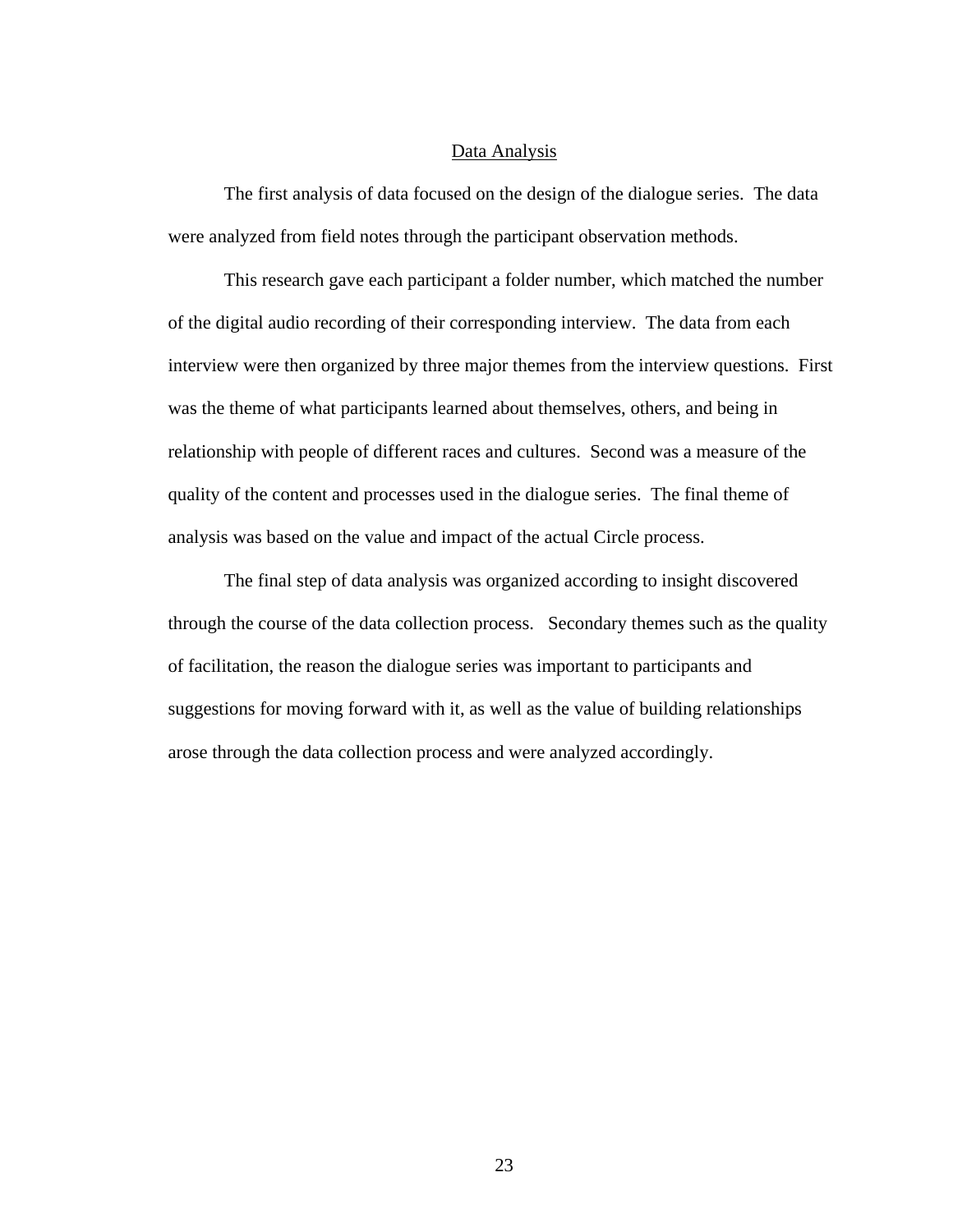#### CHAPTER 4

#### **FINDINGS**

This study is an attempt to evaluate a dialogue series, and explore the use of the Circle process to discuss issues of racism and obstacles in social justice efforts on a human to human level through individual stories and relations in a collective process. This chapter will present the data from the researcher's observation and participation in the dialogue series, and the data from interviews with eight women who participated in at least two of the three dialogues. Six of the eight interviewees participated in all three of the dialogues. One interviewee participated in the dialogue first and third dialogues, and another interviewee participated in the first and second dialogues. Five of the eight interviewees identify as white women of varying European descent. One participant identifies as being from an interracial family. Two interviewees identify as women of color who moved to the United States at a young age (one woman identifies as multiracial and of Indian descent and another woman of Puerto Rican descent from a multicultural family.

The dialogue series was designed around the following three major themes: microaggressions – understanding and changing how we treat each other; relearning relationships – engaging in meaningful collaborations; and removing shame and blame form social justice efforts – building just and peaceful communities. The dialogues were scheduled to occur once a month. It is important to note the second dialogue was cancelled from its originally scheduled date due to the regional ice storm that left the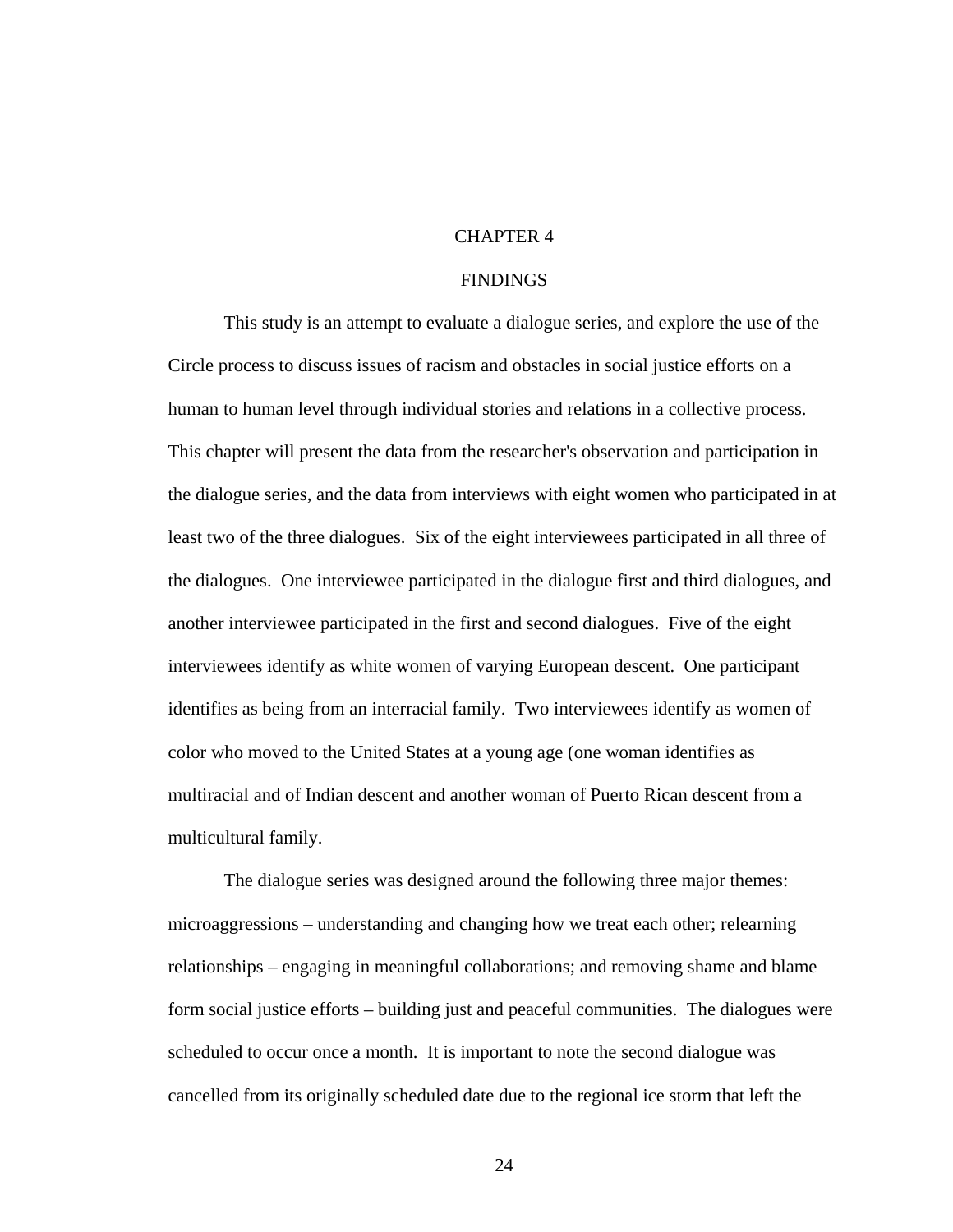state in a State of Emergency. The following two dialogues were pushed back a month, which left two months between the first and second dialogue.

The interviews contained thirteen questions organized around the following major themes: what the individual learned through their participation in the dialogue series; what they found valuable about the dialogue series and how it impacted their work; and their perspective of the value of the Circle process. The findings are organized around the design of the dialogues and the participants' response to the content; what participants learned from the dialogues and how it impacted them; the participants' perspective on Circle; how the participants valued the facilitator and processes utilized; and the impact the dialogue series had on participants' work.

## The Dialogue Series Design: Content

#### **Microagressions**

The first dialogue of the series was on understanding and changing how we treat each other with a focus on microaggressions. Prior to the first dialogue the Director for the Partnership of Latino Success sent out the article "Racial Microaggression in Everyday Life: Implications for clinical practice"(Wing Sue, Dapodilupo, Torino, Bucceri, Holder, Nadal, & Esquilin, 2007) for participants to read before attending the dialogue. The term microaggression was first coined in 1970 by a Harvard Psychiatrist in an attempt to explain the "indignities heaped on black people, sometimes unknowingly, by whites" (Troiano, 2007). The term has since been expanded to include all people of color. According to Wing Sue, et al. (2007), "Racial microaggressions are brief and commonplace daily verbal, behavioral, or environmental indignities, whether intentional or unintentional, that communicate hostile, derogatory, or negative racial slights and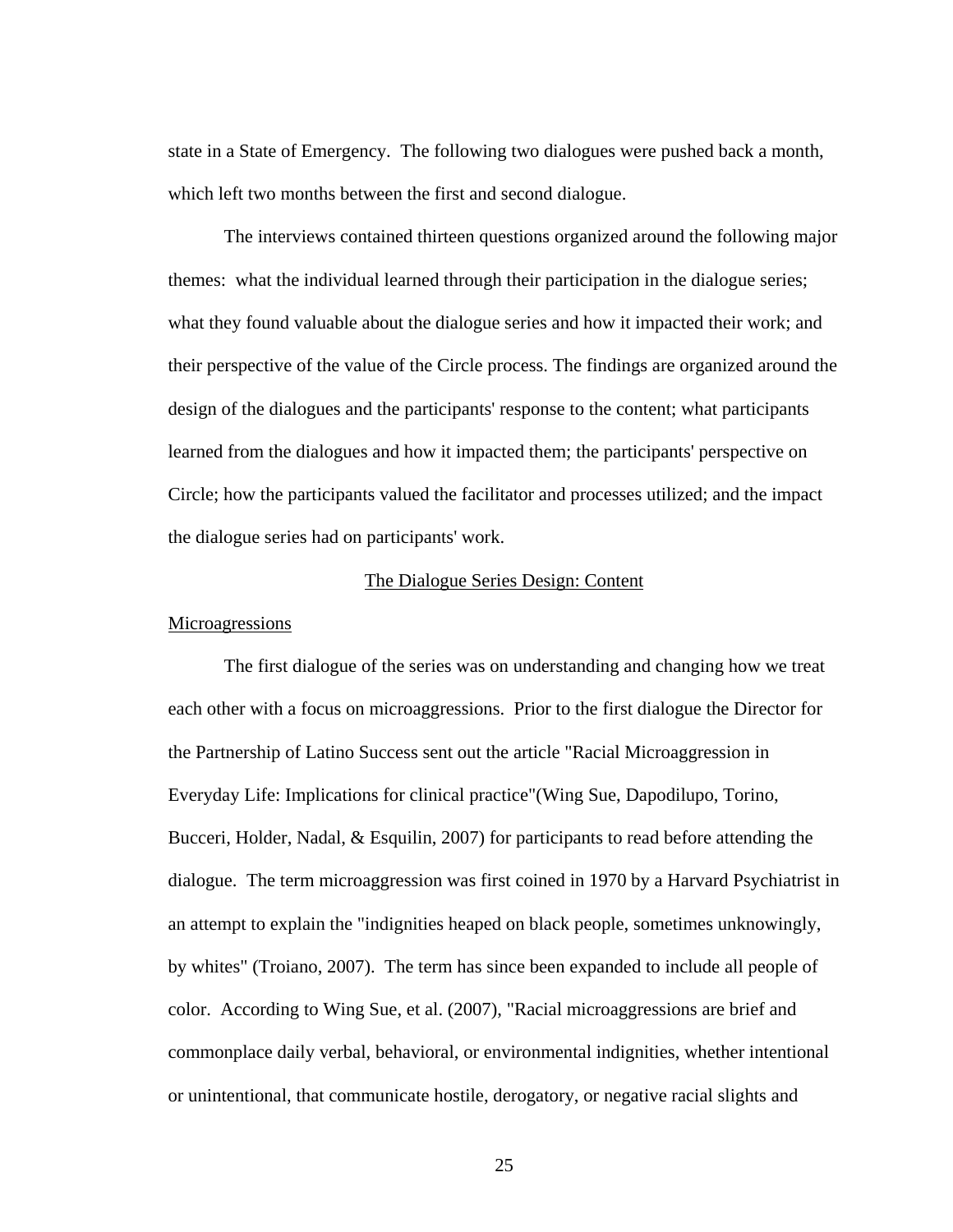insults toward people of color." The microaggressor is typically unaware of the insult and harm committed toward the person of color, and therefore these incidents of harm usually go unacknowledged and unaddressed. This article, read by participants, created a taxonomy of typical racial microaggressions that occur in everyday life. The participants of color found this article helpful because it gave a name to something they experience regularly and a language to talk about it. A woman of color participant responded to this article and stated, "We really need to learn how to see those microaggressions more than the blunt racism. It's important to pay attention to how it affects a person when someone acts in that way even if they think they are not doing it."

The white participants found this article extremely helpful in understanding and identifying microaggressions, and it helped give them the information needed to begin shifting their behavior in efforts to not be the microaggressor. A white participant reported:

The microaggression was just an astonishing article to me. It made me realize how clueless I am. It really brought it home in some specific ways through some of the stories the authors talked about. It was talked about in such a level of detail that it was really easy to internalize in a different way than I had before.

The article gave the participants coming into the dialogue series detailed context about how racism plays out today and the impact it can have. When asked what content in the dialogue series had the strongest impact, all but one participant commented on the dialogue about microaggressions. This dialogue series began with a clip from an Emmy award winning reality television series called *Black. White.* produced and created by Ice Cube and R. J. Cutler about a black family and a white family that trade races and experience what life may be like in the other family (race's) shoes. After this video clip,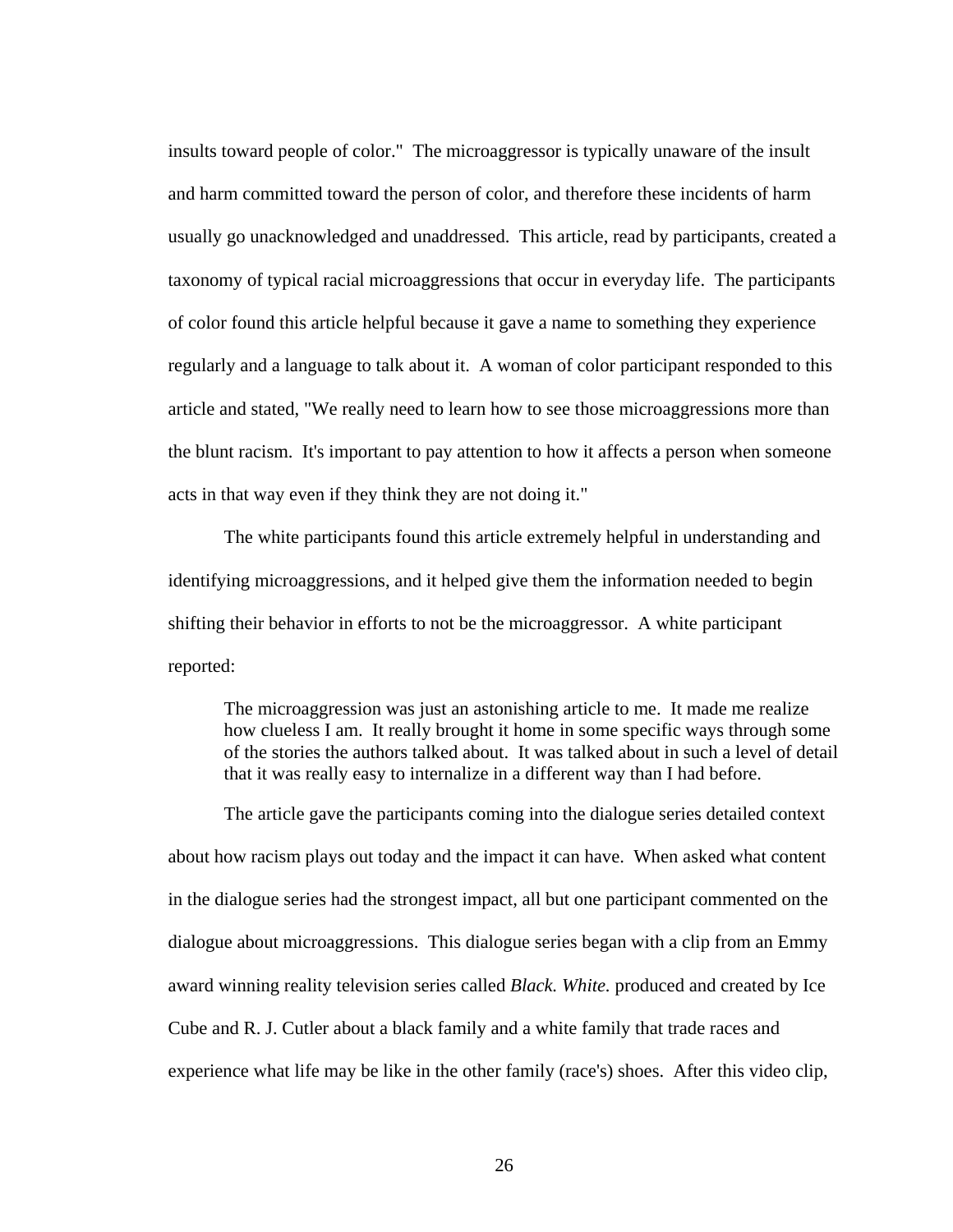the facilitator showed a brief powerpoint on the definitions of microaggression, microinsult, microassault, and microinvalidation. Following this, the group was broken up into smaller groups of four, and asked to discuss, "How present and powerful are microaggressions in your life, your work and in the community?" We came back as a large group and shared some of what was discussed in the smaller group. Some of the responses were as follows:

- They are present the moment we step out of our homes, everyday twentyfour/seven. We are mindful and careful of how we affect others.
- I'm aware of the fact there was no anger or pain shared as part of the discussion people were having about having to deal with them twentyfour/seven.
- We have choice about how we deal with it. I choose not to give it too much energy. I can't let it be the prime focus of my life as an African American woman.
- I feel it present all the time, everyday. I could be assaulted anytime. How do I deal with this with my kids? It feels so big.
- I don't think I see these microaggressions. I'm totally oblivious. I don't know.
- A lot of us ignore this because life goes on. How am I going to try to make the community understand what I feel?
- Not to be disrespectful to her experience, I will share one that happened to me.

In response to the story a woman of color told about a microaggression that

happened to her, a white woman responded with what was perceived as a

microinvalidation. As this occurred in the actual dialogue, the facilitator took the

opportunity to acknowledge what was happening regarding the impact and the intentions

of what was spoken. The woman of color was invalidated by the white woman's

response to her story of a microaggression, and the white woman clearly meant no harm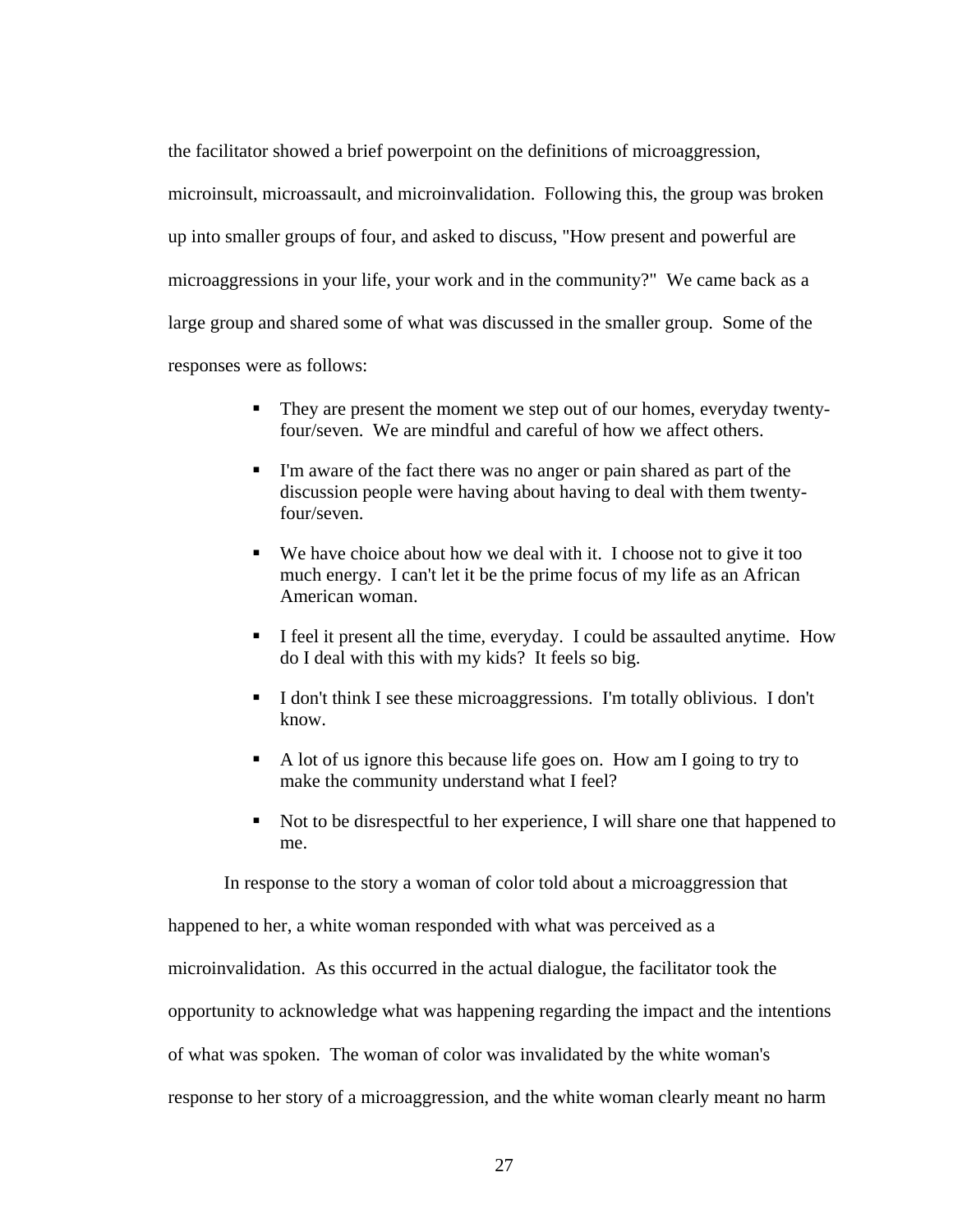and did not understand how what she said was invalidating and could have a harmful impact.

This moment of looking closely at microaggressions and how they occur not only out in everyday life, but also right there in a dialogue about microaggressions had a strong impact on many of the participants. Five of the eight participants found this experience to be the most valuable in regards to the content of the dialogue series. Four of the five identify as white women and one identifies as a woman of color. A white participant reflected on how she felt at the time of this experience in the dialogue and stated:

Wow, now I'm feeling a little paralyzed. I don't know what to do or say that's not going to be offensive. I don't want to say something that's wrong. A lot of it is unconscious and a lot of it is unintentional. That was a little heavy. I felt like I need to learn a lot more because I work with a diverse population and the last thing I want to do is inadvertently say something offensive, and have a person not come back to seek help again. I'm not sure I have a full understanding of all of this in enough of a way that I feel like I know how to handle it in interactions with other people.

Another participant who identifies as coming from an interracial family reflected on this

part of the dialogue as follows:

It was nice to have (the facilitator) stop action at one point in that first session and deal with what's happening right now. Let's take a snap shot. Let's look at it. I didn't think we necessarily got to this point of great understanding about it. I felt like little bits of awareness popped up, and still huge areas of not understanding. But the door wasn't closed on further understanding. It certainly opened up the opportunity and little bits of awareness, at least the awareness that different people in the room were seeing things differently. It was named. It was discussed. It appeared to be shocking to some people, but it was addressed. So there was at least that moment of awareness of a moment named in different ways by different people. I think that's something.

The facilitator went on with the dialogue through the powerpoint presentation by

describing what she calls the "Catch 22" of why the person targeted does not respond to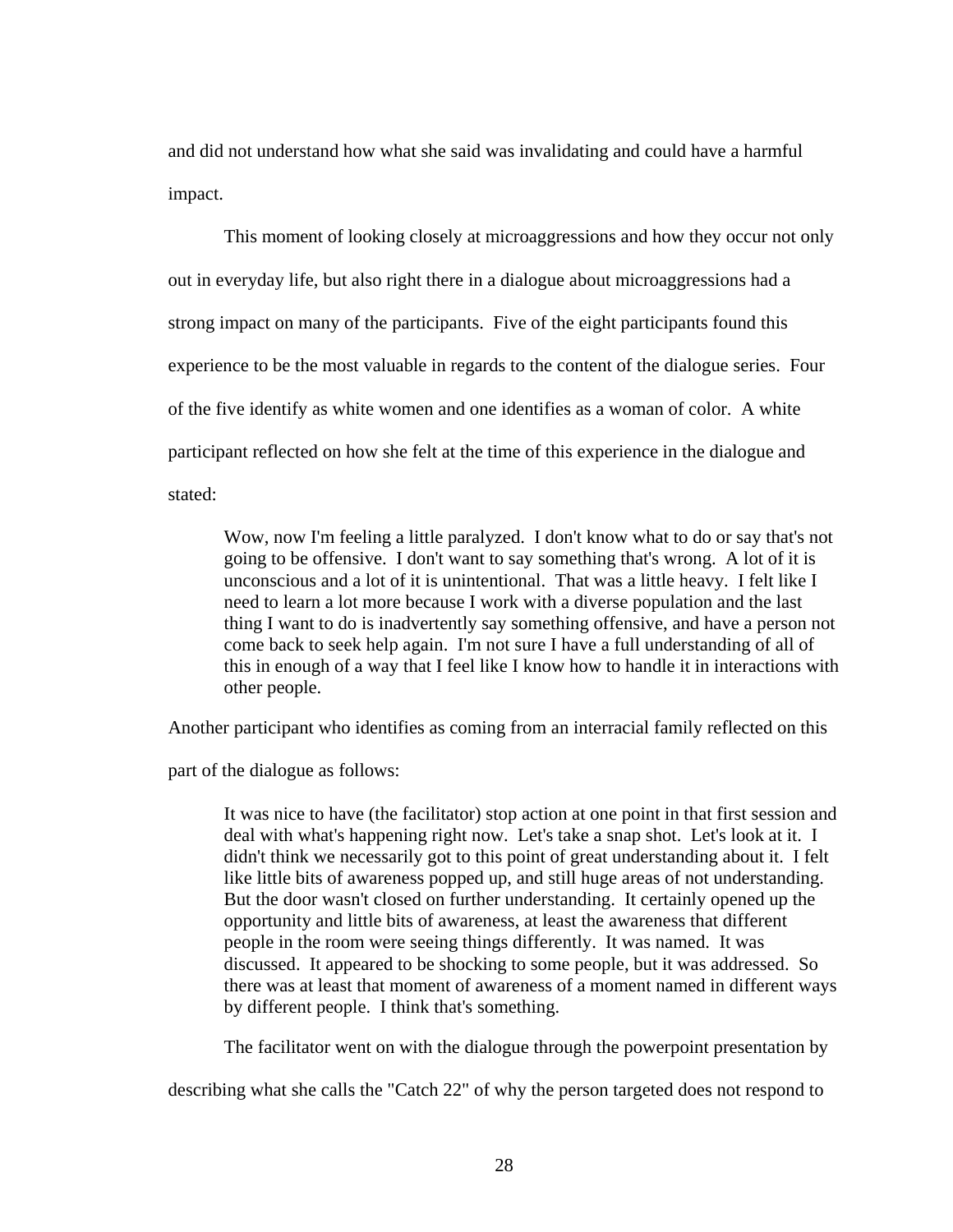an incident of microaggression. She defined the "Catch 22" as three fold. First, is the difficulty of determining the validity of a microaggressive incident (recognizing patterns of types of incidents that may seem unrelated to others). Second, the target of the microaggression not responding due to the inability to determine if a microaggression has occurred, uncertainty about how to respond, fear of consequences, exhaustion, rationalizing that it will do no good to respond, or simply denying it happened at all. Third, responding out of rage makes the person feel better, but has bad consequences in the long term. The "Catch 22" describes some of the reasons why the issue of microaggressions can be so difficult to address.

A few participants recognized the diversity of how people perceive and deal with microaggressions, and therefore why there is no one right way to address this form of racism. A white participant stated:

There are definitely very different ways people handle, process, reject, deal with, or respond like rubber, whatever comes at them just bounces off, and others who do not give attention or energy to hurtful interactions at all. You could definitely see the different ways people in the group deal with microaggressions. There are some people that seem to reject the entire concept of it.

The facilitator broke the group up in the same previous small groups to briefly answer the following questions: What is the impact of microaggression in our lives, at work and in the community? What are the deep impulses that drive us to treat each other this way? How do we change these within ourselves, at work and in our communities?

The groups then briefly shared some of what was discussed, because there was

little time left. The following is what the groups reported:

- We can start by building a group to become more self aware.
- Step back and reflect. Think before you talk.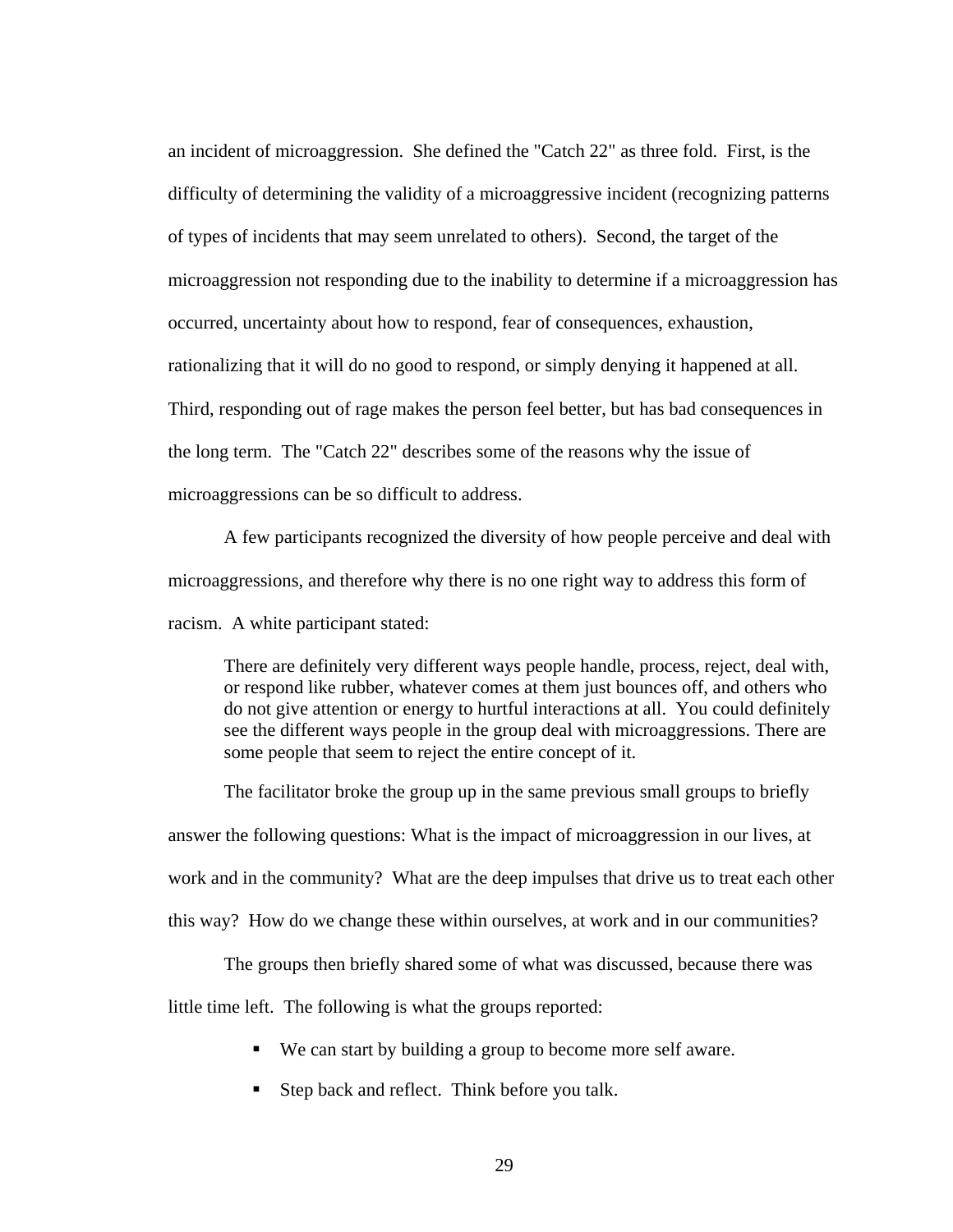- Choose to act from a place that is not driven by anger. Educate yourself, and keep the door open to conversation.
- Live with intention. Acknowledge the microaggressions. Build community.
- Take account of the moment, because the level of risk changes with time.
- **Assess psychological safety.**

This dialogue was closed rapidly to respect our agreement to end on time. A white

participant reflected on how she felt after this dialogue:

Coming out of the microaggressions dialogue, my awareness of myself was that I'm not paying attention at the level that I could be most of the time. It reinforced how easy it is to slip into a state of unawareness, and not be quite listening. For me it is a challenge to have the discipline to listen all the time. This is not such an easy thing to do.

Another white participant stated:

The microaggressions dialogue was particularly poignant for me, having conversations with women of color and hearing their stories about microaggressions. It just never dawned on me, I could walk out of my house and the first person I meet when I buy a cup of coffee, there is a chance of a microaggression. Some of the specific descriptions, I had no idea. I know I come from a middle class privileged background, not wealthy, but definitely privileged in terms of education and in terms of social safety nets. I had no idea what some of my professional peers, other women in the community go through. I had no idea, and I don't know how that kind of thing could have ever come out. Unless we became very close friends over a period of time, maybe that would have never come out.

Overall, participants reported the content of microaggressions had the greatest

impact on them. They all wanted to continue the conversation, and go deeper into this

issue.

## Relearning Relationships

The second dialogue focused on relearning relationships and engaging in

meaningful collaborations. Prior to this dialogue the facilitator sent out an article titled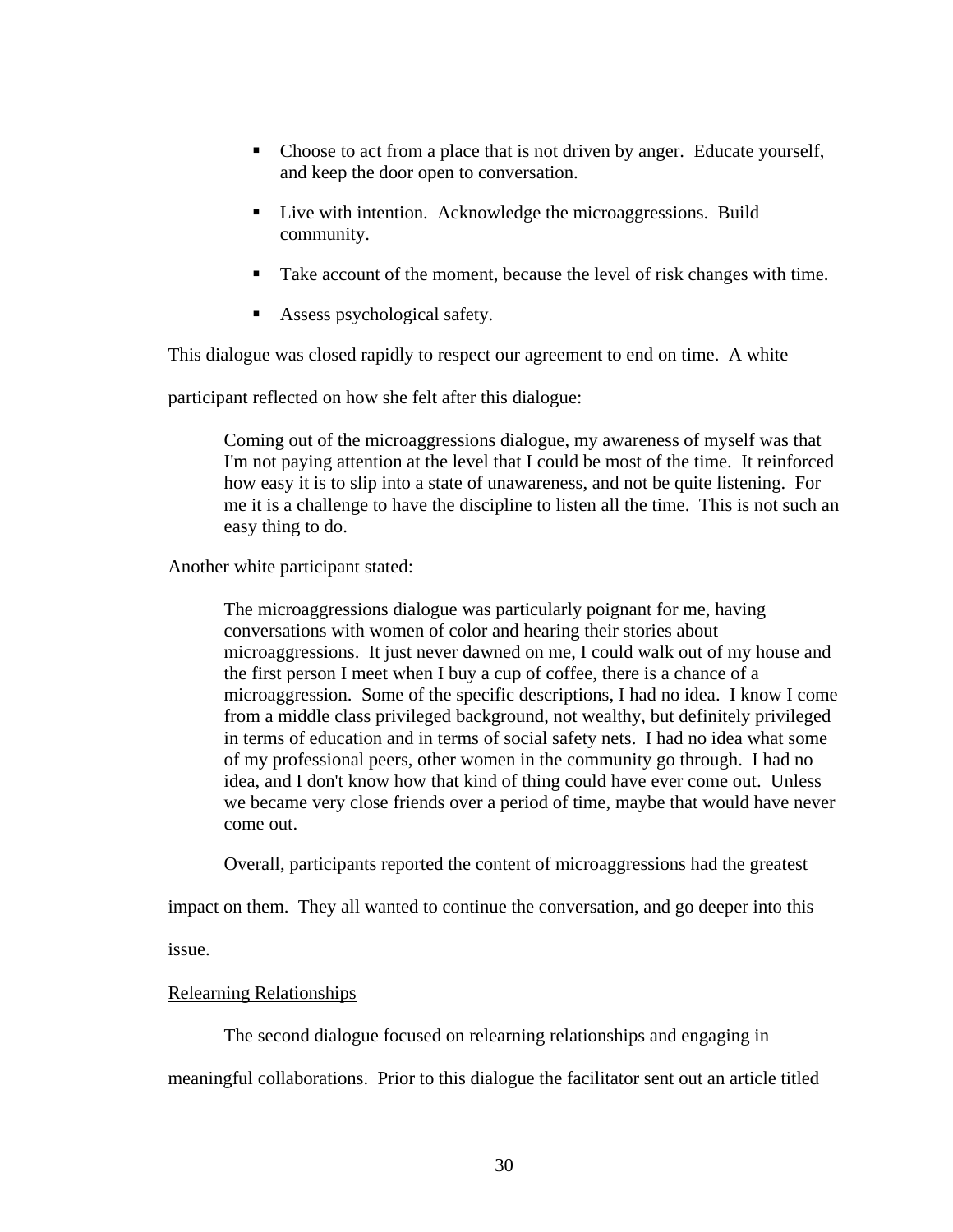"Community is not a Place but a Relationship: Lessons for Organizational Development" by Carolyn Boyes-Watson. This article states the case that organizations must perform more like members of the community with a centralized value on relationship in order to be effective as organizations play an increasing role in family and community life.

The facilitator began this dialogue with a powerpoint presentation. She designed a flow chart to illustrate the vicious cycle of systemic intervention causing more resources to institutions, which creates more powerful institutions yielding weaker communities which loops back to systemic intervention. We briefly reflected on the article with a description of community as people, relationships, and place.

The facilitator then asked us to do a drawing of the people we consider to be our community with their names and the connections between people. We then broke up into small groups to share our drawings and reflect on how we determined the membership of our community. In a large Circle we shared what determined the membership of our communities. Some of the responses are as follows:

- Where I could go be myself, get support and nourishment, and give it as well.
- I left off the people and places where I lose energy (energy sinks) and get irritated.
- People of similar interests, goals and friends.
- People who impact my life on a daily basis in all ways.
- I included people who are not alive because they impact me everyday.
- My community spans across many time zones.
- My community is geographically based.
- I include people I'm not comfortable with, but they are once removed.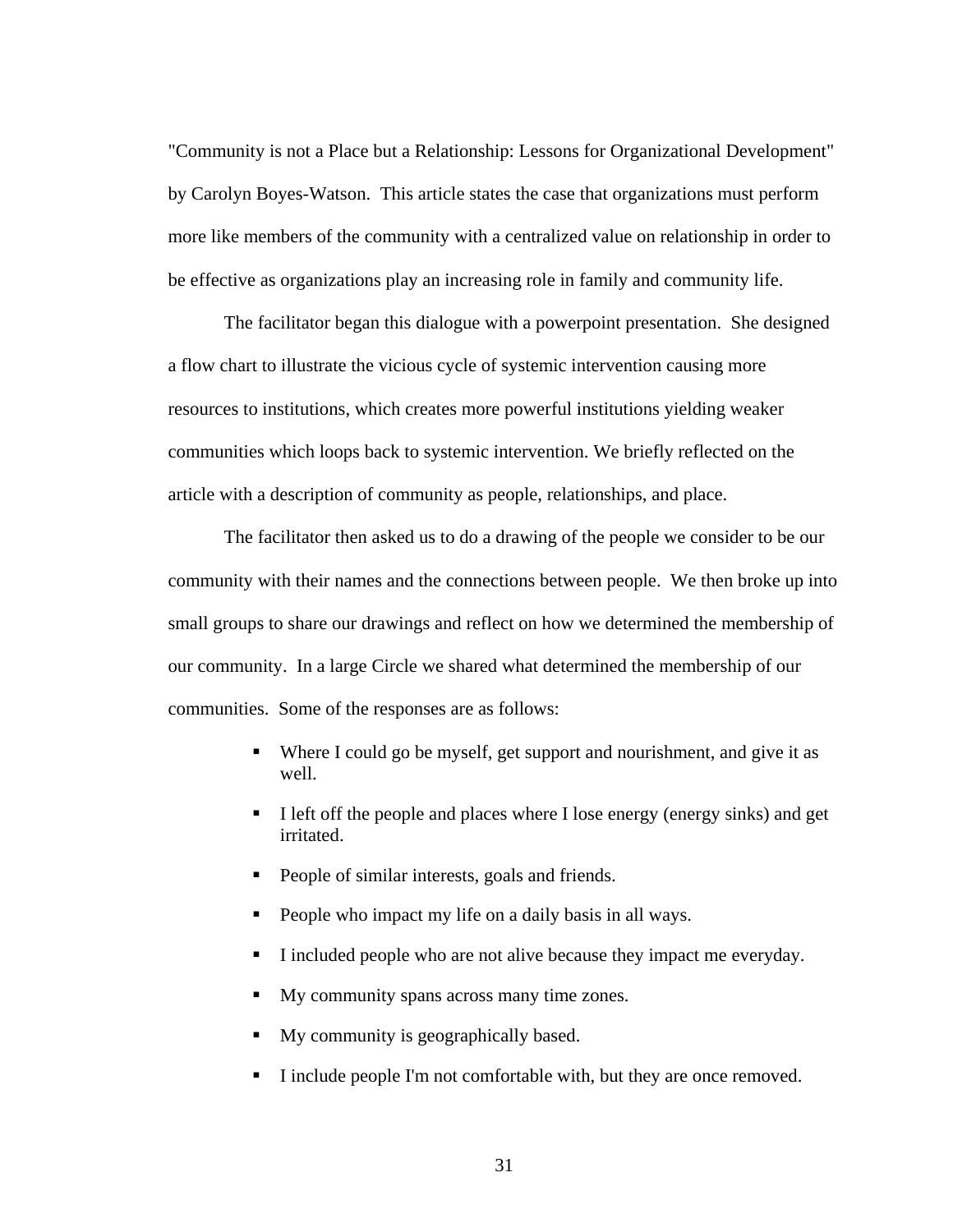- **Spatial difference correlates with emotional distance.**
- Focused on expanding outside of biological family relationships.
- People with same passions and concerns.
- Start with self, family, friends, people of same concerns, elder, broker, and including those I don't know and haven't met yet.
- Places I feel connection, places of dialogue, that's my community.
- People who have been supportive, people who are there when you need them, people I don't even know who show up and are there.

The group reflected on who we considered to be our community, and where and with whom we spend most of our time. We recognized how much organizations are increasingly becoming part of our community.

The facilitator identified three major challenges to building community through organizations: the hierarchical leadership model, the responsibility vacuum, and the primary focus on mental and technical skills. The hierarchical leadership model inherently works against building quality relationships due to the competitive, boss-like nature of being or becoming better than your colleagues in order to grow and progress. The primary focus on mental and technical skills leaves out the emotional, physical and spiritual component of one's wholeness and well-being. This type of environment does not foster connection and relationship building. Participants of the dialogue commented on how the best results occur through relationships, whether in the private business sector or the non-profit social service sector. A white participant reflected on this in the interview, and she reported:

It's important to build community within an organization, and it's not easy to do. I came from a top down organization, and I never like that because it felt like you had to fight your way to be heard. I came to a consensus building program within a bureaucracy. It's much harder with consensus decisions making, much harder.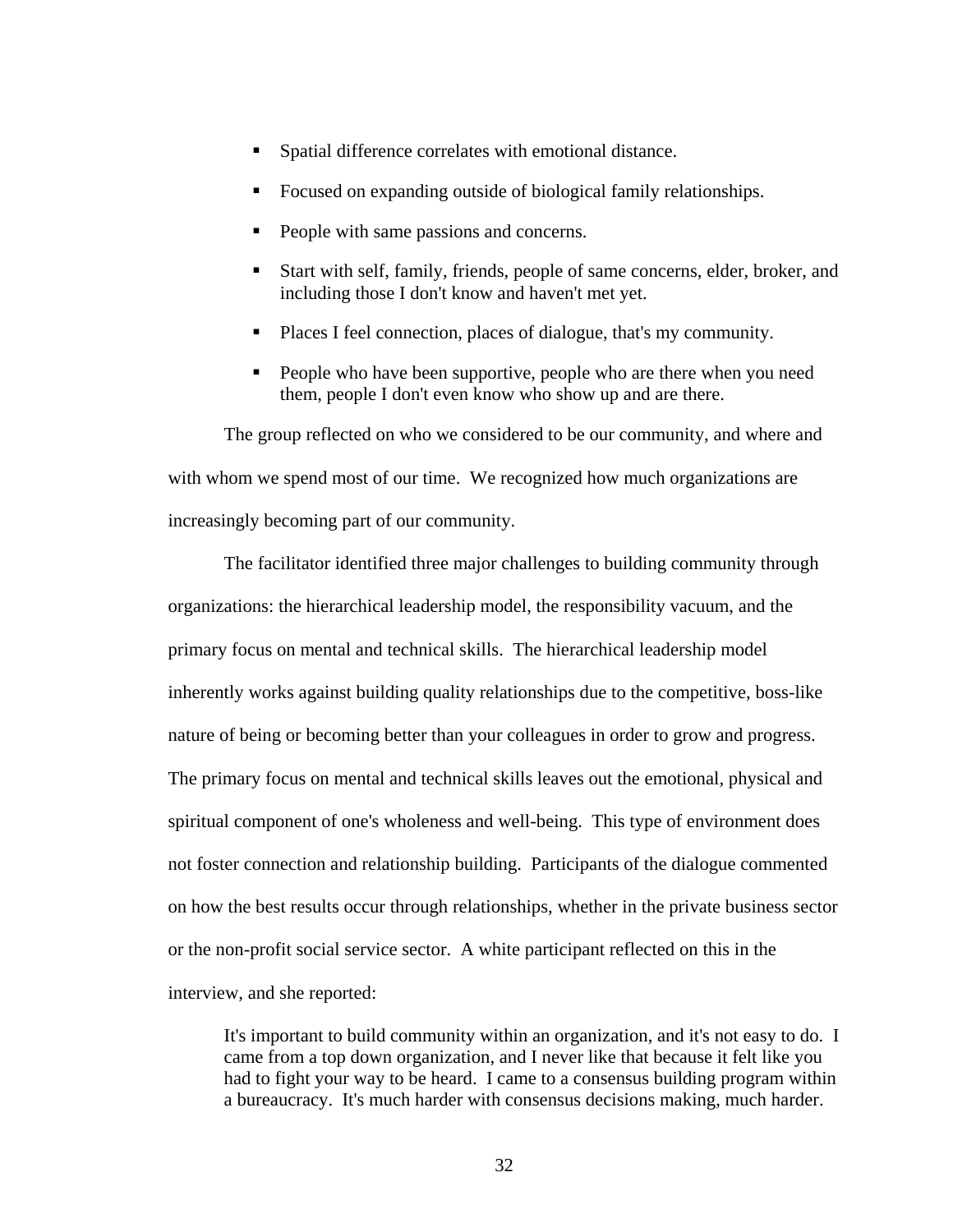Sometimes we would walk out of the room and feel beaten up, but we really felt connected. As a team we have stayed together, some of us stayed together almost ten years now. It wasn't all comfortable meetings. It really took a lot, but having all these different viewpoints pull together, because at the core of it we all had the same value and the same wish. I feel like we are a community or a family even. Sometimes we feel really close and in sync, and sometimes one of us or some of us don't. We fall apart and we say, 'that's it. I want to get out of here. This is too hard.' And something pulls us back. So when I thought about it from the second dialogue, I thought, 'we are really a community'. Everybody said the same thing about us, 'Something feels like a community in there'.

Due to a shortage in time the group moved on to watch a short film produced by Amnesty International called *Binta and the Great Idea.* The facilitator posed the following questions to discuss in response to this film: What kind of collaborations did you notice? What was the role of formal institutions in the context of community? Which community functions did you see that are organizational functions in our culture? What are some new ideas you think we can implement to strengthen communities by using our organizational resources despite all the obstacles? As the group went around the large Circle responding to these questions, we gradually noticed that people had completely different interpretations of what was happening in the movie. This led to a very interesting conversation about how we could all watch the same thing and all perceive completely different realities. A white participant reported on this experience in the interview:

It took us a while to realize that some people had just watched a different movie than other people had, and they were speaking from their experience. It was probably a real analogy for what is really true in the world. People are watching really different movies. It was kind of a technicality that there was a right answer to this particular situation. It tracks back to that sense of 'geez, how do we do this?' Now we know we are watching different movies, well then what do we do with that information. We are constantly skating past this stuff that doesn't get dealt with, and really prevents the ultimate product from being a deep product. The orientation towards being results oriented can really get in the way of having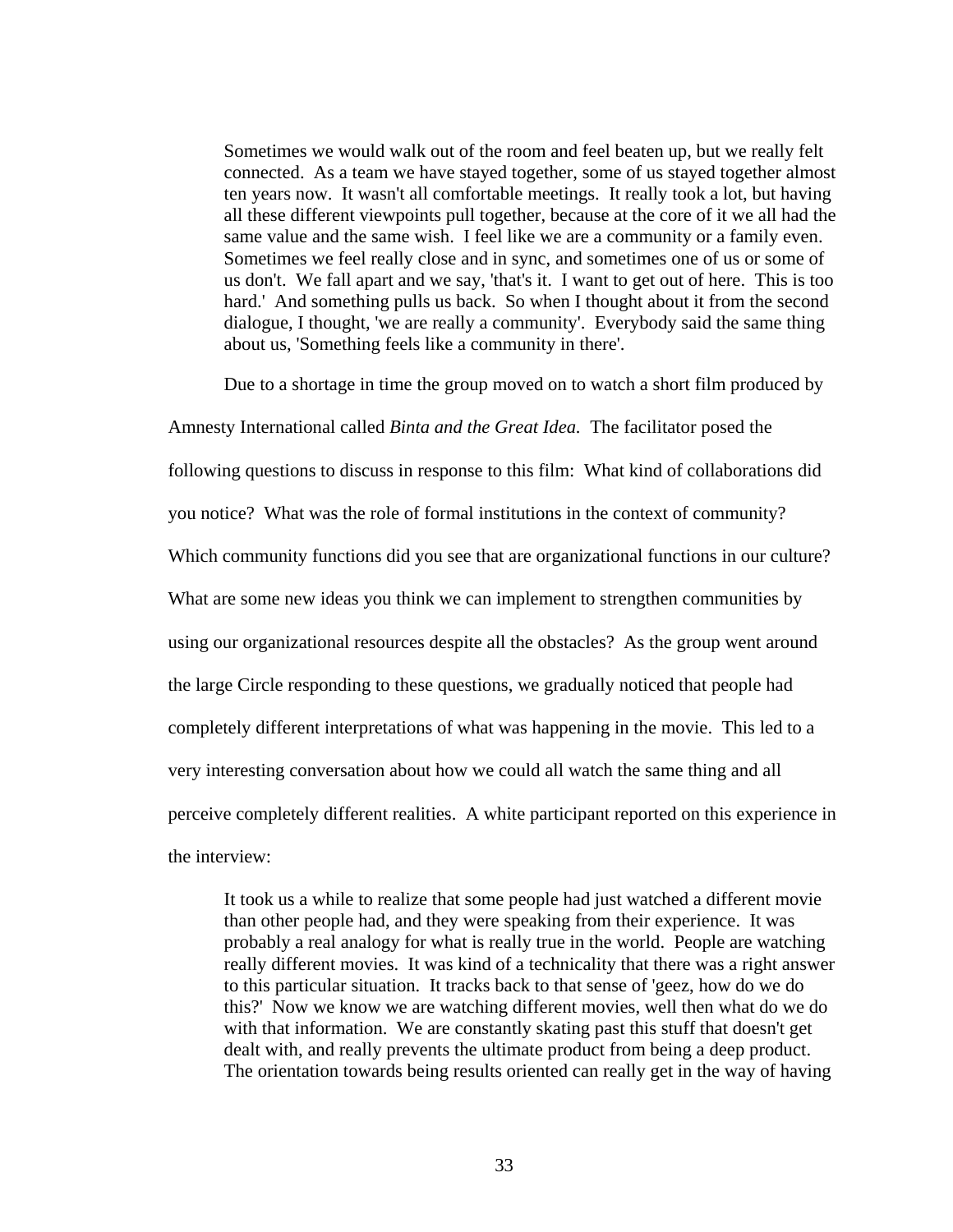these deeper conversations, because they take time and they take people willing to put in the time.

The issue of not having enough time continued to come up. The participants wanted

more time to continue to move deeper into the conversations.

Another white participant found the film to be helpful, and she was grateful to

leave with a sense of hope the film instilled in her. She stated:

I left feeling hopeful, like there is a way. Sometimes it feels like it is too far gone, and how do you get back to something that is more helpful and more productive and will benefit the community as a whole. How do you deal with obstacles? Some of the things that were spoken, and in the movie, showed different ways other people are making it work or have tried. That was encouraging to me. To hear some of the content, and know some people really think a lot about this. Some people have some really good ideas on how to address it and how to change it. Hearing about some of that and seeing some examples in the movie, was probably one of the most powerful parts of the dialogues for me.

#### Removing Shame and Blame from Social Change Efforts

This dialogue focused on removing shame and blame from social change efforts in order to build just and peaceful communities. Prior to the dialogue the facilitator sent out an article by Margaret Wheatley titled, "Can I be fearless". This article emphasizes the need for leadership to act from fearlessness. Wheatley defines fearlessness as an act of love and wise action that takes times and discernment. She emphasizes the need to become familiar with one's fears and build a close relationship of curiosity with those fears. The dialogue opened with an informal discussion about this article. Participants were very grateful for the particular article, and stated they found it inspirational and timely. The facilitator shared some of her personal stories regarding the practice of fearlessness as a leader.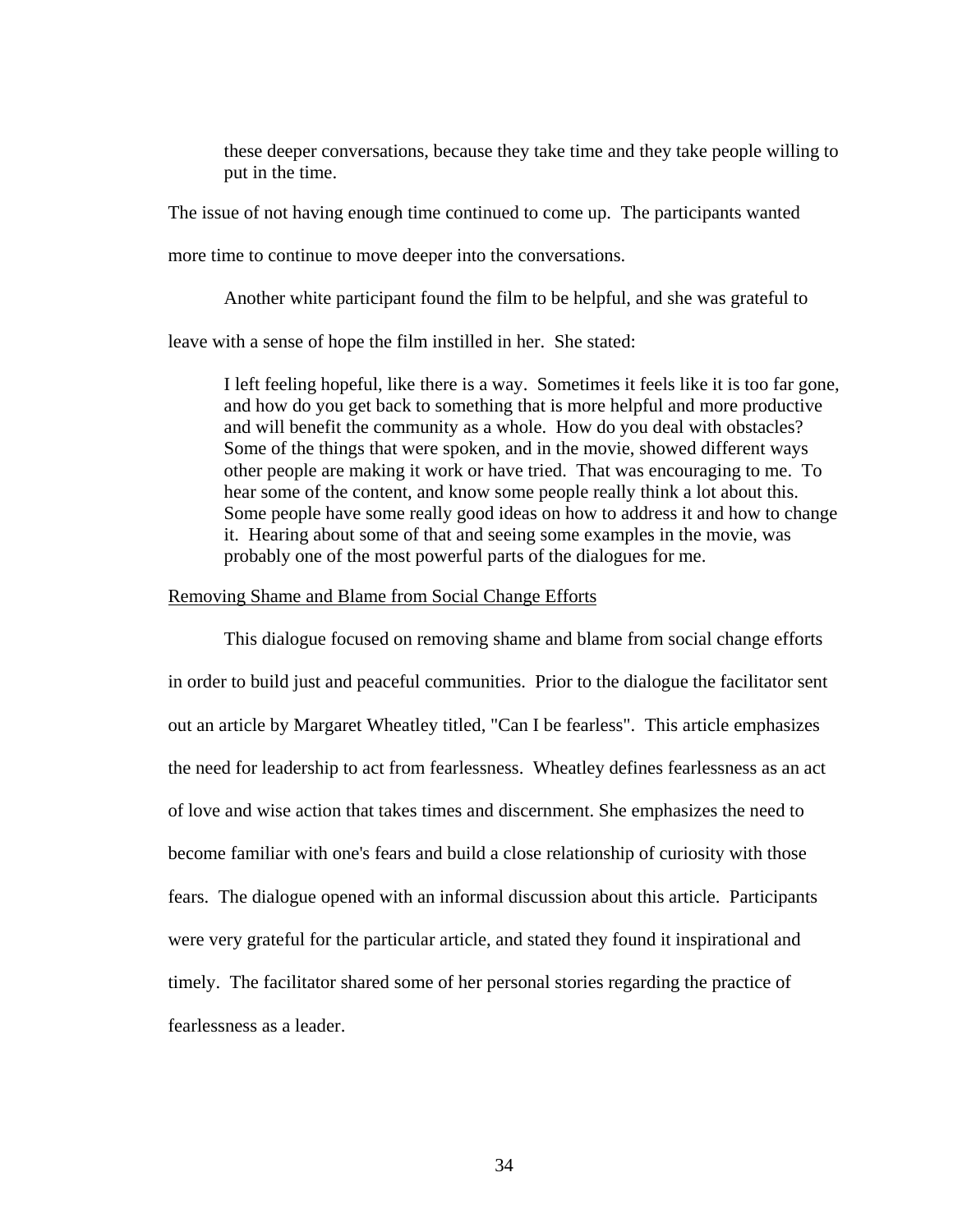The facilitator then passed out markers and paper, and asked the group to draw or write our responses to the images we were about to see. The facilitator then showed a slide show of thirty ads, which used shame and blame to promote social change. Afterwards, the participants were asked to share what it was like to view the ads. Many participants stated they felt awful and wanted to give money out of guilt and to feel like they could do something to make a difference. Guilt was a common feeling that led participants to want to do something, but because they felt there was nothing they could do, they resorted to wanting to give money. A participant who identifies as being from an interracial family stated in the interview:

I noticed with the advertisements that I get annoyed with the advertisements that, in my mind, try to use guilt as the motivating force to have to do the right thing. I prefer finding out if there are ways to motivate ourselves that are not strictly stemming from 'I'm bad if I don't do this', and more generative motivators.

In general, it seemed more white participants responded with feelings of guilt, and more participants of color responded with anger and frustration. Everyone reported having bad feelings of some sort. Some reported feeling motivated to do something and others felt paralyzed, like it was too overwhelming and too far gone to do anything about it.

After this dialogue the facilitator broke us up in small groups of four to five people to come up with an advertisement that involved no shame or blame to motivate the community on issues of poverty or disenfranchised youth. Before closing, the groups shared their ideas and the conversations that emerged in the process. The group found this to be a thought provoking and inspirational activity.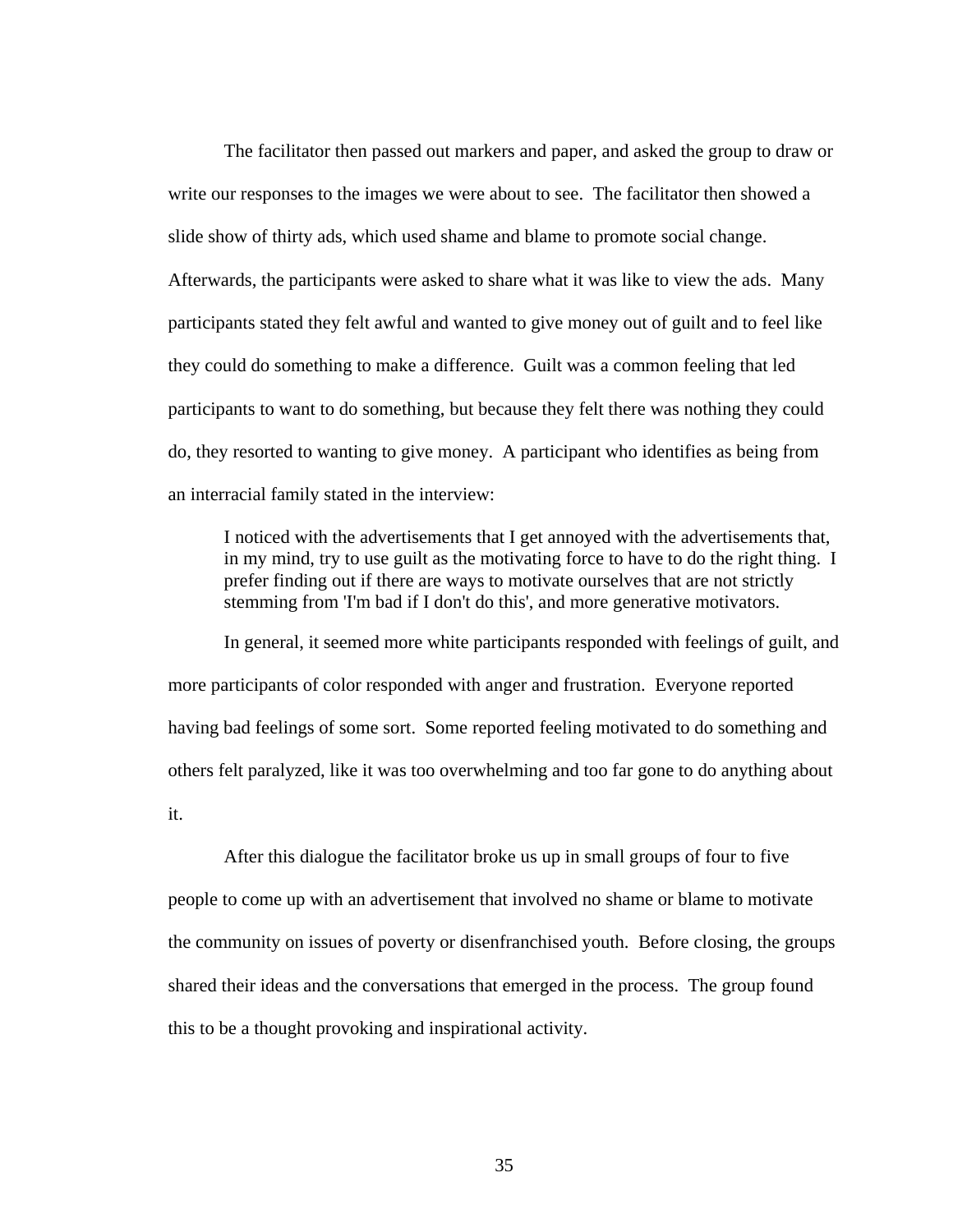In the interviews, a few participants reflected on a desire to remove shame and blame from diversity efforts and anti-racism trainings. A participant who identifies as being from an interracial family stated:

I'm really wanting diversity efforts and stuff like that to examine those other motivations beyond shame. I don't think that's the way I grow to contribute more. I have a general impression that a lot of attempts to help people understand how to have better relationships across races can use a lot of shame. I think sometimes it is counterproductive. I think there is a difference between helping somebody have empathy and be able to picture a little more of what another experience would be like and have some sadness and shame if they realize there is pain in that, versus being hit over the head, 'this is how you're supposed to think, you're just wrong not to think it'. I think so much more is possible than that. I've been amazed in this dialogue series and the effort in the community, to have dialogues about difficult topics like racial disparities, and have something positive happen in those dialogues.

A woman of color reported the shame and blame dialogue had the strongest

impact for her. She stated:

Speaking on how to remove shame and blame so we can come to a clean, honest, crystal clear conversation where everybody is equal is most important, because that is what it is all about. The shame and blame, I don't want to hear. We know the harm we have all felt and feel. I think it is important for everyone's story to be told. Then we need to move forward, or we won't grow. The shame and blame piece I think really created an impact. For people who were not people of color in that Circle, I could see their faces when they hear, 'It's not your fault', and the relief of being accepted here.

The value of a shame and blame free environment is elaborated on in the findings on the

value of Circle.

# What Participants Learned and Received from the Dialogue Series

Through the course of the dialogues, the participants came to realize they all

wanted the same thing. They wanted to help make the world a better place for everyone.

This was not discussed openly in the dialogues, but was recognized as a central point in

many of the interviews. Four major themes emerged through the course of the interviews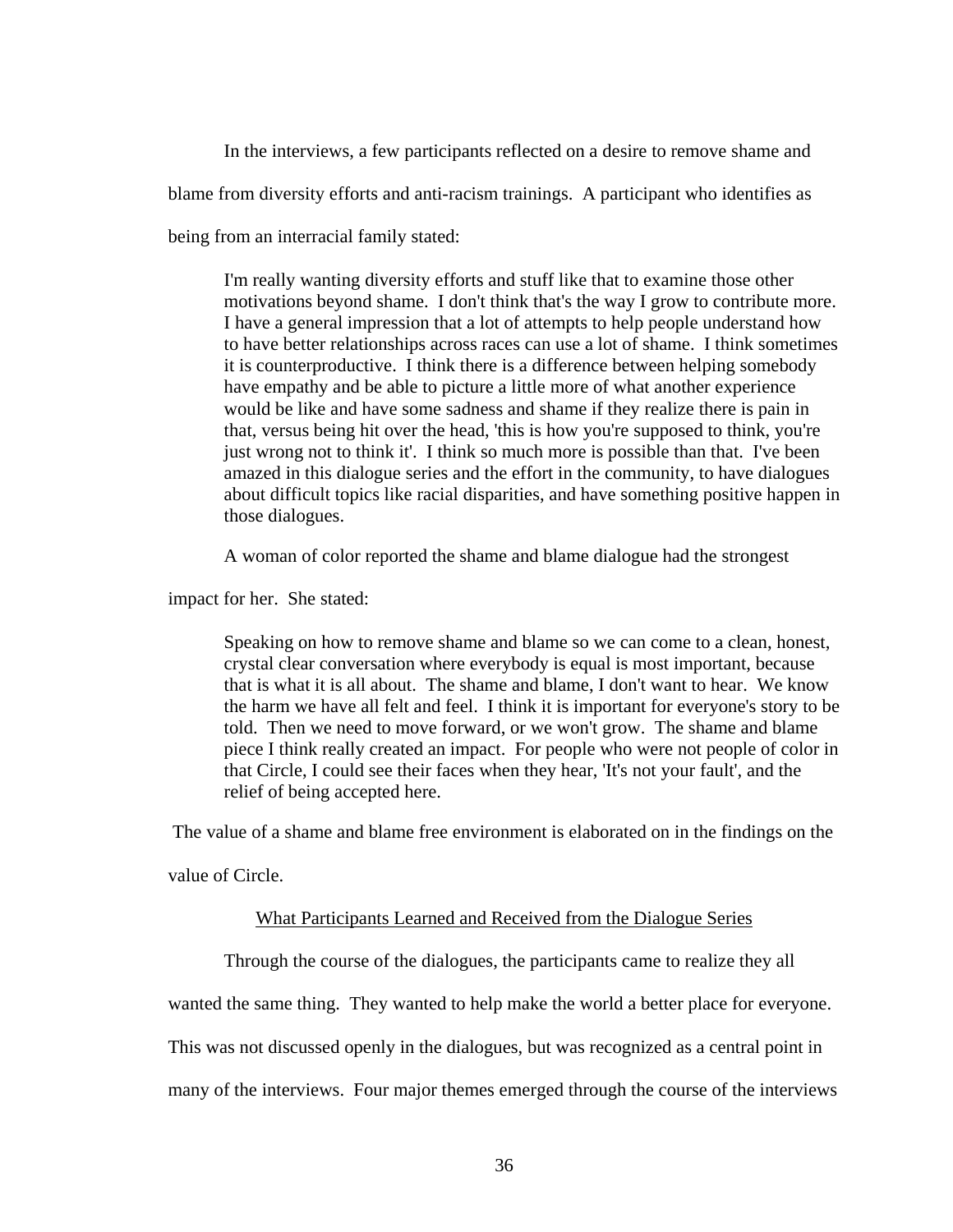in response to what the dialogic process fostered for them and on what they got out of "Changing the World by Changing Ourselves": self-responsibility, quality relationship, safe space, and hope. The following is a deeper look at what these four themes mean to the participants of the dialogue series, discovered through the interviewing process. Self-Responsibility

It became apparent through asking participants what they learned through the dialogue series, how it impacted them, and what was the overall take-away message they received from the dialogue series that self responsibility was a central theme. Each participant felt they had the responsibility to increase self-awareness and change the way they act so they have a positive impact on their environment. This self-selected group of people felt it was their responsibility to be the best person they could be and do their part to make their community the best it can be. It is the belief in self-responsibility that brought each participant to the dialogue series. The three central themes to emerge as one's self-responsibility is: deep listening, a not-knowing stance, and a shift from intentions to impact.

*Deep Listening.* Each of the participants described listening as the most important factor for "Changing the World by Changing Ourselves. Everyone said it is important to listen more, and they really emphasized what they meant by "listening". This is evident in the following participant's remarks about her experience in Circle in the dialogue series:

People just relating to each other in a really respectful way, really listening to each other, really listening to what is being offered. This is something that is not always evident in other areas of my life. I really liked that. It really filled me in a way that I haven't had for a while, and it made me realize I need to do something different. I need to find more of that somewhere.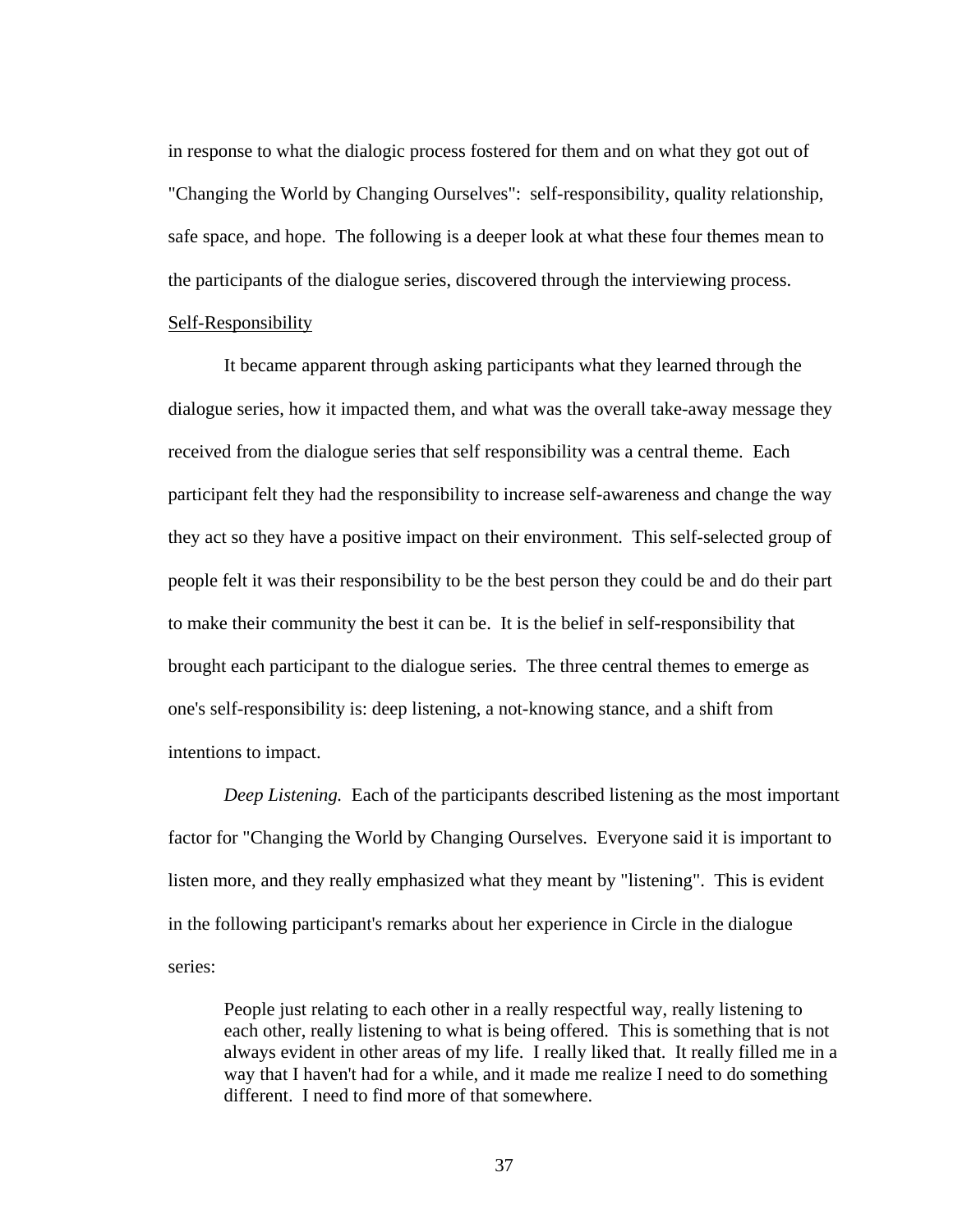It is important to recognize the act of speaking as a gift or "offering" to those present. This is an important aspect of deep listening. As a deep listener, what is being offered is honored and respected regardless of your personal opinion or perspective. This is emphasized in another participant's comments regarding the quality of listening in the Circle process:

People really strived to listen. It was like it was your job in the circle to listen. I've been to many meetings where people forget our job is to listen, including myself. It is a privilege. It's a responsibility. Instead of making it random, not knowing when you can or should or shouldn't speak up, but it makes it clear not only when you should be listening, but when it is your time to speak. I felt a stronger responsibility to be thoughtful and to contribute. I wanted to make good use of my time to speak.

The privilege and responsibility to listen to what is being offered has an equal and

opposite aspect, which this participant spoke to: the privilege and responsibility in

speaking. The participants felt the significance of their own personal contribution to the

dialogue. They felt heard. They felt of value.

Many participants found it important not to respond to what people were sharing,

and to let it really sink in and allow for integration before speaking in response. It allows

and encourages time for reflection in response to everything that is being spoken. One

participant stated,

I think you really have to listen a lot. What in the dialogue series that allows you to do that is that we all have the opportunity to speak. Or 'this is not my time to talk, this is my time to listen'. And everybody gets heard. It goes around, especially if there are eight or ten people in the group. Wow, I may have said one thing at that point, but now that I've heard everyone else I have something different to say. It really makes you stop and listen better, and sometimes that in itself creates change.

Many participants commented on the fact they do not practice listening and don't feel listened to in most other environments. There was a recognition amongst some of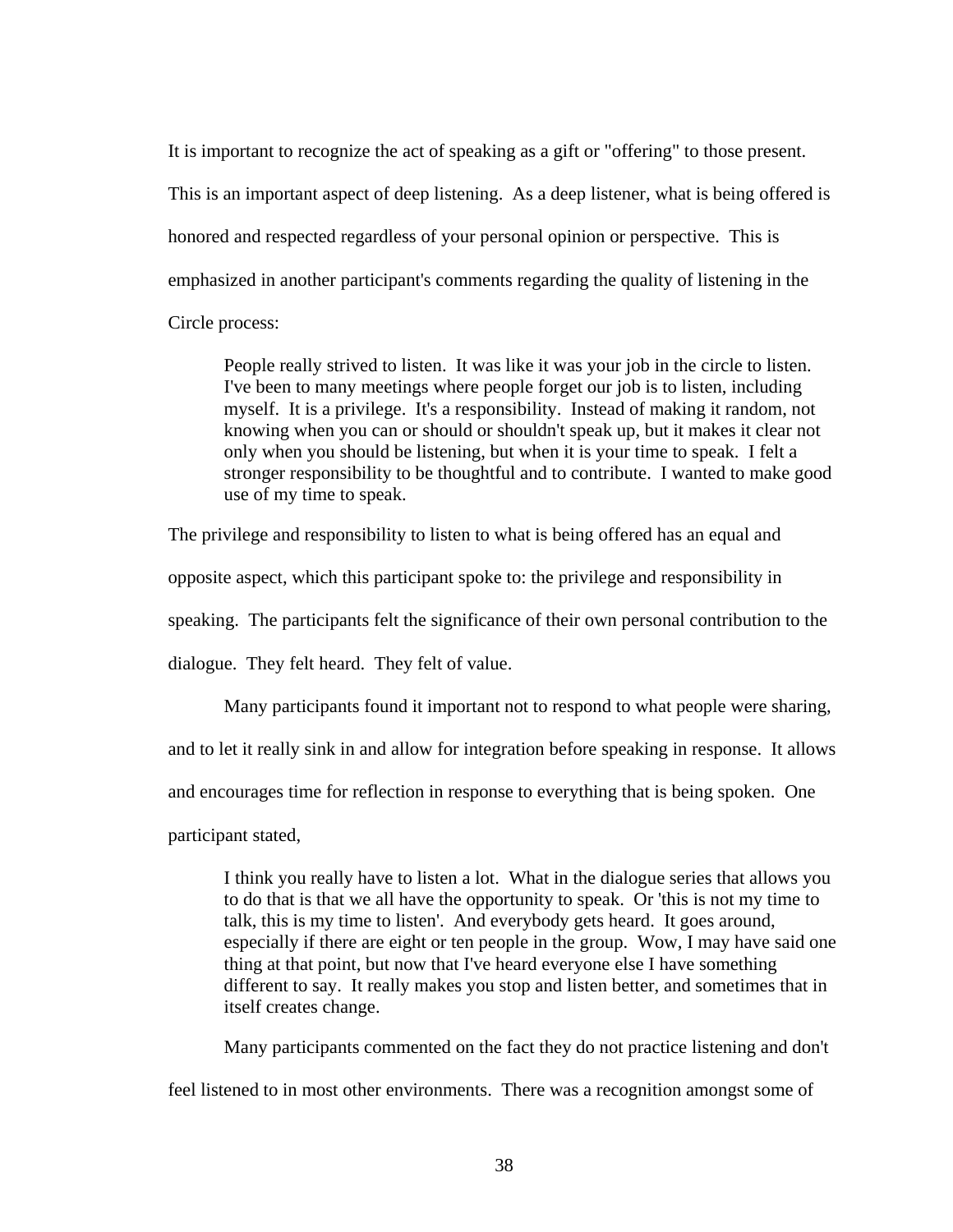the participants that people have forgotten how to communicate. One participant explains the reason for this in the following way:

When we talk to kids and we say what's happening at school, the first thing they say is that the teacher is not listening to them. They don't listen. No, teachers don't have a lot of time to listen. So we become conditioned to not listening. People don't understand, when you are young you build these pieces. If there is no one there to help you build these skills of listening and respect, then how are you going to get it?

It is clear from the participants' response that listening is an essential skill, and it must be practiced regularly in order to change the world to make it a better place. This may mean there needs to be a relearning of how to listen, which may require a clear process to do so. This will be discussed later with the findings regarding the Circle process.

*A Not Knowing Stance.* In addition to listening, when the participants were asked what they learned from the dialogue series all eight discussed the importance of not judging or making assumptions about another person. A few participants, particularly white participants, recognized biases they didn't know they had prior to the dialogue series. "I realized I have my own biases, and that there is a lot to learn. It is a constant process. Try as I might, I really need to work harder." This was a sign of how the dialogue series helped increase individuals self-awareness, particularly their awareness of preconceived notions about other people. One White participant described a particular bias she became aware of:

I recently recognized a bias that I wasn't aware I had…. I think I did always have a bias, which is really awkward for me to say, because I didn't know it was there. The vast majority of people of color I've known in my life, worked with, gone to school with… were from poor backgrounds, were financially challenged, had families that were split up. That is kind of all I knew, until recently, as I come to know more people of color from broad spectrums of socioeconomic, educational realms. I didn't know I had this bias.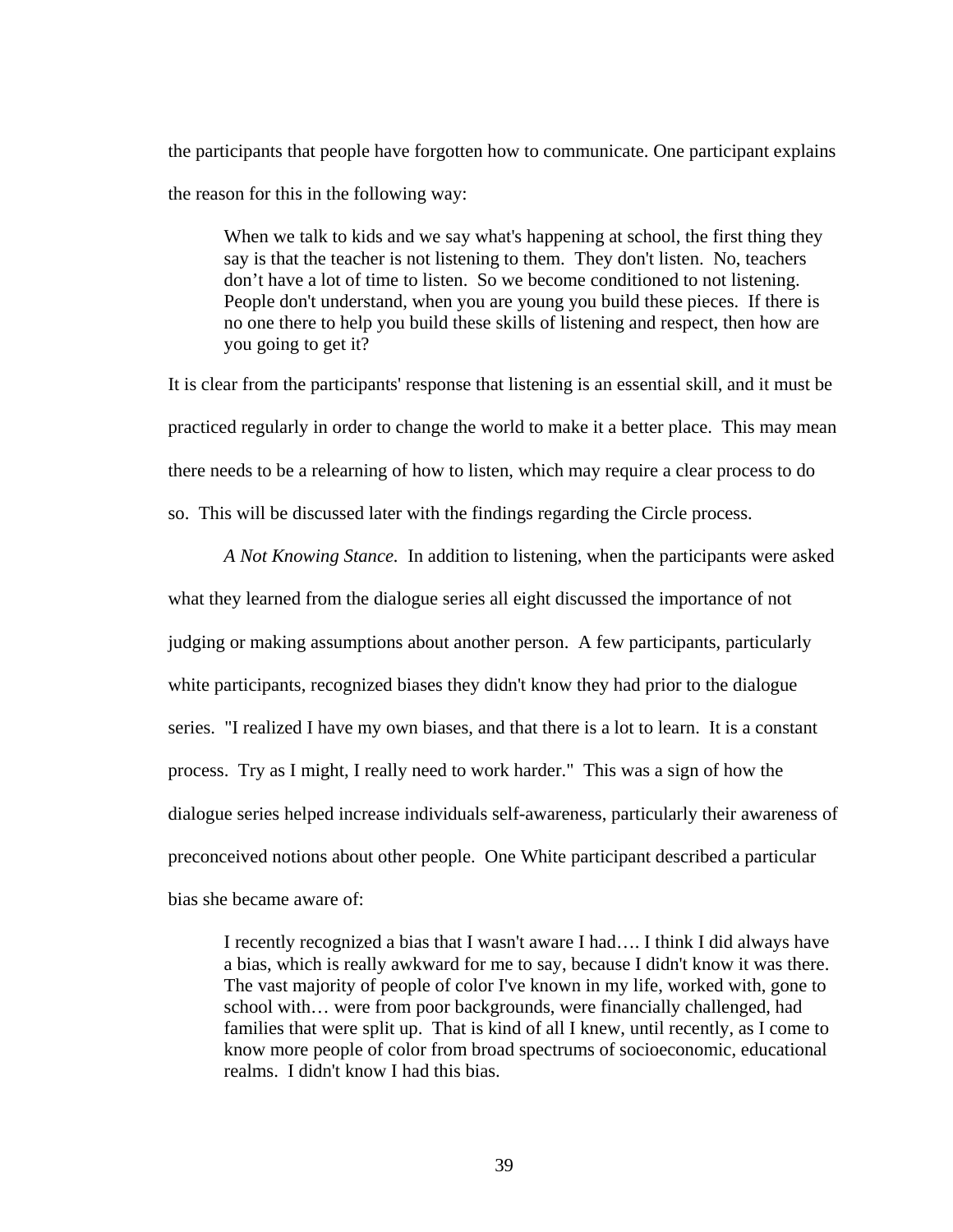As a result of developing this increased self-awareness, participants found it imperative to work diligently at not judging or making assumptions about other people. "Now I work to not jump to conclusions, not assume that someone has any particular background or experience, unless I have a little more fact, or any fact to go on."

A woman of color participant described the dialogue series as, "a way to really get to know people". When asked what she learned about herself through the dialogue series, she described the following as the most important thing she learned:

I walked into a space where I basically knew almost everyone sitting there, and when I say 'know' them I mean their names, what agency they were from, who they might be to community, where they may live. I had that immediate assumption of knowing people there, but I was wrong. What I learned was despite the fact I knew a name, there was so much I learned from people. That took me back to realize I didn't know them before.

Both of the participants quoted above, speak to the feeling of knowing someone, and finding out the idea of the person they had in their mind is not necessarily who that person really is. Participants felt they were really able to get to know people through hearing their stories in the Circle process, and their stories were more valuable than identifying information. This is evident in the following remarks by a Latina participant:

At the dialogues, there were Latina women who would never think the way I think, and I heard it and felt it through conversation and their stories. I thought, wow, that's interesting that this Latina could be close to my age, but we could be so different in how we think.

This participant discusses the importance of not making assumptions or judgments about people from similar cultural backgrounds. This points out the importance of having a mindful stance of "not knowing" about other people until they tell you about themselves, and this is true amongst people with differences and similarities. A participant who identifies as being from an interracial family stated: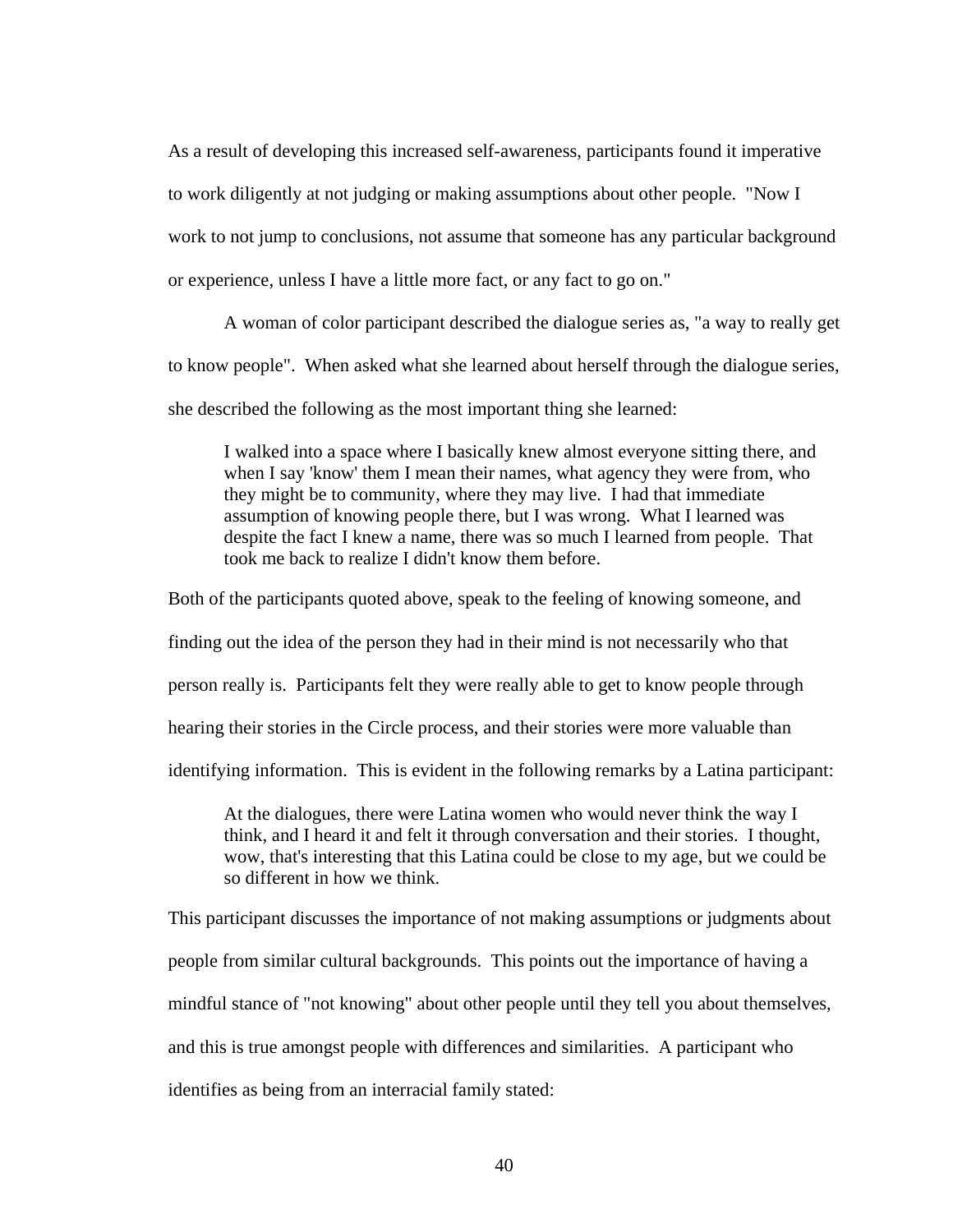The race thing is so important and at the same time it is so many different things. You can't just go by what somebody looks like or any one aspect. There are so many people I know, their appearance says very little about who they are. At the same time it (race) does matter, it matters in all kinds of complex ways.

This really gets at the complexity of racism, and the importance of acknowledging race,

while simultaneously making no assumptions or judgments about people, white or people

of color. As you can see through these findings, race and ethnic identifying factors are a

central theme of importance. It was woven throughout the dialogue and it was woven

throughout each participant's interview responses.

This same participant who identifies as being from an interracial family shared a

bias about white folks that she was very aware of during the dialogue series:

I tend to be suspicious of white people. Even though I identify as being from an interracial family, I'm also a very pale, white person who's ancestors came from the Mayflower-type of person. Most of my life I've been very suspicious of white people, because of what they might say next or do next that's going to feel hurtful to me, on behalf of myself and the people I love in my life. I'm really prejudice of prejudice people. I'm judgmental of judgmental people. I'm thinking there is something not quite right about that. I'm really prejudice against white people that they could be racist before I even know them. I'm not very tolerant. I sat there and listened, but I noticed annoyance. Maybe even unfair annoyance. Even though I get mad at other white people for not knowing how to be validating, it's not like I have it figured out either.

This points to the difficulty of letting go of biases that serve as a protective agent. There seems to be a distinct difference between having biases and making judgments and assumptions about people without realizing it versus being aware of the bias and holding on to it by choice as a defense or protective agent. Participants acknowledged an importance to become self-aware of their biases as if it was their responsibility to do so. The participants then found it to be crucial to enter a relationship with no assumptions or judgments to allow for space to really get to know the person. According to the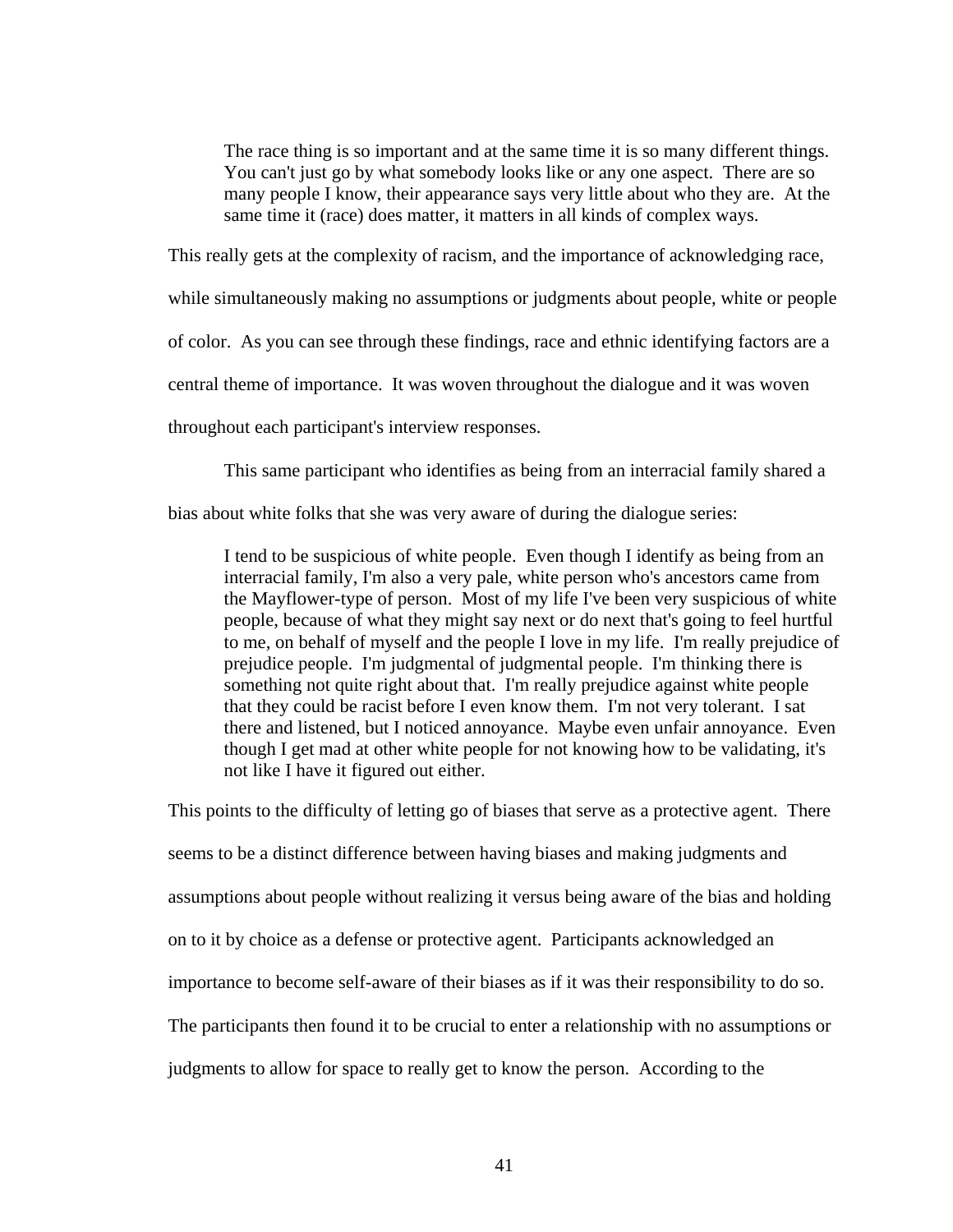participants, the judgments and assumptions not only damage the possibilities of developing a relationship; they don't allow room to really hear the individual's story.

The value and significance of becoming aware of one's own biases is evident in the following white participant's response to what she learned about herself in the dialogue series:

For me a big piece that came out from all the sessions had a lot to do with me living in Fitchburg, living in a very diverse community. I have kids that are in the public school system, and I feel really confused with some of my own beliefs and own practices. I don't know what to do with my kids sometimes. They are in a very diverse school system. I want to know how to guide them, but sometimes get tangled in my own biases. What can we do? How do we address this, and what do I say? How can I learn more for myself so I can be a good example for my kids? What do I tell them? I don't want them to have some of the same biases that I have, but they are learning from me, and I'm still learning.

This sums up the importance and need to increase self awareness, and understand what one does not know. Participants found this to be very difficult, because as one white participant stated, "When you don't know what you don't know, you don't know it." The participants found the dialogue series as an effective process in aiding them to become aware of what they did not know they didn't know. Taking the not-knowing stance with no assumptions or judgments allows people the opportunity to learn the truth about one another through listening to each person's individual story. When asked what they learned through the dialogue series about being in relationship with people of different races or different cultural backgrounds, one white participant responded, "I obviously don't know much at all. I need to learn more about people's individual and collective stories to better understand." Another white participant stated,

I think it is all about listening. You never completely know somebody, soyou really have to pay attention. You may not have the right perspective, or they might be changing. I really have to listen more, and even let the puzzles go.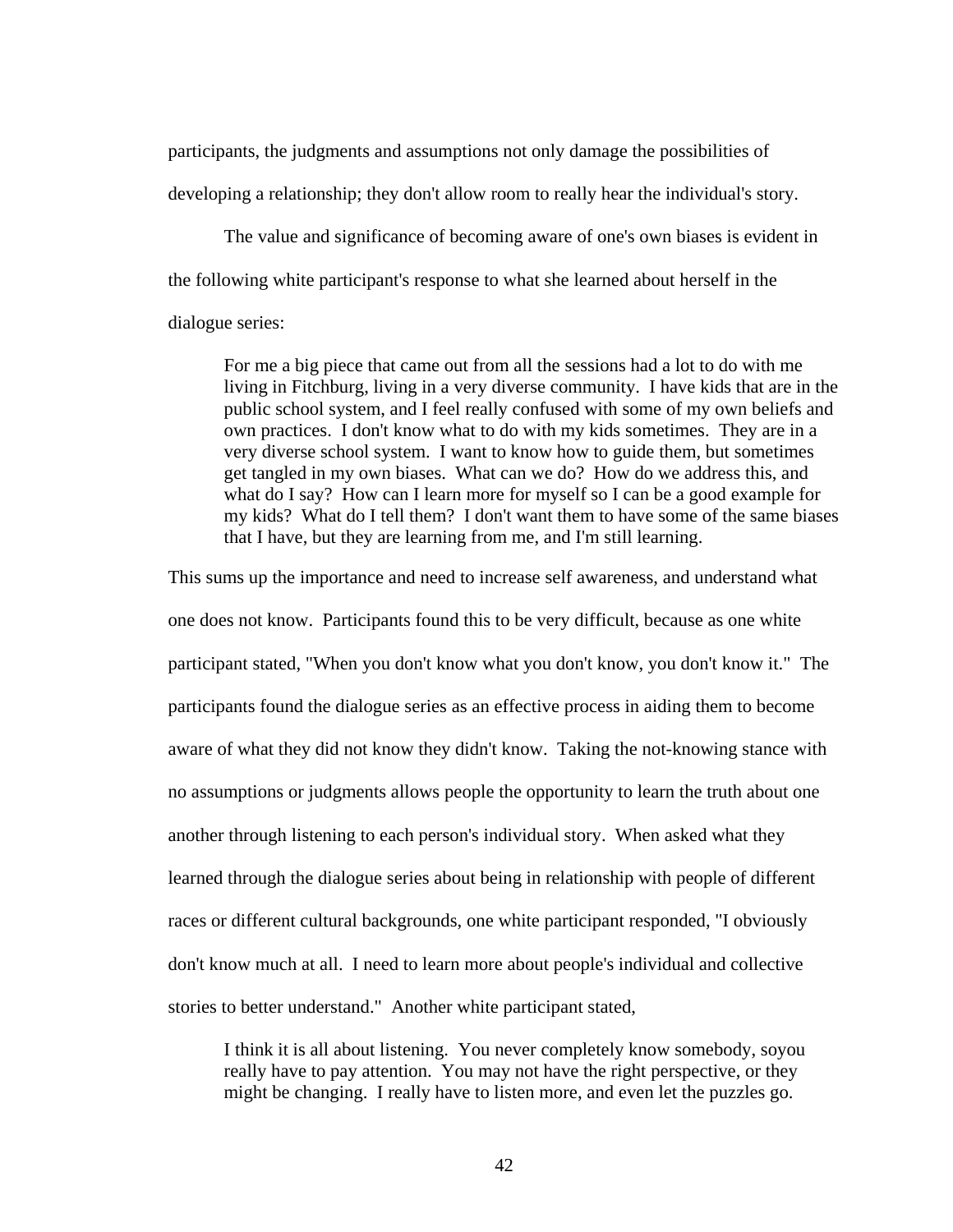Another white participant stated,

I think in general you must keep your heart and your mind open. There are going to be differences and there are going to be disagreements. Ultimately we have to learn to get along, and we need to be a community. Keep yourself open. Try not to be critical or condemning or act in a way that creates separation instead of bringing people together. I'm not always sure how to do this, but I know this is what it takes. I became very aware of this in the dialogue series.

Another participant referred to a famous quote by Socrates, "The more I learn, the more I learn how little I know." Overall, the participants expressed a need for a not-knowing stance. This is the need to develop an awareness that there is so much unknown, and respectfully open yourself to learning. This was captured when a participant who identifies as being from an interracial family described what the Circle process means to

her:

Circle for me is a place to be able to sit there in the not-knowing and trust. Even though there might be hurts and misunderstandings, and I might cause some of them, and I might receive some of them. There is something bigger that is going on, and there may be little ways to repair or lay the groundwork for repair and see something new.

*Shifting from intentions to impact.* According to the participants, one of the

largest learnings from the dialogue series has to do with paying attention and responding to unintended consequences. Some participants, particularly white participants, realized in the first dialogue series they may say insensitive things without ever realizing it. All participants realized they all have good intentions. They all wanted to treat each other with respect, and they all tried to do this. Regardless of their good intentions they realized it was possible to have a hurtful impact on others. One participant stated she learned the following in the dialogue series:

I learned that I must make comments that are interpreted in a way I have no intention of them being. I was horrified and upset with myself when I upset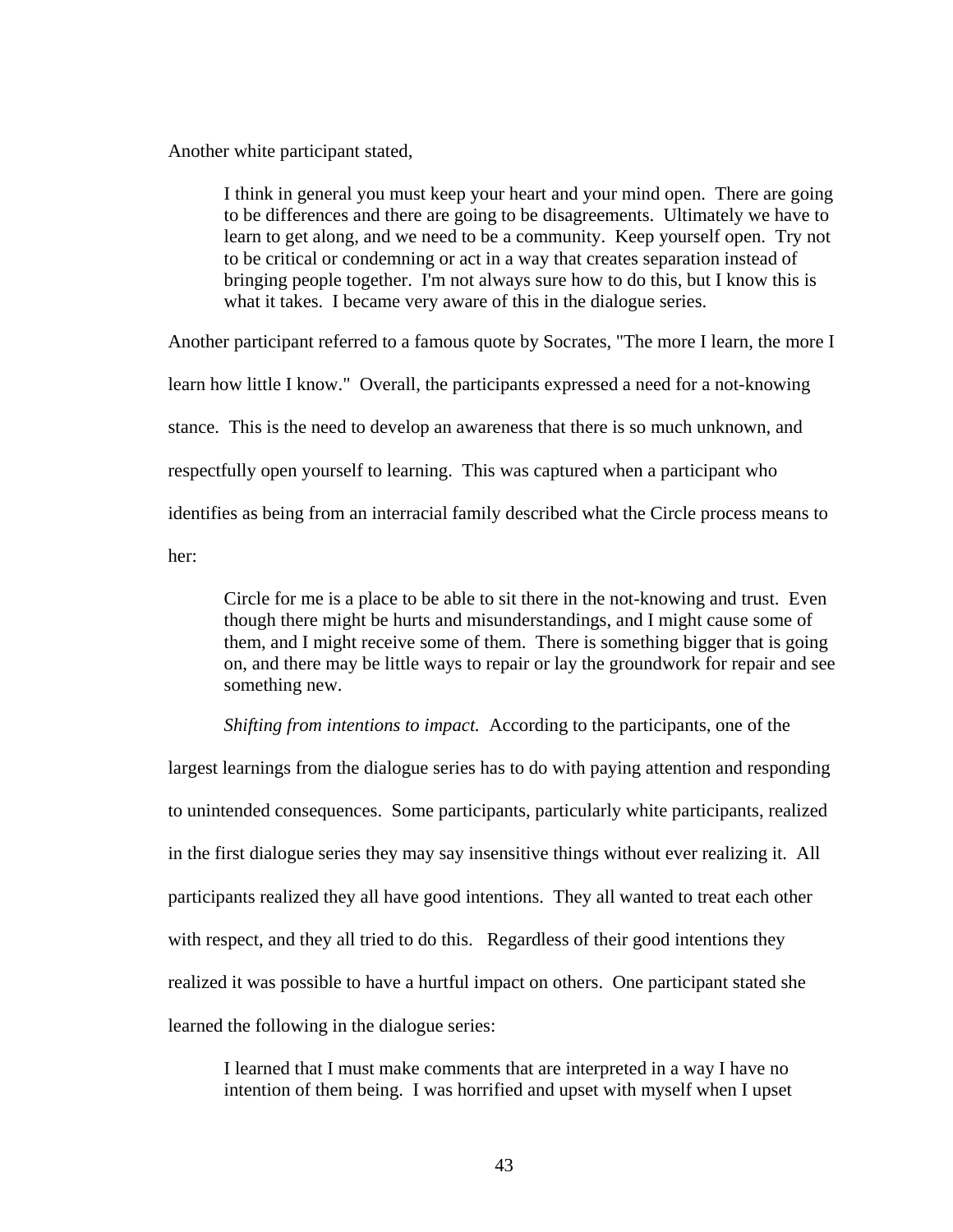another participant. I don't feel I treat anyone any differently, but apparently, I must on occasion say things that are insensitive without knowing it.

With the understanding everyone in the dialogue series had good intentions, the participants decided it was important to take the time to address the impact of comments that were unintentionally hurtful.

### Quality Relationship

Another significant theme, which emerged from the interviews, was the value of building quality relationships. Participants reported they felt like they developed quality relationships through the dialogue series by listening to each other's stories. Through these stories and these relationships, participants report they learned more about themselves; it helped them grow to be better people; they learned more about how to be with and relate with people through differences of race, cultural background, and other differences; and it helped them better understand themselves in relation to their environment and greater community.

Every participant referred to the value of building relationships through the dialogue series. A participant of color described the following as the greatest impact and take away message from the dialogue series:

I realized what other people have gone through when we created this group of people that would meet and discuss racism. It was a really great idea for me to go to this. I met a lot of people. I educated myself, and I realized how diverse the community is. I wasn't sure I would fit in to this group at first, but it was a pleasure to be there. I made a lot of friends. Overall, it was an education for me, and making new friends was the most important.

A white participant reported the dialogue series helped her realize what is most important to her, and that is relationships. She realized the culture at her work does not value relationships. She stated: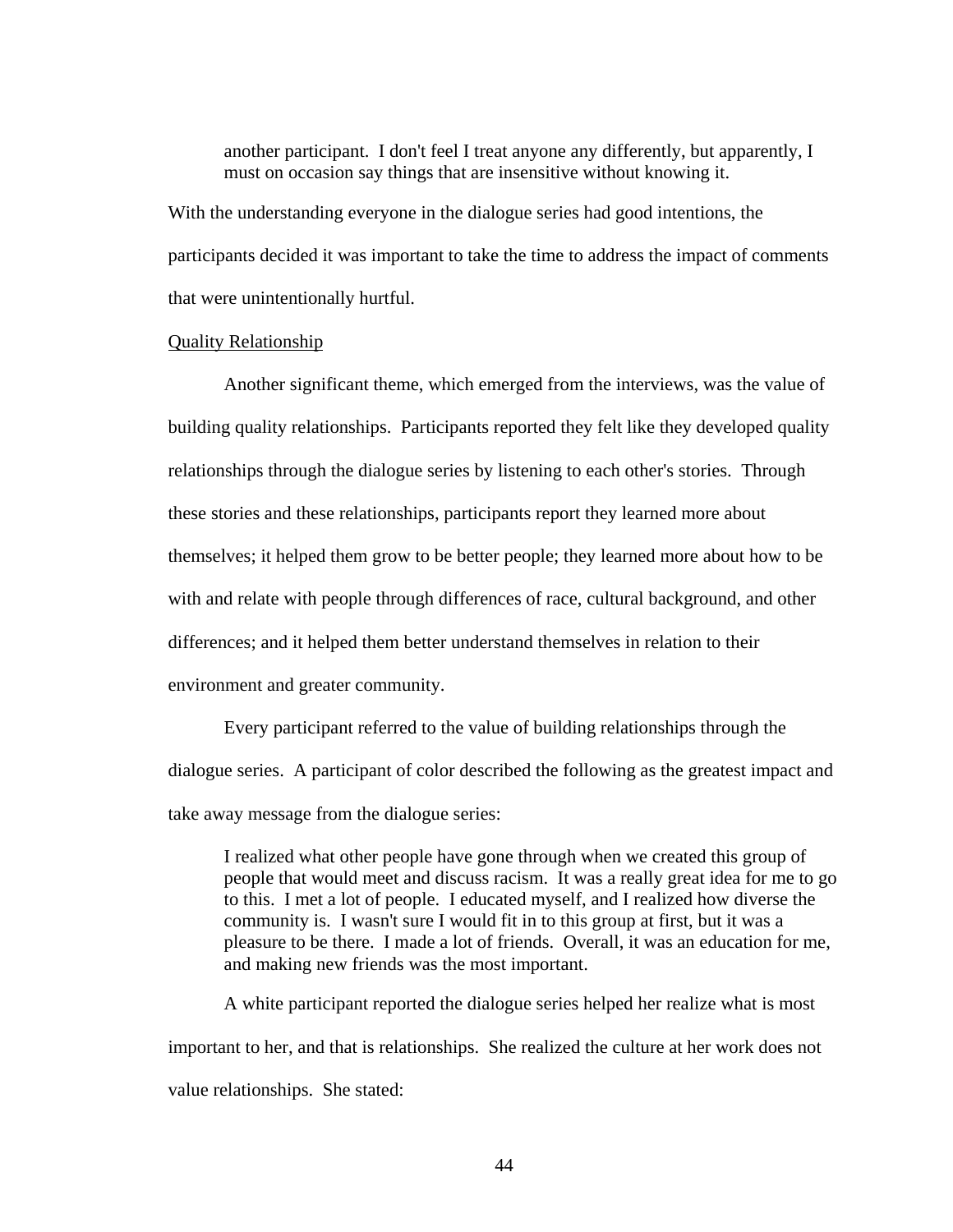People talked about doing their job in a fearless way, or leaving what they do completely and starting on a different path. This made me realize in a lot of ways, I'm not doing what I want to do in my job. There are a lot of really good parts of it, but developing a relationship is not something that is encouraged. I felt like wow, I really need to start thinking about a different path, something that really allows more of this kind of stuff and values building relationships.

*The Value of Building Quality Relationships.* Many participants described quality

relationship as the key to making community a better place. Through insight and understanding they felt they could have compassion and change their behaviors to be more validating and supportive of one another. A white participant described the value

of building quality relationships as the following:

It helps people to understand each other better. We can build connections between people in terms of developing greater empathy and compassion for what someone else might be going through. Also helping you to better understand the differences or things you don't understand. When someone does something that is completely different from something you might do, you can better understand and stay open if there is a relationship. It doesn't have to break the relationship. People would get along much better if we just knew each other a little bit more. If you can keep open, look at the commonalities and come to understand the differences… it just seems it is not going to have any bad outcomes. Whereas, it is easy to judge a book by its cover, recognize difference, and create distance. When people don't interact they make judgments. If we can know each other on some level we might understand each other better. Then we could better work together toward common goals.

The participants realized they all were there with a common goal, to make the

community a better place for everyone. They described relationship as a key element in

working together toward this common goal. Another white participant stated:

The more we talked to get to know each other the easier it is to even approach the conversation about what we can do. Whereas, when people are alone as individuals, racism seems so big, and it is hard to know the right thing to do. But hearing from people and their experiences, their jobs, their community, and what they want in their life we realized we all want the same thing. Some people have a clearer sense of how to go about getting it, and others of us are just sort of looking for it. Hearing people's stories helps, and they are willing to help, but give me more so I can learn. So I can be part of doing this, and making it better.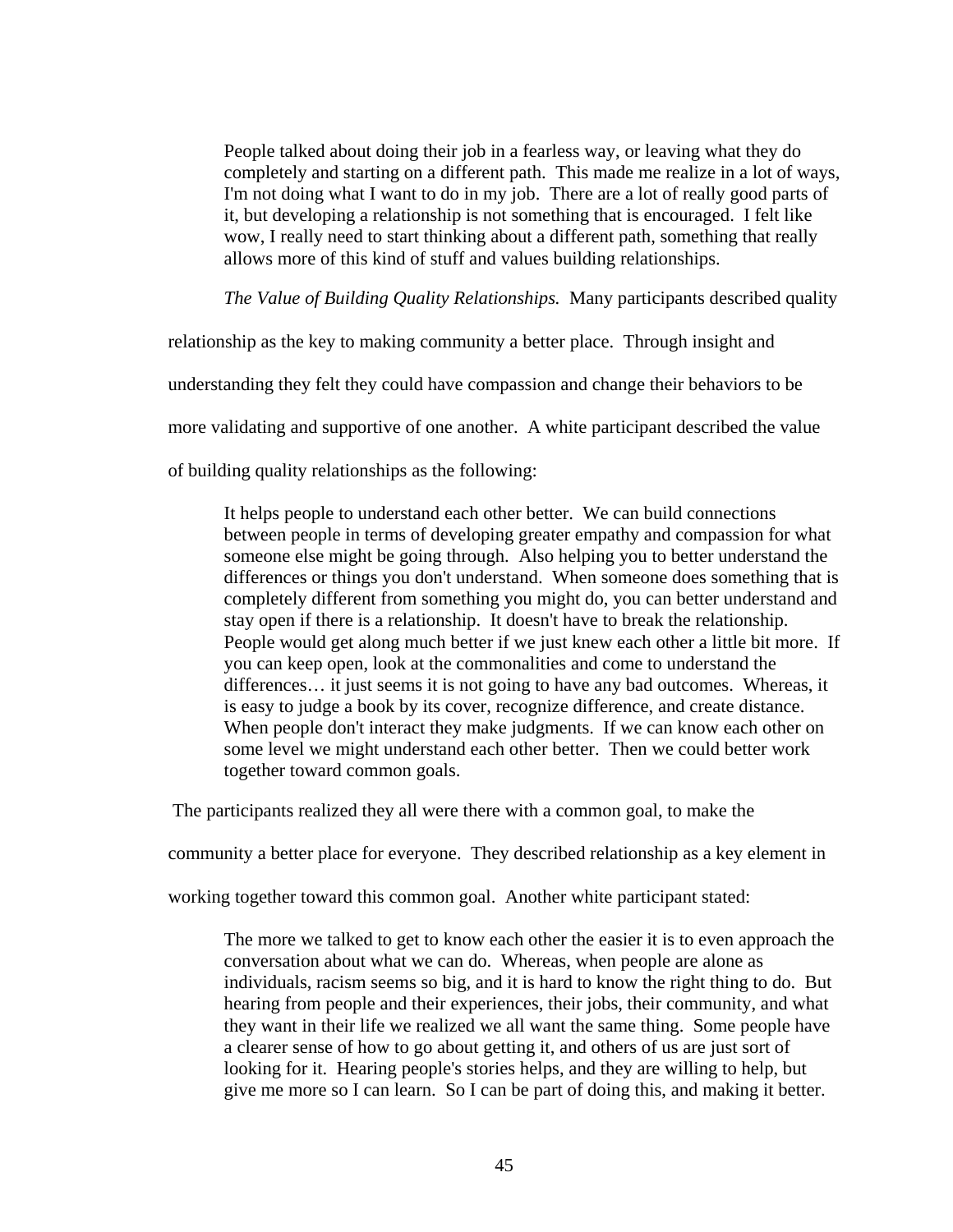*The role of relationships in addressing racism.* As previously mentioned, most participants remarked on how complex racism is, and how difficult it can be to talk about and come to understand. One white participant stated her take away message from the dialogue series was just how complicated racism is:

The first dialogue about microaggressions really accentuated to me how hard it is to get to the bottom of a single incident of a microaggression. Even when people are trying to be aware and trying to hear each other where the intention is set to address this very issue. At that point, people didn't know each other yet, and there wasn't a sense of trust established yet. The explicity of the intention to address microaggressions was much greater than any other place I've ever been, and it was still very hard. That was one of the take aways for me from the whole series: it takes a lot of intention, sticking with it, giving it time, and it's still not an easy thing to do.

The issue of sticking with it, giving it time, and having a clear intention was addressed by

another participant. This participant describes the role of love and/or respect in a

relationship as the essential factor that keeps people together through difficult issues and

difficult times.

It is easy to be in conversation with people we agree with or we feel have something in common with us. That's easy and safe. We can also feel safe disagreeing and arguing with those we love, because we can come back based on love and it's okay. In the group, the fact there was clear respect allowed me to step back when I didn't personally agree with something or somebody said something I found hurtful. Because of waiting and giving myself that time in the Circle process something really unique happens. It allowed me to think, tell my story, and not judge. We just listened to each other.

According to this participant of color, "listening and respect can be enough to hold people together through difficulties, even if they are very different." She believes it is the relationship that keeps people coming back no matter how difficult or uncomfortable previous conversations were. It is the action of coming back to talking that allows for change to occur. So the essential key is the relationship. She stated, "what keeps it safe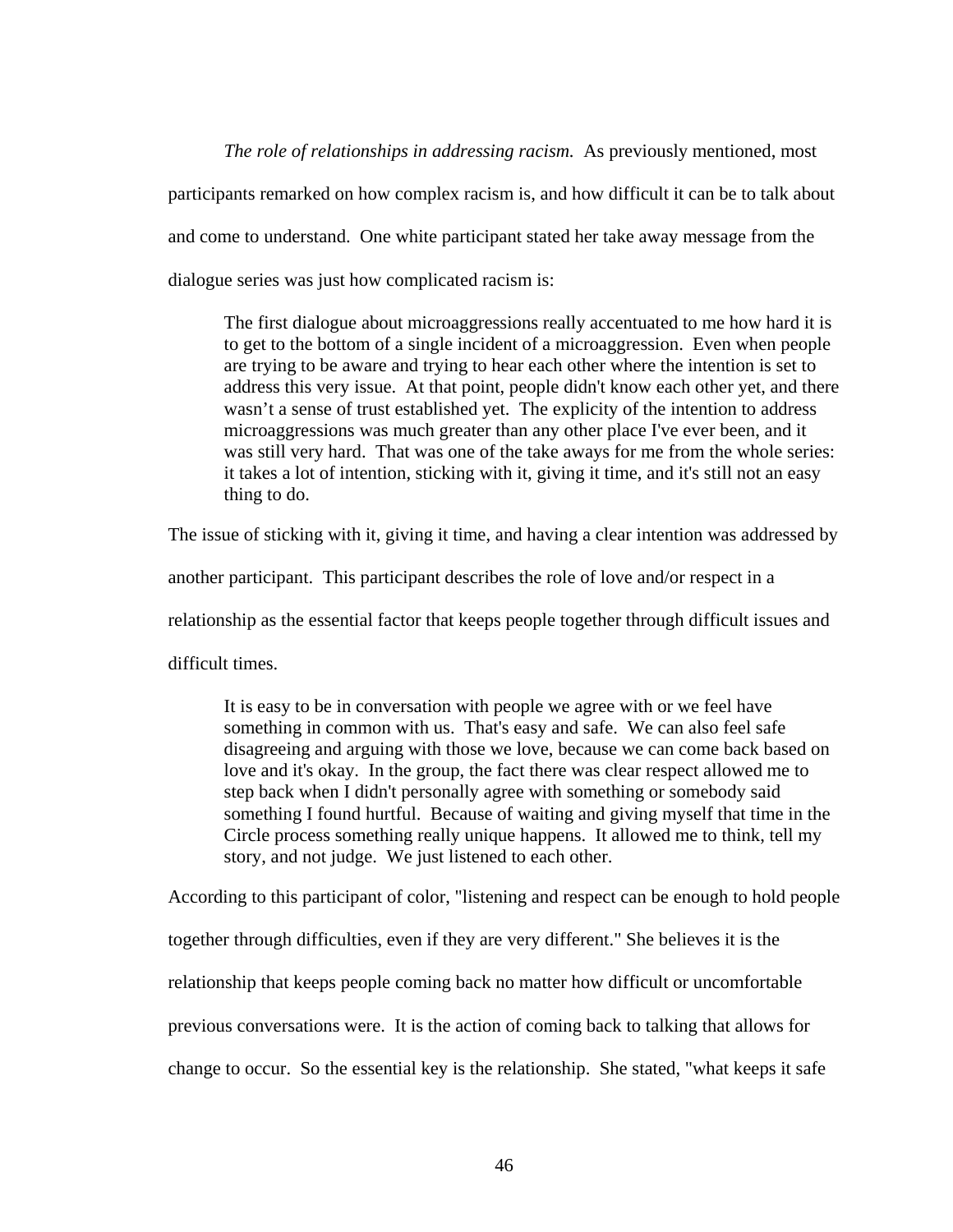is that people can keep coming back to talking, and that is hope. It doesn't matter how many times you've messed up. You can always come back. Healing happens little by little."

The value of relationships and the role relationships play in addressing racism is evident in this participant's description of her take away message from the dialogue series:

I walk away with, despite the fact that a woman or a man can be from a place where they have never dealt with minorities, people of color, with any other culture, but who they are does not make them a racist. It does not make them wrong. It does not make them insensitive. It makes them not exposed to that group. So when that person says 'I don't know who you are. I don't know who Puerto Ricans are.' I can say, are you willing to listen to who I am, because that is what it's about. My Puerto Ricaness is great just like my apple pie, but are you willing to just listen to me. I will not judge. It's ok not to know all these cultures. My hope for that person is to start getting to know people by having conversation, because that's how you know. Someone really smart and really great once said, ' People don't know each other because they fear each other, and they fear each other because they don't know each other.' That was Martin Luther King, Jr.

# Safe Space

The participants described the dialogue series as a safe space, and they discussed the importance of having a safe space in order to reflect, build trust, develop quality relationships and discuss issues of racism. They described the Circle process as providing the safety needed for this through a transparent process, clear intention, and values such as equality, respect, patience, persistence, and courage.

Many participants remarked on the importance of having a clear process particularly given the complexity of a conversation about racism. One white participant stated:

Given the nature of the topics discussed and having a culturally and racially diverse makeup of the group there was something important about having a clear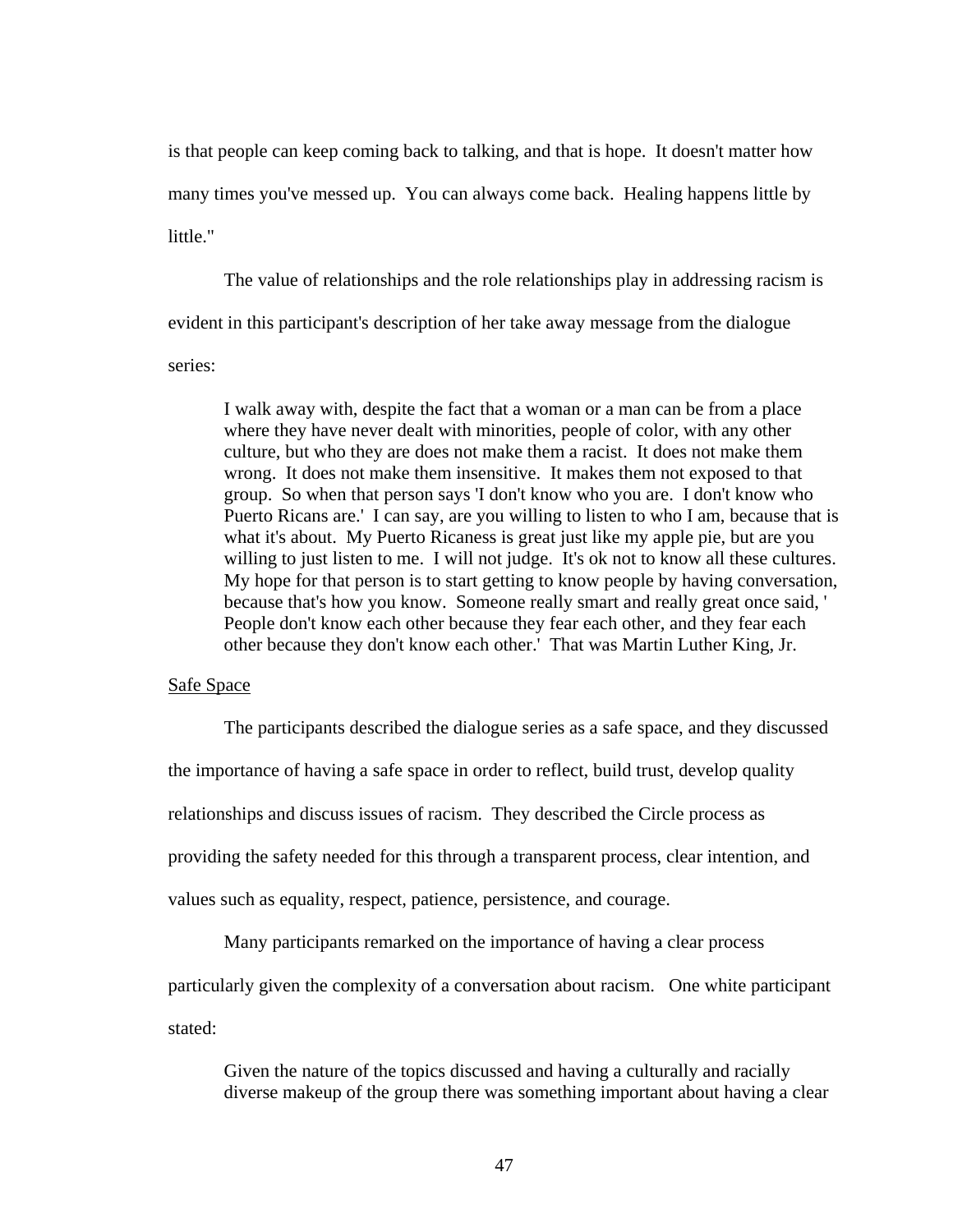process, and something about having the talking piece. It makes me a better listener.

The clarity of the expectations and guidelines of the process was a clear factor in the

safety the participants felt. This allowed participants to listen and not react to what was

being said by other participants. A participant of color reported:

We were listening to each other. It kept me safe. It kept everybody safe. It kept me safe in terms of not being too quick to answer back or respond to something that hurt me. It's done in a safe place, and there is dialogue that allows listening and respectful talking. I can be impulsive and feel like I have something I have to say. The Circle helps me wait on it and listen to the rest of the stories. Somehow what that person said, and what everybody else said gave me knowledge that not everybody knows what I know about my culture. Not everybody has walked in my shoes. Not everybody has been discriminated against, and that's no fault to them. I think listening and respect are the two keys that keep it safe and open up so many doors.

Participants continued to talk about the value of a listening environment and a process

that safely encouraged deep listening and respectful talking. As an extension to the

importance of respect, participants spoke to the power of being in a space that was free of

blame. A white participant reported:

I felt it was a really safe space to learn more, to make mistakes, to put yourself out there, and not feel blamed. It also gave me the safety and courage to do more reflecting. The Circle process was such a big part of this.

It seemed to be very important for the white participants to be able to have a dialogue that

was free of blame and shame in order to provide enough safety to make mistakes, learn

from mistakes, and really self reflect throughout the process.

The values of the dialogue process participants referred to as being key

components of having a safe space for a dialogue about racism included equality, respect,

patience, persistence, and courage. These values are specifically built through the Circle

process, and will be further discussed in the findings pertaining to the Circle process.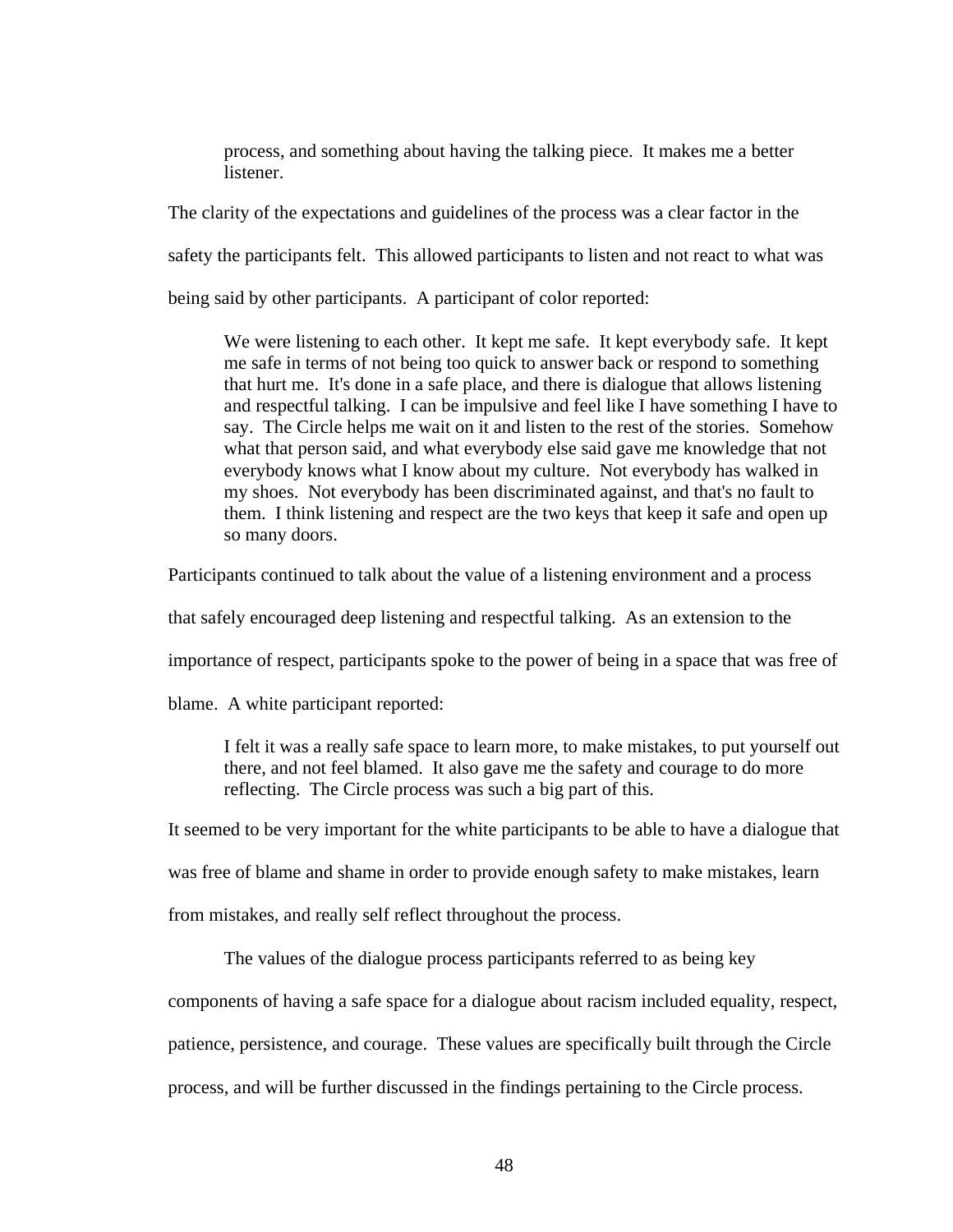## Hope

A dialogue about racism is very complex and can be difficult. At times it is uncomfortable and can even be painful. A white participant talked about her experience in going to anti-racism trainings and diversity workshops, and she wondered why (in her experience) there were usually more people of color present than whites. She believed it was because white folks leave conversations about racism with a bad feeling after becoming more aware of racism, and therefore prefer not to return to those conversations. She hoped to encourage people to become part of a learning community and reflect on racism with a sense of hope through the use of the Circle process. A participant from an interracial family stated:

I really like in this dialogue and other Circle work that people can come together and have differences and have little moments of accidental breaks in respect of the differences, and that those are the possibilities for repair. Not only can that happen, but it is happening. It's happening right here, right now, and we were and are doing it. There is respect for everybody in the room. There can be little notices of breaks, we can come to understand, and then little repairs.

This participant believed there was a possibility for healing through the harmful comments and actions that occurred accidentally. She knew these types of harmful incidents occurred regularly everyday, and she found hope in seeing this occur in the Circle followed by recognition of the harm, understanding and a mending of the harm caused. The participants felt this can be hard work and one participant found hope in seeing others' willingness to do this work. This white participant stated the overall impact of the dialogue series was a sense of hope:

…that there are people who want to do this, who want to have more healing, and who are willing to do it, to set aside time to do it, to be vulnerable enough to do it. That there is a way to do it that is safe enough. That it is great there is so much of this going on here now, and it's sad there's not more of this going on here and in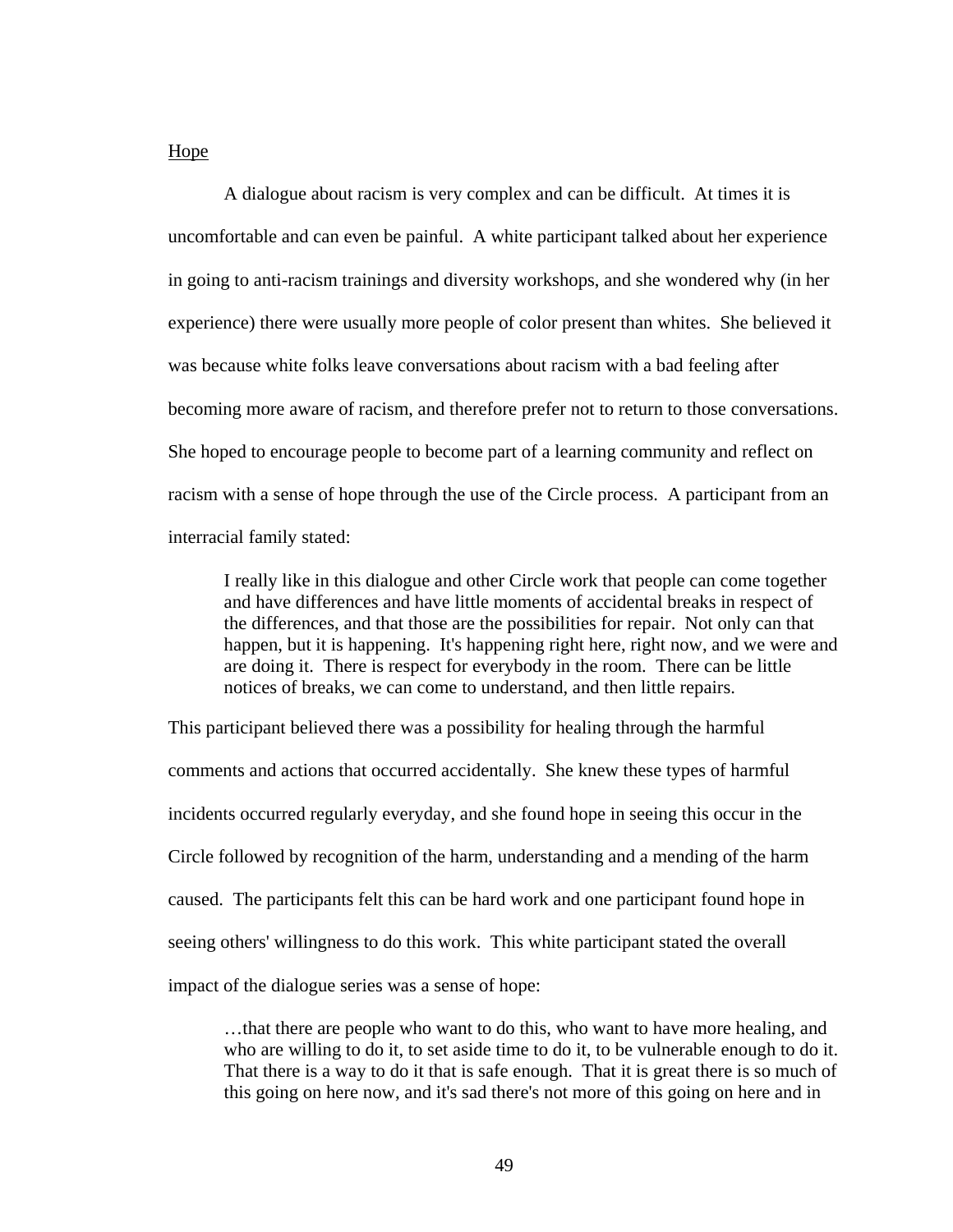other places. It's nice to have a way to do what otherwise doesn't feel possible. I feel lucky to be able to be part of this.

A few participants made comments they felt addressing racism felt impossible, and the

Circle process made it feel possible again.

The Circle work is occurring in other places in the community, particularly in the

schools. Some of the participants did not know about the Circle work prior to the

dialogue. When they learned it was occurring in other places in the community with

other people they were excited and felt hopeful. One white participant stated:

I was glad to hear from someone in the group that she had done this work in the schools. I was so glad to hear this was going on. I didn't know this was going on at my kids' schools. I was glad to hear that people in the community are helping the schools, because the schools are in need of a lot of help. The people doing this Circle work are actually doing really great positive things to make change in the schools, and I probably wouldn't have known that if I didn't come to the dialogue series. Hearing that taught me that people are paying attention, which sometimes it feels like nobody is and we are just going to stay stuck in this issue locally. Without this sort of interaction with people I wouldn't have known that this was going on in the schools. Even though I live in the community, I have children in the community, and I know a lot of people in the community and in the schools, I didn't know any of this was going on in the schools. It was really good to learn a bit more about what some people are doing to address issues of racism with our kids.

This participant said she left the first dialogue on microaggression feeling "so good about

a lot of things." This is very different than leaving with a bad feeling, a feeling of guilt,

or feeling overwhelmed and not knowing what can be done to make things different.

This sense of hope and feeling good about the change and efforts that are already

occurring contributed to their desire to learn more about Circles and hopes to continue the

dialogues.

Overall the participants thought the dialogue series fostered self-responsibility

through listening, a stance of not-knowing, and responding to impact versus intentions;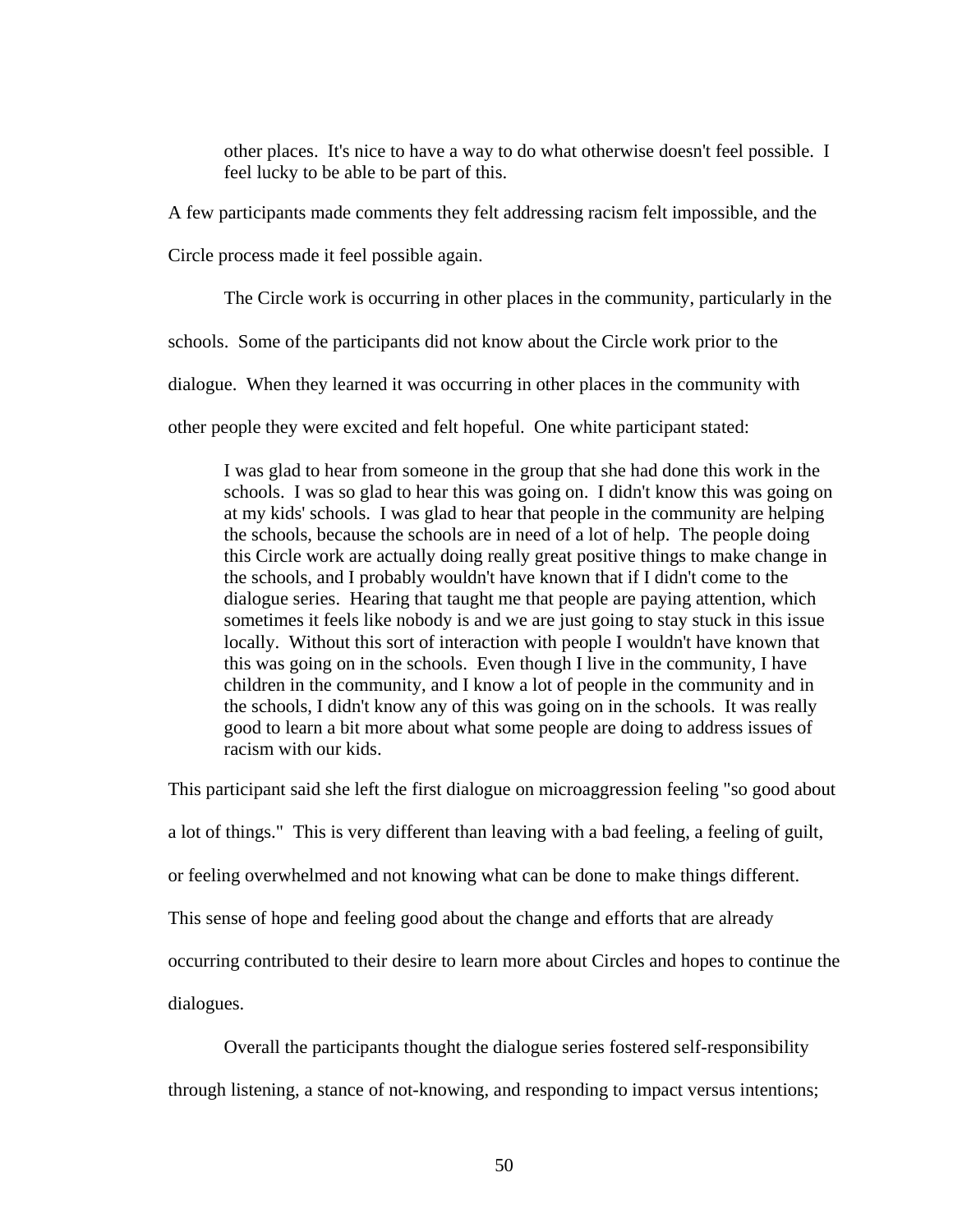quality relationships through understanding, empathy, and validation; a safe space through a clear process and values of equality, respect, patience, persistence, and courage; and a sense of hope for people to continue efforts in changing the world, community, and ourselves.

#### Circle

Much of what the participants valued about the dialogue series was not just the content, but the integrity of the process maintained by the Circle process and facilitation. In the interviews, participants were asked to reflect on what they found valuable about Circle, how the Circle process impacted them, and if they thought Circle was a good way to build quality relationships and talk about difficult issues such as racism.

## Value of Circle

All eight participants found the Circle process to be an invaluable aspect of the dialogue series. They found many different aspects of the Circle as being valuable. All eight participants stated they liked the talking piece. They believed the talking piece is what allowed for deep listening and for each person to be heard without interruption or fear of interruption. One participant stated:

I find it to be a very inviting space. I really like the talking piece for one thing. I like the calmness. If I start going on about what I like about Circle there would be a lot of things. Earlier in life there was no way for me to talk in a group at all, but I think with a talking piece I could have, even back then. It was kind of too bad that there wasn't something like that then. Even now, I don't tend to feel too anxious about speaking, having an opinion, or even being seen in Circle.

Most participants attributed the magic of the Circle to the power of the talking piece and the designed flow of moving from one person to the next clockwise, with everyone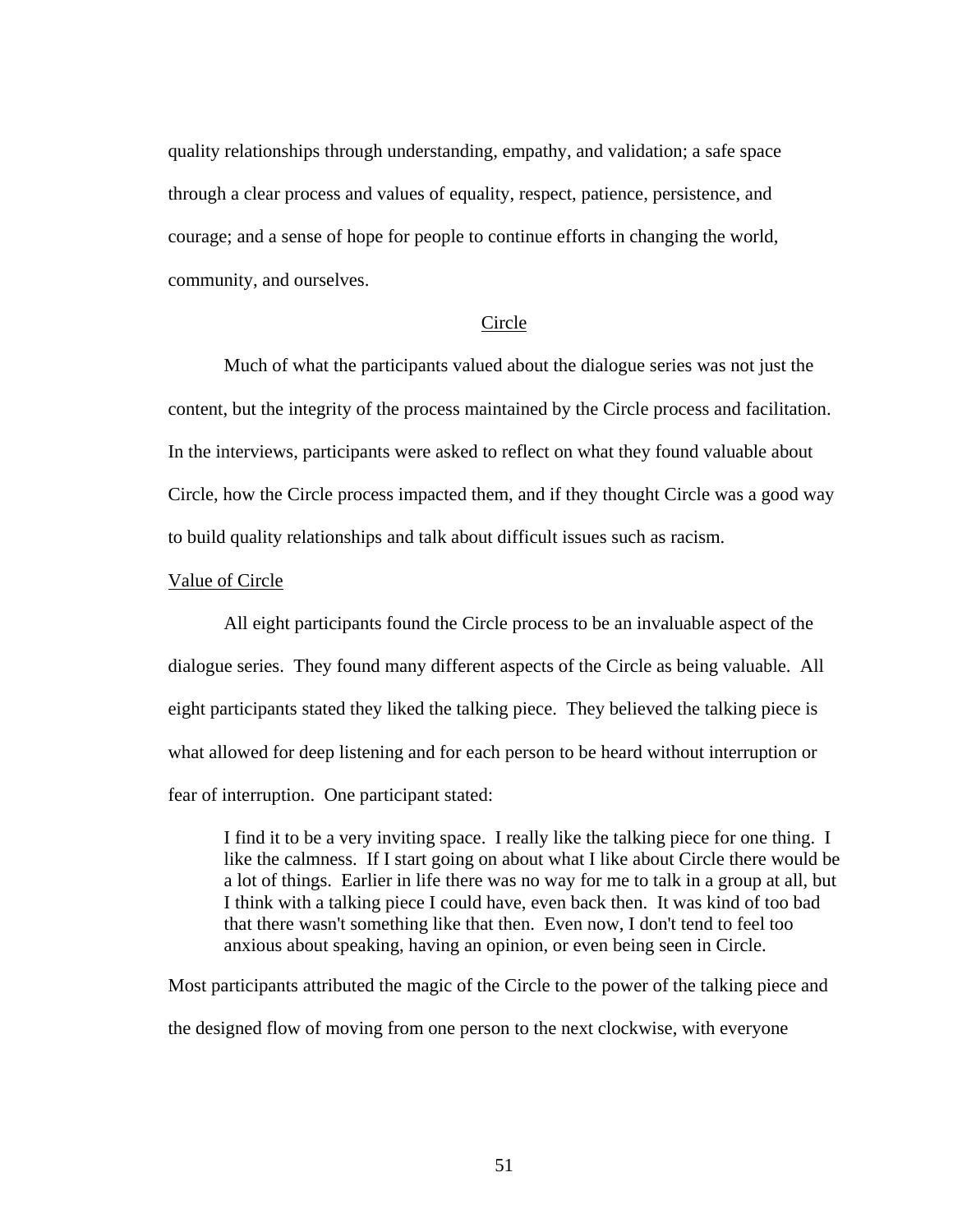having the freedom to speak or pass. Another participant articulated the value of Circle

and the talking piece as follows:

I wouldn't be doing it full service by saying it. I can list stuff off, but it just isn't the same as having the experience. I really do like the talking piece, the reflection it helps people do, and how it helps get everybody's viewpoints in there. It helps the quieter people talk. It helps the talkative people wait, more equality that way. I always like the completeness feeling, where it feels like even if something doesn't get said early on in a round of a Circle, things tend to come around, and the stuff that needs to be said for that day gets said. The way that happens is very powerful.

Another aspect of the Circle participants found valuable is the agreement and

transparency of guidelines. The guidelines allowed for the people to have their needs met

so they could establish safety through a process of consensus. A participant reported:

I really like that the guidelines are explored. That they are created and discovered by the group, that they are discussed. So it's known what is expected and agreed upon, and there is some space to decide how much attention to come to agreement on these things. To figure out how you build the basis of respect and safety with this group of people you are with.

Another participant stated:

I liked that everybody is treated equally. It wasn't a function of age or anything else. Being on equal footing was so refreshing from my work, which is fairly hierarchical. The transparent rules freed me to be more comfortable.

The process of creating transparent guidelines provided comfort and safety for

participants, and the content of the guidelines provided the agreements needed for

participants to safely open up and connect around a difficult conversation. Another

participant described the following as the value of Circle:

It was the connection and relationship we were starting to build with people around this topic that really appealed to me. Using Circle as a means to talk about something that was hard and complicated. In some ways it is looking at an issue from so much more of a personal perspective and more of an emotional perspective than just a 'here's the research and here's the latest theory'. We worked it from another angle, and the Circle allowed for that to happen. It was more personal, which appealed to me.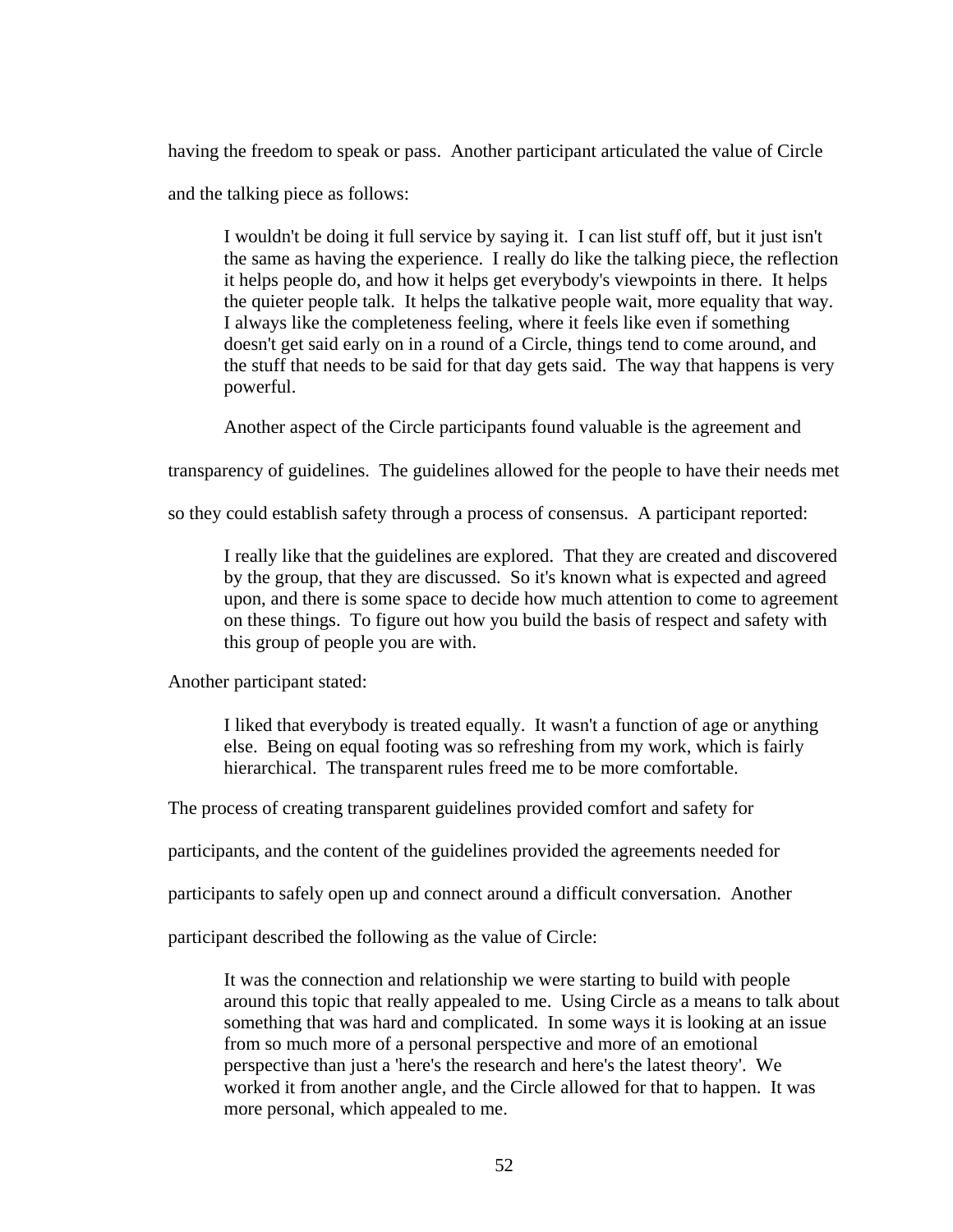In order for participants to open to a dialogue that was personal and emotional they needed to know they were not going to be blamed or shamed for speaking what was true for them. A participant stated this as being important to her, "the Circle felt safe to make mistakes, no shame or blame. I always felt accepted no matter what I said".

One participant elaborated on what it was like to participate in a dialogue that

invited the physical, emotional, intellectual, and spiritual aspects of a person. She stated:

Those sessions felt different from a a regular meeting. The atmosphere was different. You were more aware of people coming in as whole human beings instead of their function of their organization and representing the voice of the organization. I think that is the biggest thing, an awareness of the wholeness. The room feels different because everyone is there in a larger way, more of them is present. It seems like there is more there to work with.

Five of the eight participants reported on the quality of the physical environment

as being a valuable aspect of the Circle. One participant stated:

The circle is strong. The physical being in a circle is like being around a campfire. It is unifying. It creates safety in itself. There is an 'us-ness' in it that brings people together.

Another participant stated:

I felt like I was entering a healing room. To walk in with the centerpiece and know each item has a meaning and is there for a reason, that in itself made it safe for me.

Overall the participants found the Circle to be valuable because it allowed for

deep listening and everyone to be heard, connections and relationships to grow, and

wholeness of the physical, emotional, intellectual and physical to be honored.

# Impact of Circle

The participants also had the opportunity to express how the Circle process

impacted them and how they felt as a result of the Circle process. The following are

some of the quotes from participants about how the Circle impacted them: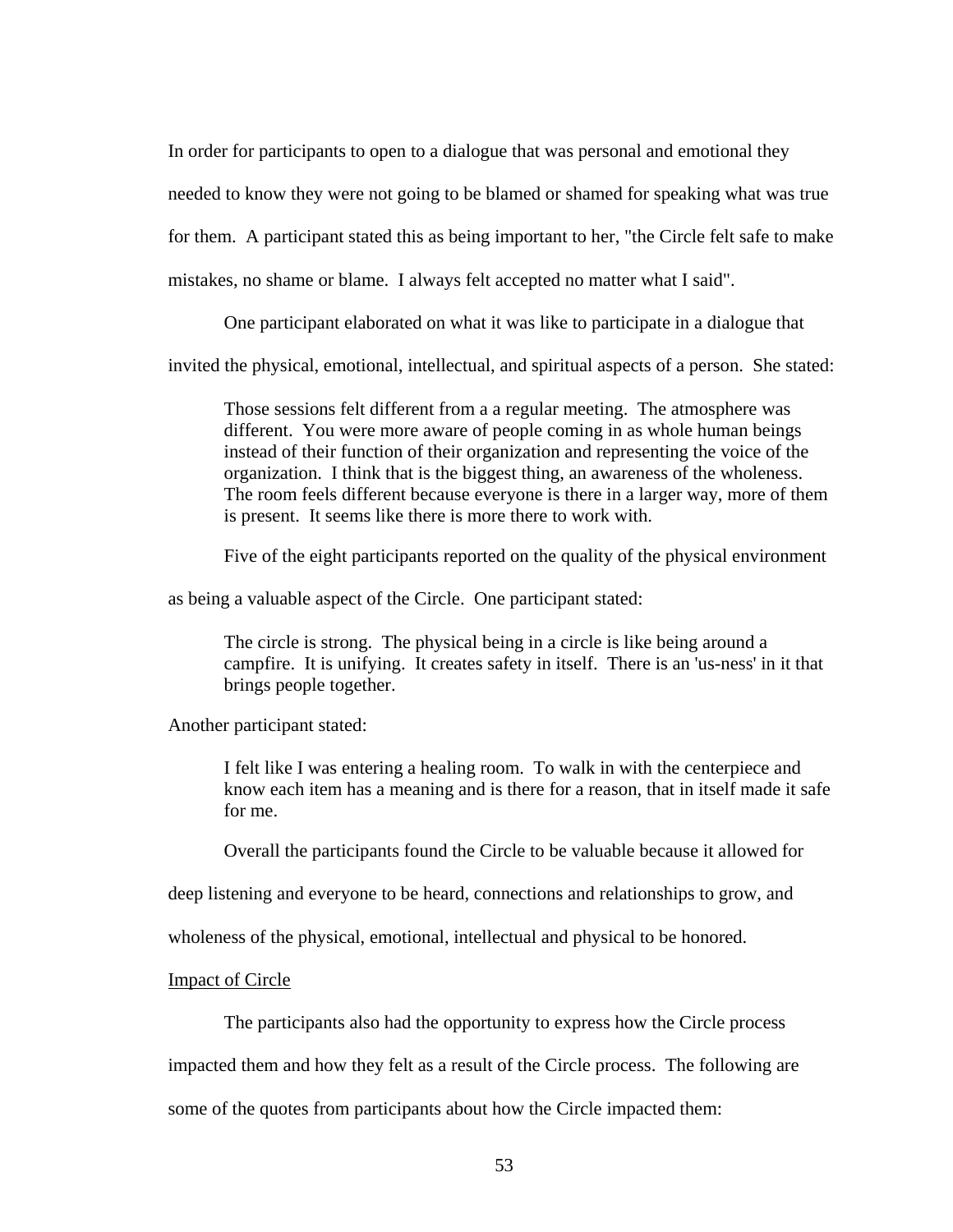I felt peaceful, like it was a spiritual process. It was not painful like it is when there is confrontations that usually occur when talking about sensitive and hurtful things like racism.

I believe a lot more is possible now. When I think about it I get joyful.

It felt very positive. It's a different experience than I get in other areas in my life. It was good to be in a place that challenged me and taught me at the same time.

It was more of a collaborative learning than just each one of us individually learning. I liked that, and I don't get that in other places.

It relaxed me. I felt decompressed afterwards. My mind wasn't racing. My brain felt healthy. I felt fortunate and glad I was able to be in that group.

I felt really safe. I felt there was no judging. I think it is one of the few places where people were not expecting me to say the right things.

One participant described what it was like to be in Circle through an analogy by

comparing it to what it felt like to leave the Circle after we closed. She stated:

I think there is something magical about the process. So when it breaks up it is kind of like splinters of glass. I think there is a real strength in the Circle itself. I need to do a better job of actually taking that energy out and keeping it going. It feels like walking away from a campfire, turning your back on it and walking away from the warmth and the sense of security. Then back on the trail, and the crisp cold air kind of bites a little bit, like a splash of cold water. So I ask myself, what does it mean to carry this into the world? Is there a way to take the coals from the fire and bring them with you someway?

# Circle: Building Good Quality Relationships and Talking about Racism

All eight participants thought Circle was a good way to build good quality

relationships. They also thought building connection and relationships were essential to

working together on common goals. One participant stated:

I think it helps people build more authentic relations sooner than later. It helps people get to a shared understanding and a certain level of respect sooner than later. You know how people forget how to breathe diaphragmatically? We forget how to communicate. How much small talk can you have with your neighbor and still not really know anything about them. I think having a process and a keeper, a little bit of structure and a little bit of a goal helps the connections happen faster.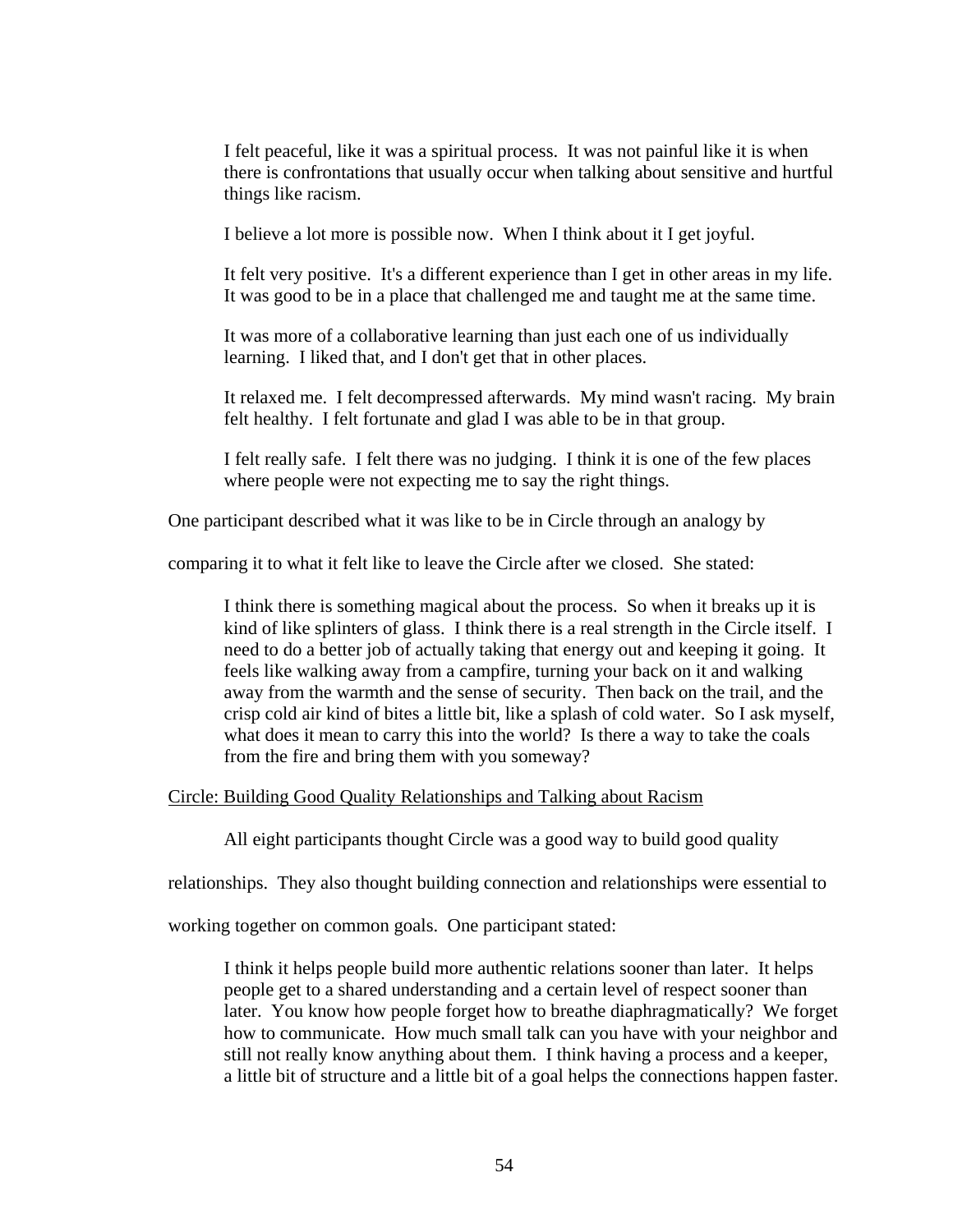Another participant reported:

The idea that every person has equal opportunity to participate, and contribute and be heard regardless of who you are and what status you might have in other areas. I don't know from the people who participated in our Circles if they were the boss, not the boss, unemployed, parents, etc. I don't know any of that about them, but we all had the experience in some way that brought us there to talk about the issue of racism. What I experienced is different from what other people experienced regarding racism, but it was all relevant. No one's experience was deemed more valuable than anyone else's there based on any stature that might have existed outside that Circle. I think that could be valuable in a lot of other settings. I think often time some people are given more power than others, which results in some people feeling they don't have much of a voice and aren't considered to be as much of the process or the solution or the discussion. So I can see it would be really valuable in lots of places, because it is built into Circle that everyone gets to participate and it's just standard.

All eight participants also reported they think Circle is a good way to talk about

difficult issues like racism. They thought we did so successfully in the dialogue series.

One participant responded:

Definitely. We've done it now again and again. Its kind of rare to be able to do it, and certainly rare to do it with such peacefulness and have conflict within the peacefulness. Circle does hold it. One of the things we are doing in Circle is we are reflecting. We aren't just being in the conflict, we are reflecting upon whatever conflict we're in. In our society that is kind of unusual, and to have a whole group of people doing it at once is unusual too.

Another participant stated:

I think we started some of that. We didn't really take it to the level where we were coming up with solutions or group goals. We did enter into a conversation that, for me, was more helpful, more real than other workshops or things I've been a part of. It hit on the issue in a different way. I'm not really sure how to take it to the next level, but it seems like within the group, that is the whole beauty of it, what I might not know someone else might. As a group, collectively you have every individual contributing equally, as much as they want to and are able to towards this common idea or goal.

#### Facilitation

An unexpected finding that emerged through the interviews was how important it

was to the participants to have a pre-existing trusting relationship with the facilitator prior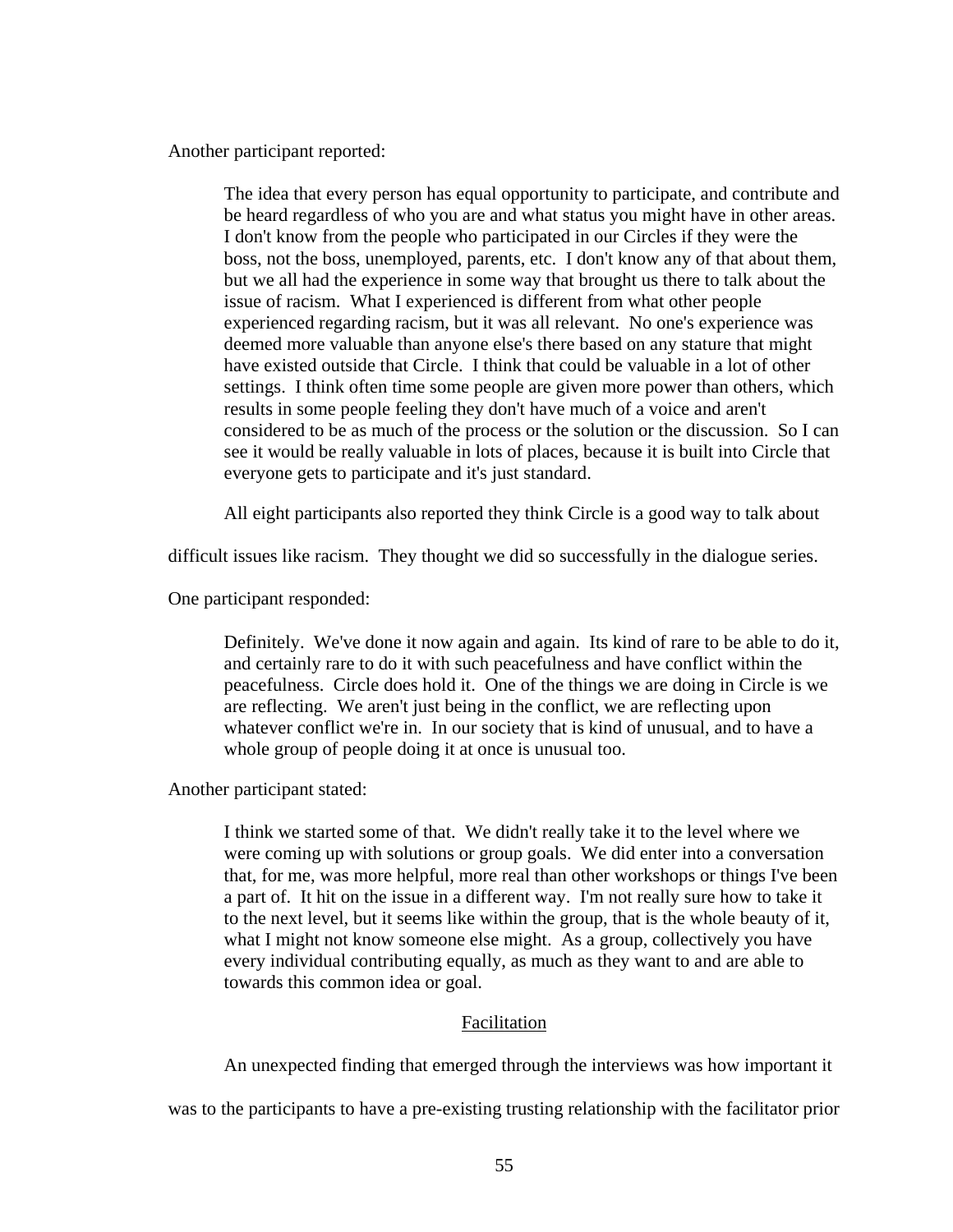to the dialogue series. Participants also pointed out key characteristics of the facilitator

that was important to them for this particular dialogue to happen in a good way.

Participants found it more inviting because they already had some form of relationship

with the facilitator. One participant stated:

I would be willing to bet that people had a training with (the facilitator) or knew her and trusted her first and foremost. I think that made it more inviting to people. The way she is able to approach things, face conflict and bring it back to community people and connection.

Another participant stated the facilitator:

… came across as being very relaxed, and you could feel the importance of this work. She isn't rigid or urgent or vibrating about it in a way you hear the 'uh-oh' music in the background. With her leadership and the way she got everybody talking I felt an acceptance that this is deep work and we can do it. The feeling I had was this is a real opportunity, we are doing something different, and it is okay for us all to be in these new waters together.

Many participants alluded to specific examples the facilitator gave and the

personal stories she told, and how this helped them to connect and develop a deeper

understanding of the topic. In the interviews, participants gave examples that showed the

participants had internalized some of the messages from the facilitator. For example,

messages of forgiveness, and one participant used the following quote from the facilitator

as a barometer for her own actions, "Are your thoughts, actions and behaviors bringing

you closer to love or further away?"

Another participant described the significance of the facilitator's role as follow:

She offered a kind of safety, because I figure she knows what she's doing around these kinds of conversations. I'm intrigued by having another round of dialogues, but it doesn't feel safe without the structure having (this facilitator) in charge. I feel she is really committed to this and has been working on it for a long time. She is likely to see what needs to be seen.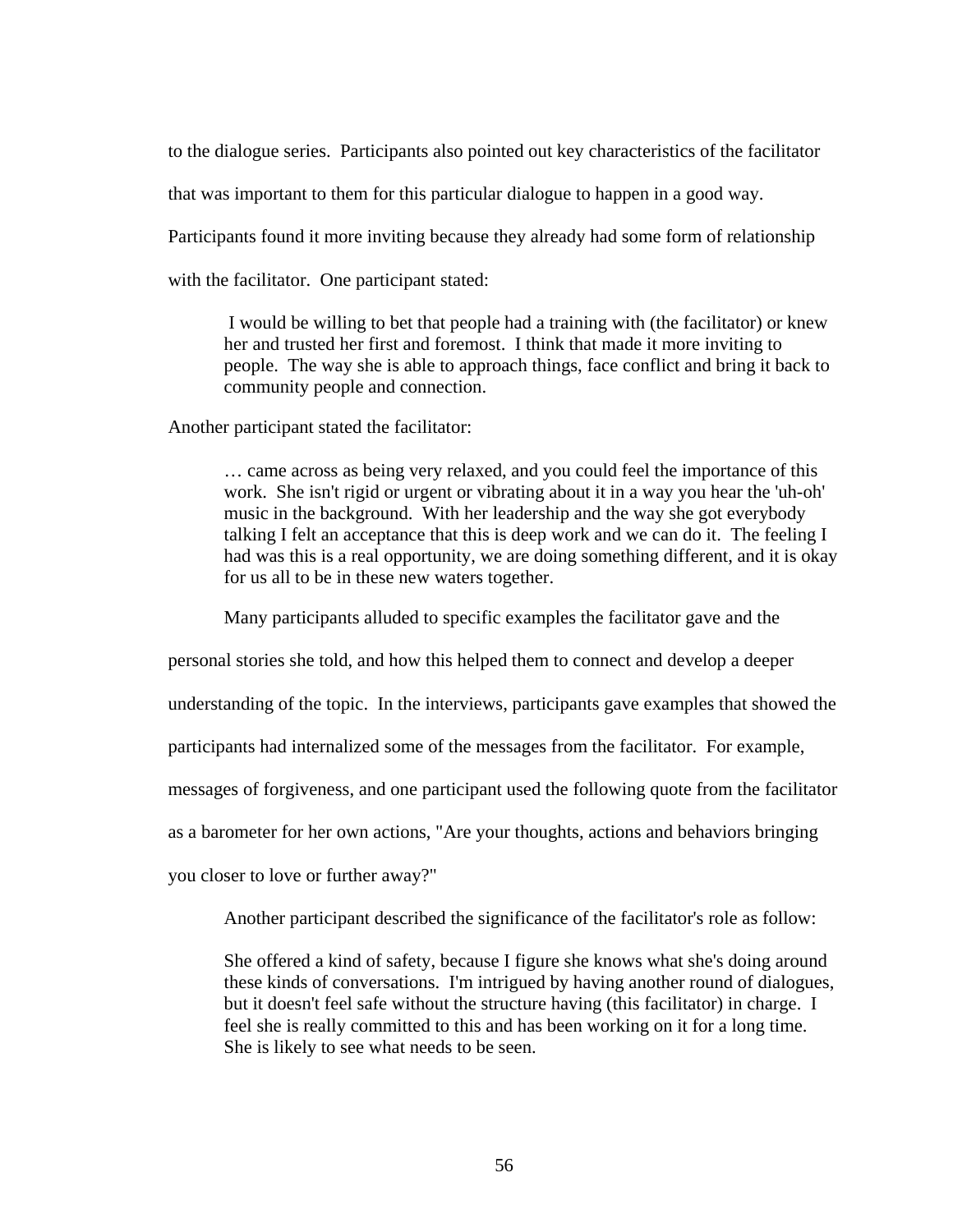Participants also remarked on the value of all the different ways information was shared and presented. The facilitator utilized scholarly articles to frame the discussion, powerpoint presentations, small group, Circle, drawing activities, films and slideshows. All eight participants thought the mix of all the processes used was a good balance and worked well together. One participant stated, "You couldn't separate one from the other in my mind. Everything worked well together". Participants commented on specific ways they learn best and how the design of different ways of presenting and sharing information fostered an ideal learning environment for everyone.

Participants liked how the article framed the dialogue and the film brought out

learnings from the reading and set a focus for the dialogue. One participant stated:

The powerpoint presentations, logic models, diagrams and flow charts were really helpful. This is how I learn. The small groups were effective, especially to hear about people's individual experience with microaggressions.

Another participant stated:

I think they were all important. The conversation was and is a perfect balance. I am a painter and I'm a writer of stories by painting. So giving me that little opportunity to draw, I thought, 'I like this! I'm engaged!' It gave me a way to express how I felt. Maybe some people need to reflect what they saw in the videos. All the pieces were very well balanced.

Participants commented they appreciated having the opportunity to think "outside of the

box" and express themselves in a multitude of ways. They each commented on how they

don't get the opportunity to do this in other places.

#### Impact on the Work

Two of the eight participants felt the dialogues had no impact on their work. The

other seven participants found the dialogues impacted their work or would like to apply

what they learned to their work in varying ways.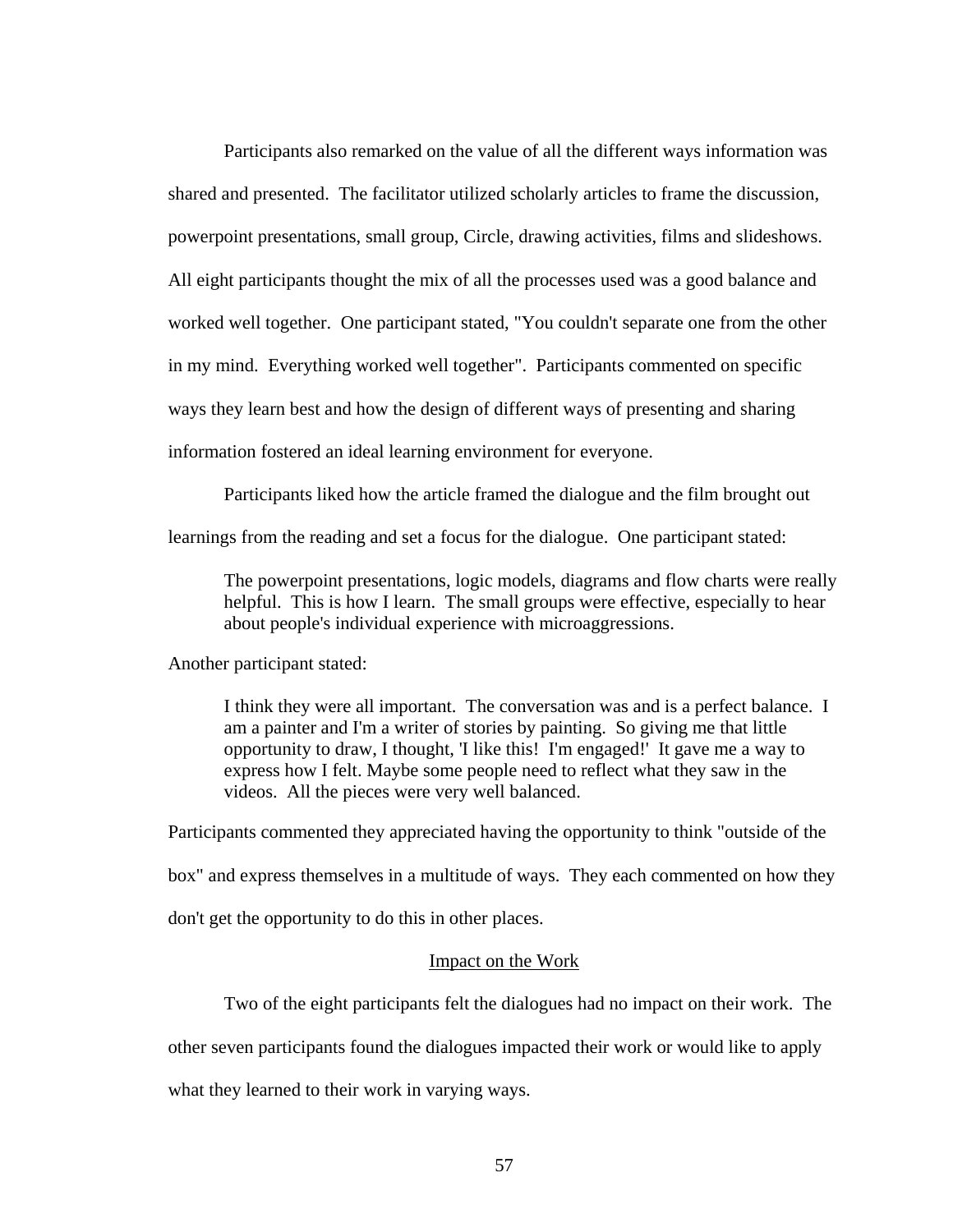One participant in social services was looking for ways to engage clients from the community, youth and adults, in a process of developing awareness about different cultures and religions, racism, and how to connect through differences. She found the Circle process to be an effective way of doing this and plans to use this process in her work. Another participant talked about how biases can play out on clients when you work with the public. She found the dialogue series important to become aware of her biases and work through them so she does not negatively impact her clients who are coming to her for help.

A clinical social worker thought the dialogue overlapped with the work she does.

She stated:

I look at having words around microaggressions and stuff to help name different ways of people invalidating each other, and then look at searching for ways to be more validating. The dialogues validated for me the philosophy I'm using in understanding self and helping other people understand self, and helping other people understand their relationships. It fits with how I want to better understand things going on in the community, and it has some of the same principles of being able to bring that respectful awareness to yourself and the other person at the same time. I'm interested in doing this work in the school systems. I picture what it would be like to do this work with families in this way. I started doing this with my own family, and it was a nice experience.

Five of the eight participants talked about how they are or would like to begin

conducting meetings with colleagues in a Circle or something similar. One participant

talked about how she would utilize the Circle process in her work if she could:

I would want to meet like this with staff, even given personal issues we deal with. We are all people. We all have things going on in our lives and it impacts the office. We could learn how to better support each other so the office runs better. If I had free range at work, we would meet as staff in a Circle and talk about what we are supposed to be accomplishing and how we want to do it. What strengths do you have that you could bring? What strengths do you have that might be different from someone else's? To be able to talk, be heard and share ideas.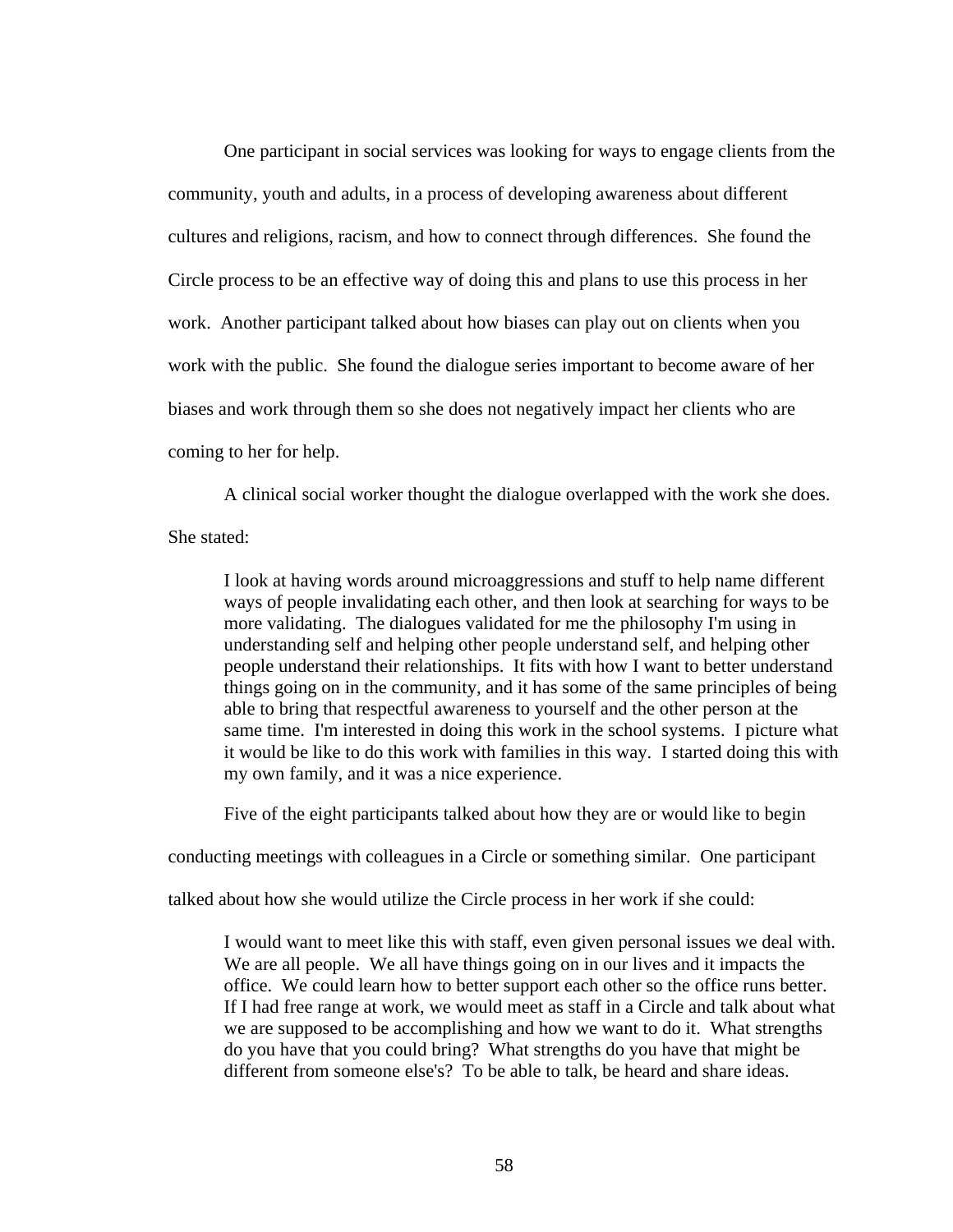Three participants talked about how they already utilize the Circle process or aspects of it in staff meetings. One participant began trying to utilize these new techniques as a result of the dialogue series. She stated:

I have faith in the process. It has given me confidence when we are planning discussions or meetings with other people in the organization to say, 'Why don't we try some different techniques to engage everybody in the room' instead of it being whomever talks the loudest first, which is kind of our organizational culture. In fact, a couple weeks ago I facilitated a day-long retreat for a non-profit board. I didn't do the Circle process, but I used concepts from it knowing that not everybody feels and communicates the same way. I used different ways of going around the room to ask people to contribute or pass if they want, and establish ground rules. They were "ga-ga" over that retreat. They sent me flowers the next day. I couldn't believe it. There is definitely something different that happens when people feel comfortable and are invited to contribute in a way that feels safe in doing that.

Three participants are working Circles into projects they are doing as a result of

the experience they had in the dialogue series. One participant described one of these

projects:

We are going to use Circle process as part of a community building technique in urban parks in the state. The whole idea is we wanted to engage and connect more people, neighbors and community advocates around what the open space, natural areas, playgrounds, and stuff mean to them, and how they can help make them better or get more of them closer to where kids are. That is definitely the most tangible outcome of the dialogue series.

Another participant was interested in utilizing this process to train staff within a statewide

organization on diversity and inclusivity.

One participant has been utilizing Circle for a few years in her work and with her

family. She stated:

You want to give what works to community and your family. It is important people have a safe space regardless whether people are conservative Catholics or Pentecostals or they practice white magic. We see the practice of having safe spaces to sit and talk and listen as being the main tool for working with families and dealing with staff issues. We are people. We are complex. We come in with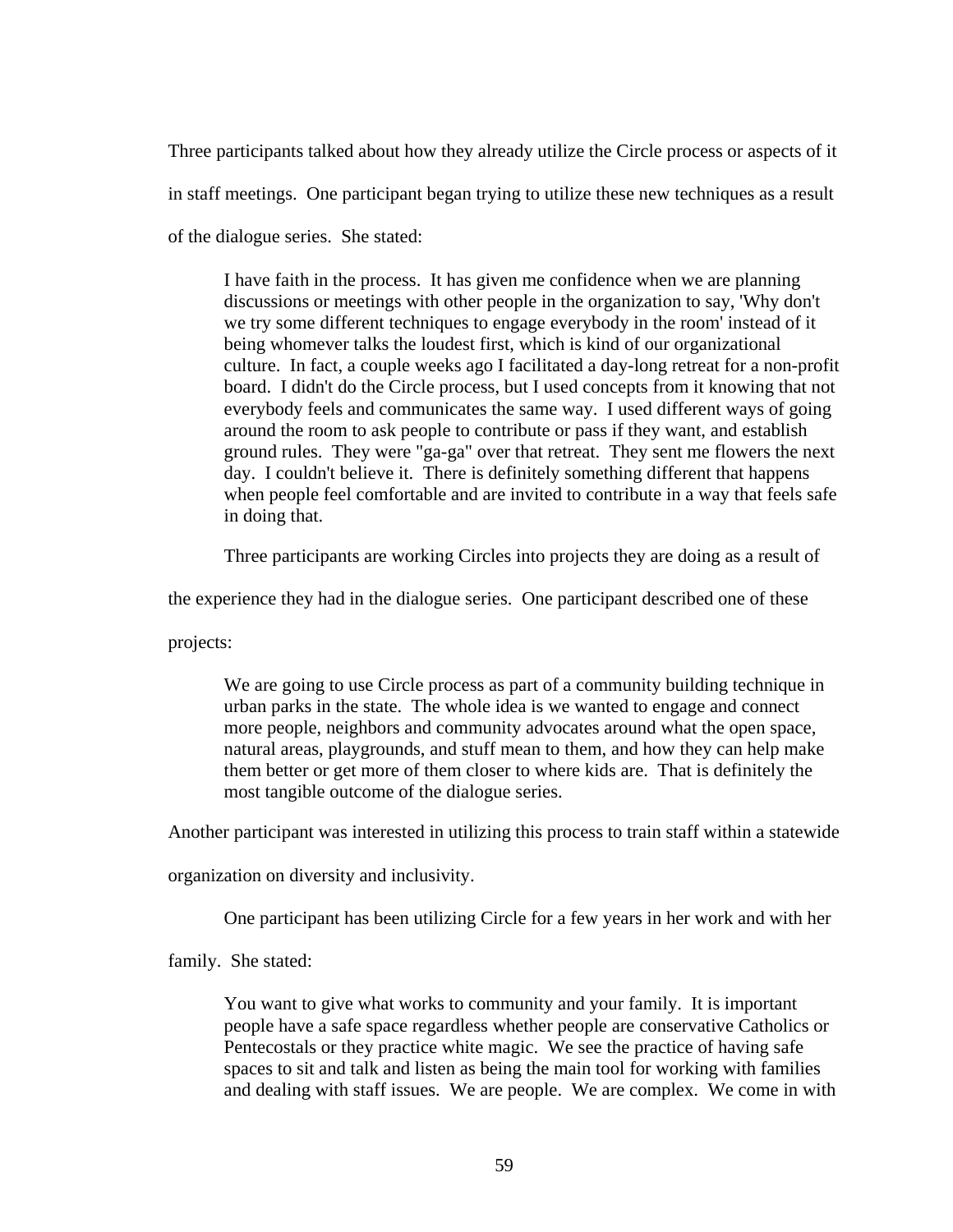our own things. There have been great times and hard times, but what allowed us to deal with things and probably prevented people from losing their jobs was that we could sit in Circle. No one left those Circles without feeling they were heard, respected and held accountable. Now the staff say, 'I can't see us talking any other way'. There has to be a consensus that we all feel safe. We have an agreement that we are having a true and honest conversation. I do Circle a lot in my work, my life and in my house. Circle is action. I can teach other people about having honest conversations by having them myself.

She described one group of people who meet regularly in Circle:

On the second month they came back to me and said this stuff really works. Sitting and listening really works. Now there is a need to sit and talk, and take it out to the community and say this is working. Now they are inviting friends to come, and they are doing Circles at home.

## Suggestions and Conclusion

Everyone present in the final dialogue, including the eight interviewees, decided

to continue the dialogues. It was decided to have three more Circles on the same topics

so the conversation could continue and deepen. All the participants felt the dialogues

were short on time, but it was decided to keep them at three hours long once every other

month. One participant stated:

I can't imagine not continuing. I don't know how it would be possible, but if this group could stay together for two years and develop a real learning community. Then those people could go out and develop learning communities. That would be really wonderful!

Another participant stated:

The same group needs to come back. We are not done. We are just barely getting to know each other. Then we will be at a place where we ask what is the next step? How are we ambassadors of good conversations and respectful listening? I think what will happen is people will begin creating that kind of space where ever they go. I'm hoping it will be quite contagious and it will be replicated.

One participant talked about ways to make the dialogue series accessible to more

people. She stated: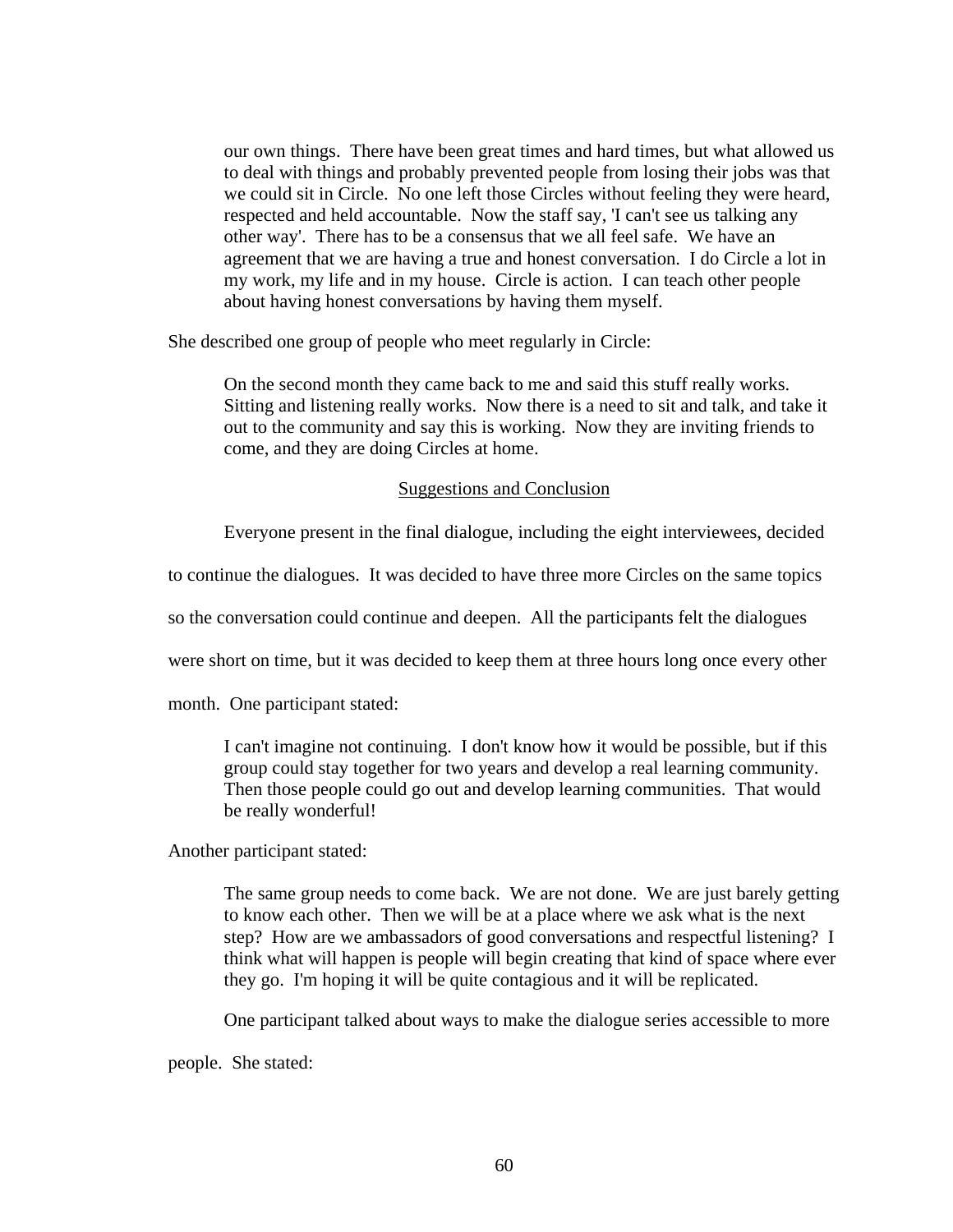I know the pace and timing is important, but I'm wondering if there is a way to engage people for the first time in smaller chunks of time. The thought of sitting in Circle and talking for three hours sounds ominous. I'm thinking of the idea of wanting to get people to be better communicators, and how we can take this to scale. Or do we need to maintain something that works and let people come to it when they are ready.

Another participant stated:

Don't change anything. They are honest dialogues. I felt it worked really well because the group was usually not over twenty people. It gave people time to talk and really listen to the stories and what is being said. I've sat in other Circles where the group was really big and it worked, but I really like that there weren't so many people. It really worked.

More specific suggestions included expanding on the use of shame and blame in

social change efforts, specifically in anti-racism trainings, and continuing to stop the

Circle and take a closer look at microaggressions that happen within the Circle.

In conclusion, one participant stated, "I really enjoyed the whole process. I really

feel I learned enough to know that I need to know a lot more, and I think that is a good

outcome. If you come away from something knowing you need to learn more, I think it

served its purpose". Participants hope to continue the dialogue and learn more

specifically about Circles. A participant described her experience in the dialogues and

reported, "There is a degree of therapy to it. It's all part of my personal growth. I also

included this in my professional development for my job." In summing up what about

the dialogue series works, one participant stated:

Time with each other, the stories, the feedback… It's never happened before. I can't say what it is that is working, but I feel it in my heart. I feel this is what we've been waiting for all this time. We can talk to each other. It cleanses. It is like a cleansing of not having assumptions or stereotypes. It is something that is pure and honest. That is just what it is.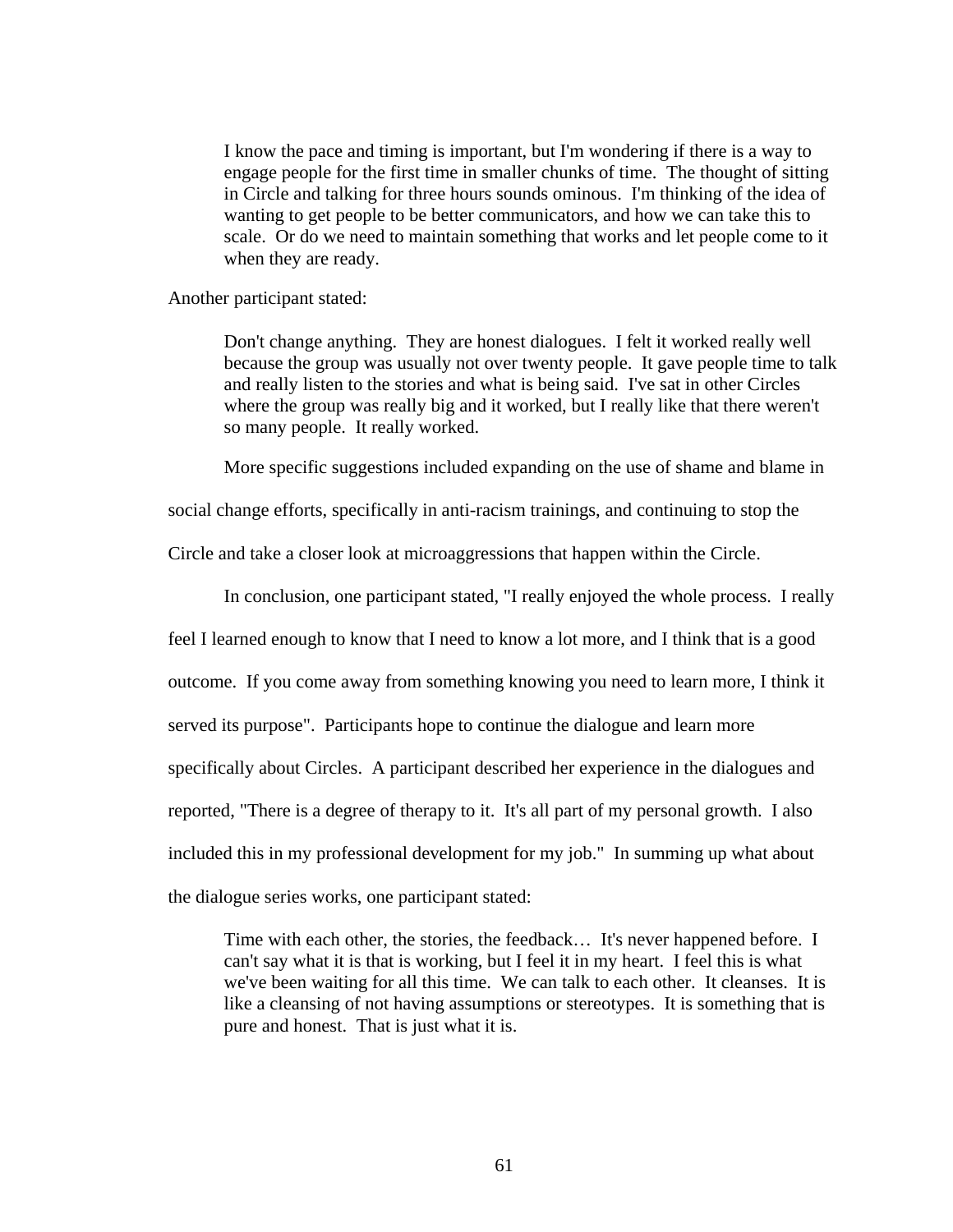# CHAPTER 5

#### DISCUSSION

This qualitative study examines the dialogue series, "Changing the World by Changing Ourselves", and explores the use of Circle to critically examine microaggressions in the context of relationships and the use of shame and blame in social change efforts through a consensus building process based on values such as equality, respect, courage, patience, and persistence. hooks (1994, p.48) quoted Antonio Faundez in an interview about the use of Paulo Friere's ideas of education to drive progressive political movements, "… in our early reflection of everyday life was that abstract political, religious or moral statements did not take concrete shape in acts by individuals. We were revolutionaries in the abstract, not in our daily lives. It seems to me essential that in our individual lives, we should day to day live out what we affirm." The day to day life of how we live out our values in relationship to one another is the driving force to "Changing the World by Changing Ourselves".

The dialogue series occurred in three parts: 1.) Microaggressions – really understanding and changing how we treat each other, 2.) Relearning relationships – really engaging in meaningful collaborations, and 3.) Removing shame and blame from social change efforts – really building justice and peace. This study sought to evaluate the value of such a process by interviewing eight individuals who participated in two of the three dialogues. The interviewees identified the four following themes based on what they learned and found valuable from the dialogue series: self-responsibility, quality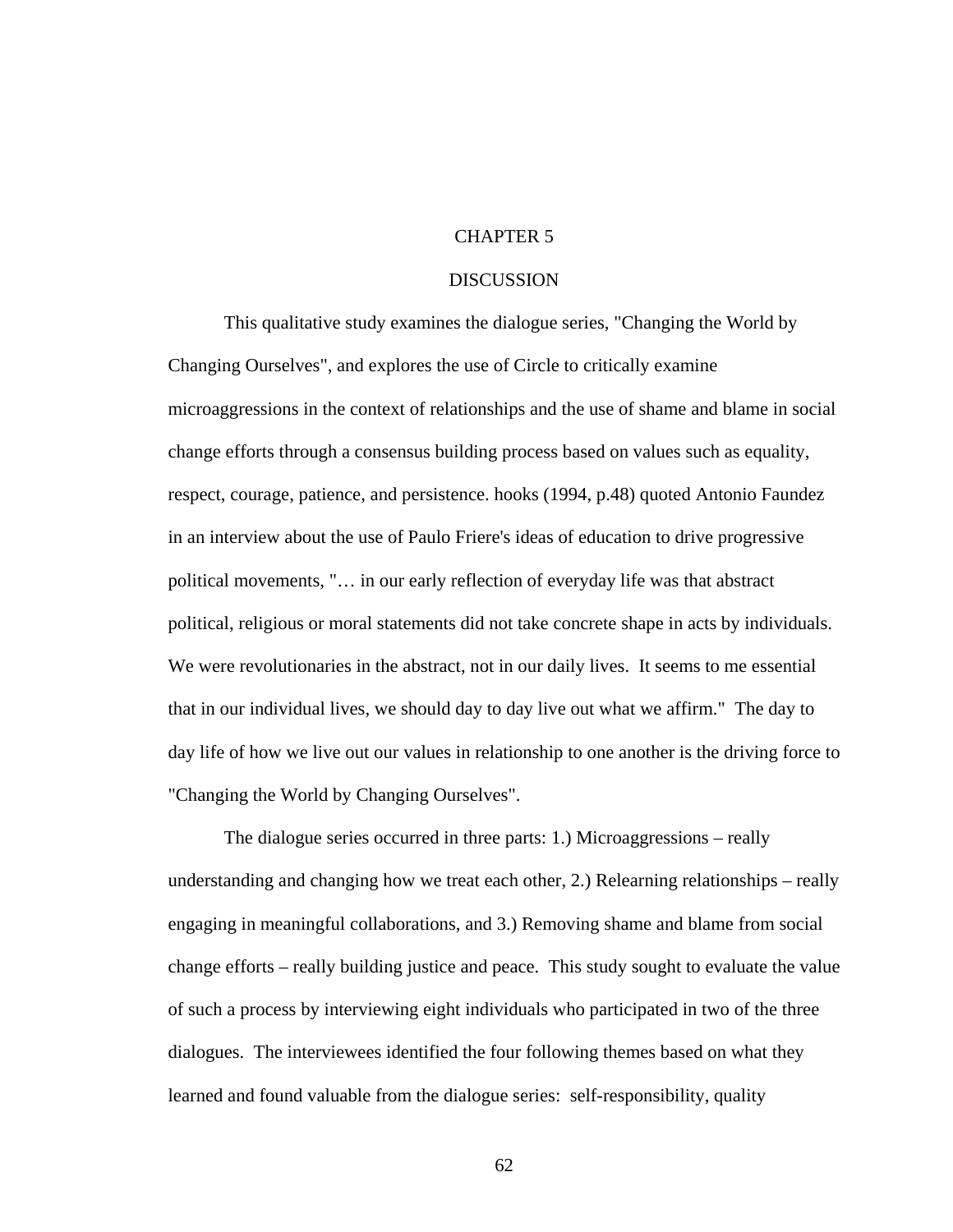relationships, safe space and hope. They discussed the value of Circle and the value of utilizing Circle to build quality relationships and talk about issues of racism. They also commented on what they found valuable about the facilitator's role and the means of sharing and presenting information in the dialogue series. Finally, the interviewees shared how the dialogue series impacted their work and suggestions for next steps regarding the dialogue series.

According to the findings, it is valuable to teach and share stories about microaggressions in order to create a shared language and understanding of this phenomena that occurs regularly, targeting people of color everyday. It is validating to create a common language and understanding of the covert acts of racism that occur so regularly for people of color. The dialogue on microaggressions had the greatest impact particularly on the white participants by fostering an increase in self-awareness, deep listening, and focusing the response to a microaggresson on the harm caused. It is common to hear the individuals of the dominant culture (white folks) respond to an unintended microaggression by stating they meant no harm instead of apologizing for the harm they caused. Typically, if a person accidentally steps on another person's toe, they would apologize and try to help the person get what they needed in order to alleviate the pain caused. The microaggression dialogue refocused the response of a microaggression in a similar way, by working to alleviate the harm caused with an understanding it was unintentional. This shift in response works toward building relationships.

The language of microaggressions lays a foundation, which allows people to tell their personal stories and experience of microaggressions. An understanding of how microaggressions play out allows for a potentially validating and empowering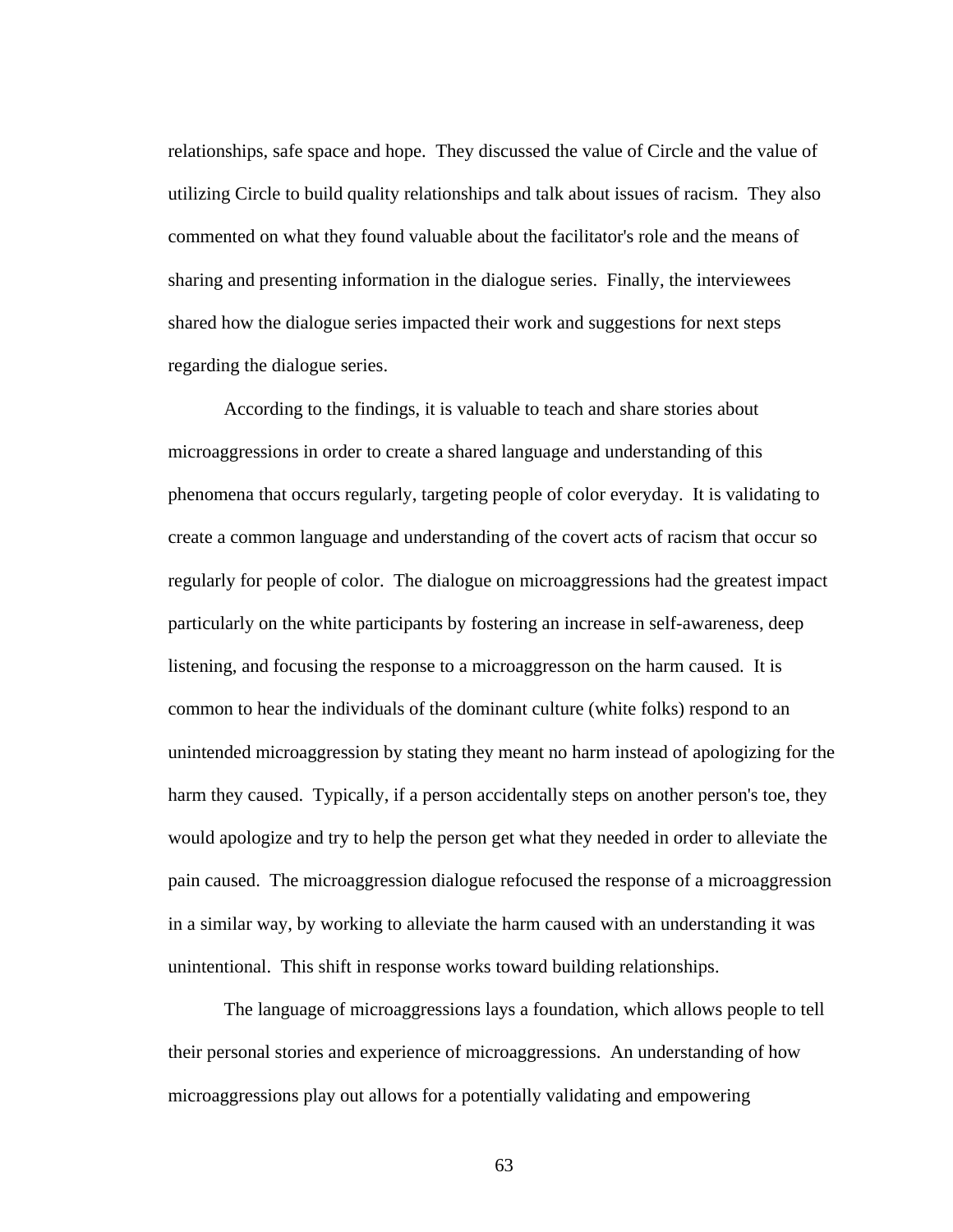experience. Through this understanding the group was able to recognize when a microaggression occurred within the dialogue, acknowledge it, and respond to the invalidation that occurred. This modeled the possibility of addressing racism when it occurs without the use of shame and blame. It is also interesting to note, this microinvalidation occurred when the group was not following the Circle process (the talking piece was not being used) and people were speaking out in response to one another's stories. The group resorted to this "popcorn" style of dialogue due to the pressure of little time before the closing of the dialogue. Overall, participants found it to be more important to take the time needed to reach a deep understanding of the topic discussed utilizing the Circle process.

Through the dialogue on relearning relationships, participants recognized the increasing role organizations play in the life of an individual's community. Therefore, they found a need to build quality relationships within organizations, and create an organizational culture, which honors the physical, emotional, intellectual, and spiritual aspects of individuals. The participants also discovered how much people interpret the same situation so differently, and this leads to very different perceptions of the same situation. One can imagine how this might occur in everyday encounters within an organization and with clients as well. According to Senge (1990), reality begins to shift when a person's mental model changes. This occurs through a self-reflective process of "learningful" conversation in which participants express their frame of thought and are open to the influence of others. A deeper understanding of each other's perspective is essential in order to work together toward a common goal.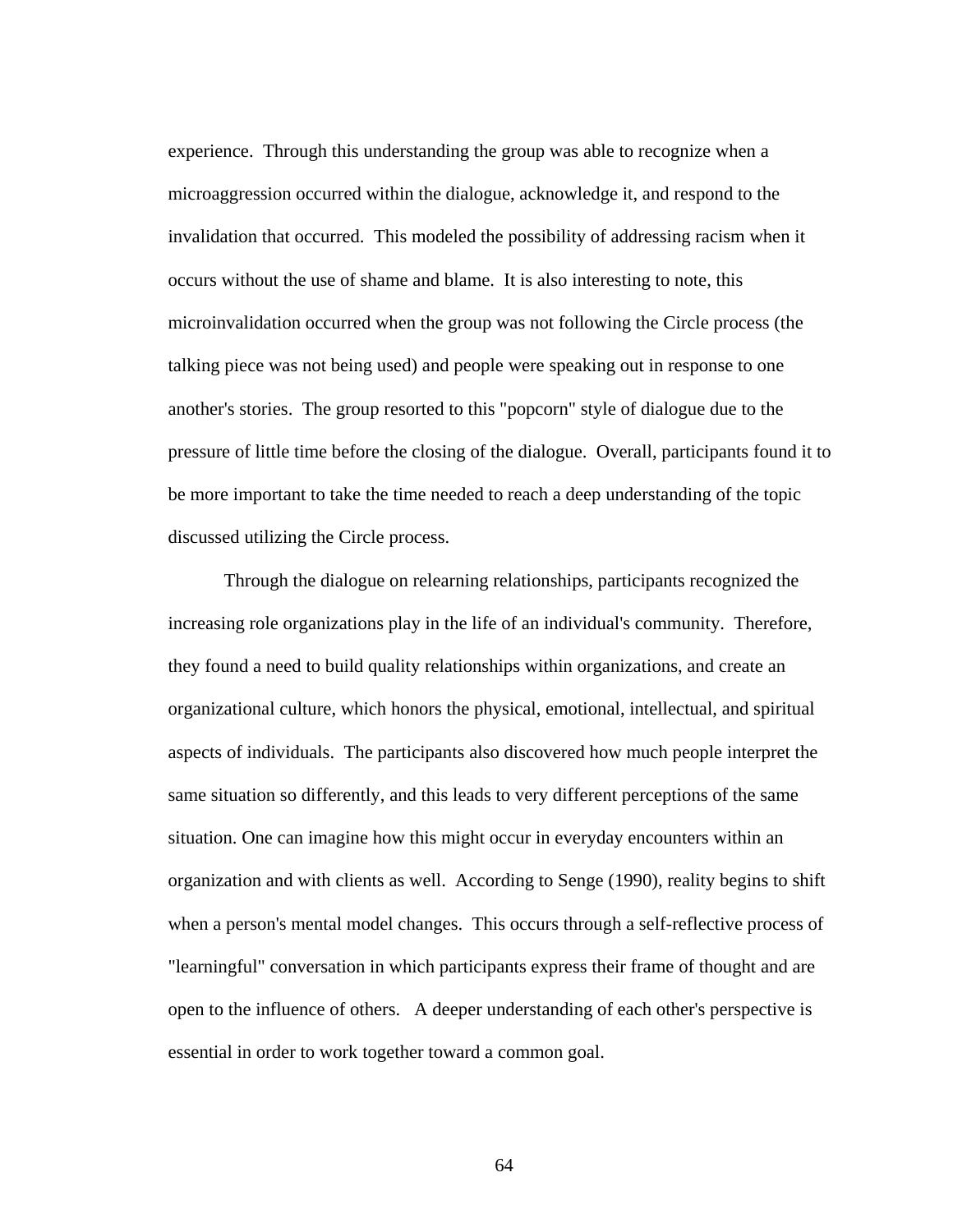In the final dialogue, Removing shame and blame from social justice efforts, participants discovered the use of shame and blame usually led them to feel one of two feelings: guilty or angry. Participants then felt either paralyzed by the shame and blame motivators used in social change efforts, or they felt a need to give money because it was all they could think to do. In comparison, the participants described the activity of creating a social change advertisement without the use of shame and blame as thought provoking and inspirational. Some participants expressed a need to remove shame and blame from diversity and anti-racism efforts to promote inspirational, generative motivation. This suggestion is supported by the relational-cultural model, which states there is a need to heal the shame associated with isolation and disconnection, through empathic connection (Jordan, 2000 p.1008).

Freire (1970, p.96) states, "We must never merely discourse on the present situation, must never provide the people with programs which have little or nothing to do with their own preoccupations, doubts, hopes and fears—programs which at times increase the fears of the oppressed consciousness". Freire's work with popular education, critical consciousness and commitment to work toward liberation reiterates the findings of what participants learned through the dialogue, and what they found to be the four components the dialogues fostered: self-responsibility, quality relationships, safe space, and hope.

The participants most emphasized the responsibility to learn deep listening skills. They found the Circle to foster a level of deep listening, which regarded the speaker as offering a gift of generosity through his/her words. The Circle also fostered the speaker's responsibility to be thoughtful in the gift they had to offer in contribution of the collective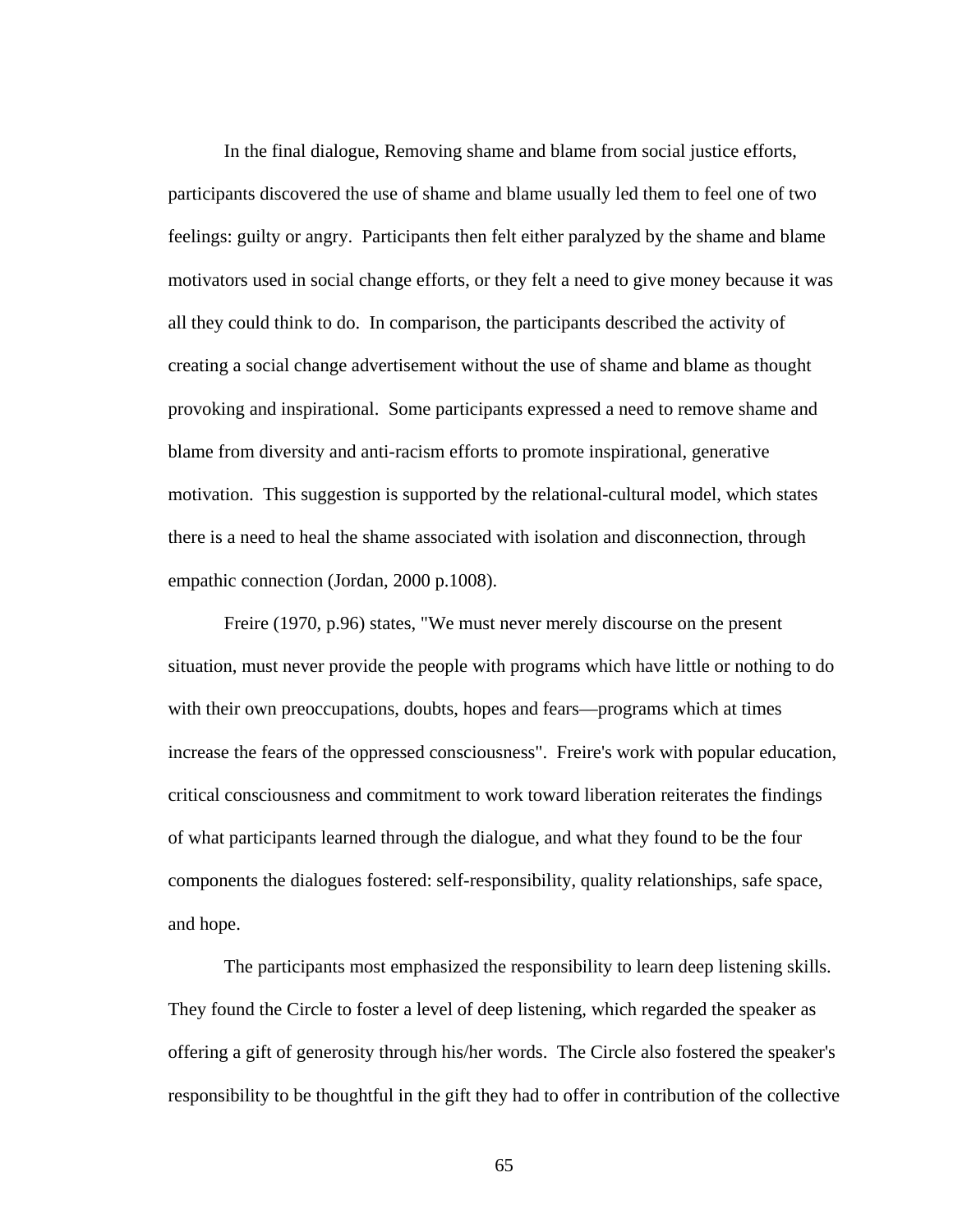process. This called for taking the time to reflect on and integrate each person's contribution to the dialogue before responding when it was his/her turn to contribute. The Circle is a clear process, which engages participants in a process of relearning how to communicate effectively and contribute in a process of change through this style of thoughtful, mindful, collective dialogue.

The participants also found it to be a responsibility to maintain a "not-knowing stance". This means learning enough to know there is so much one does not know, and therefore, having the capacity to open one's heart and mind to learning. A "not-knowing stance" requires one to shed all assumptions and judgments. Through the dialogues, participants found an individual's story to be more valuable than identifying information. They believed acknowledging how one identifies in terms of race and ethnicity is significant, but the meaning of this significance can only be discovered through listening to that individual's story. The opportunity for each person to share their story allowed others to really know that person. Assumptions, which lead to critical and condemning thoughts lead to separation, and separation impedes progress toward the common goal of making the community a better place for everyone. hooks (1994, p.43) believes, in work toward liberation the initial step of transformation is when the individual begins to think critically about the self and identity in relation to political circumstances.

Building quality relationships is an important component of the dialogue series because it helps people learn more about themselves; helps them grow to be better; helps them learn how to be with and relate with people of different races, cultures, etc.; and helps people better understand their community and their role in community. Participants found quality relationships to be essential to working toward making the community a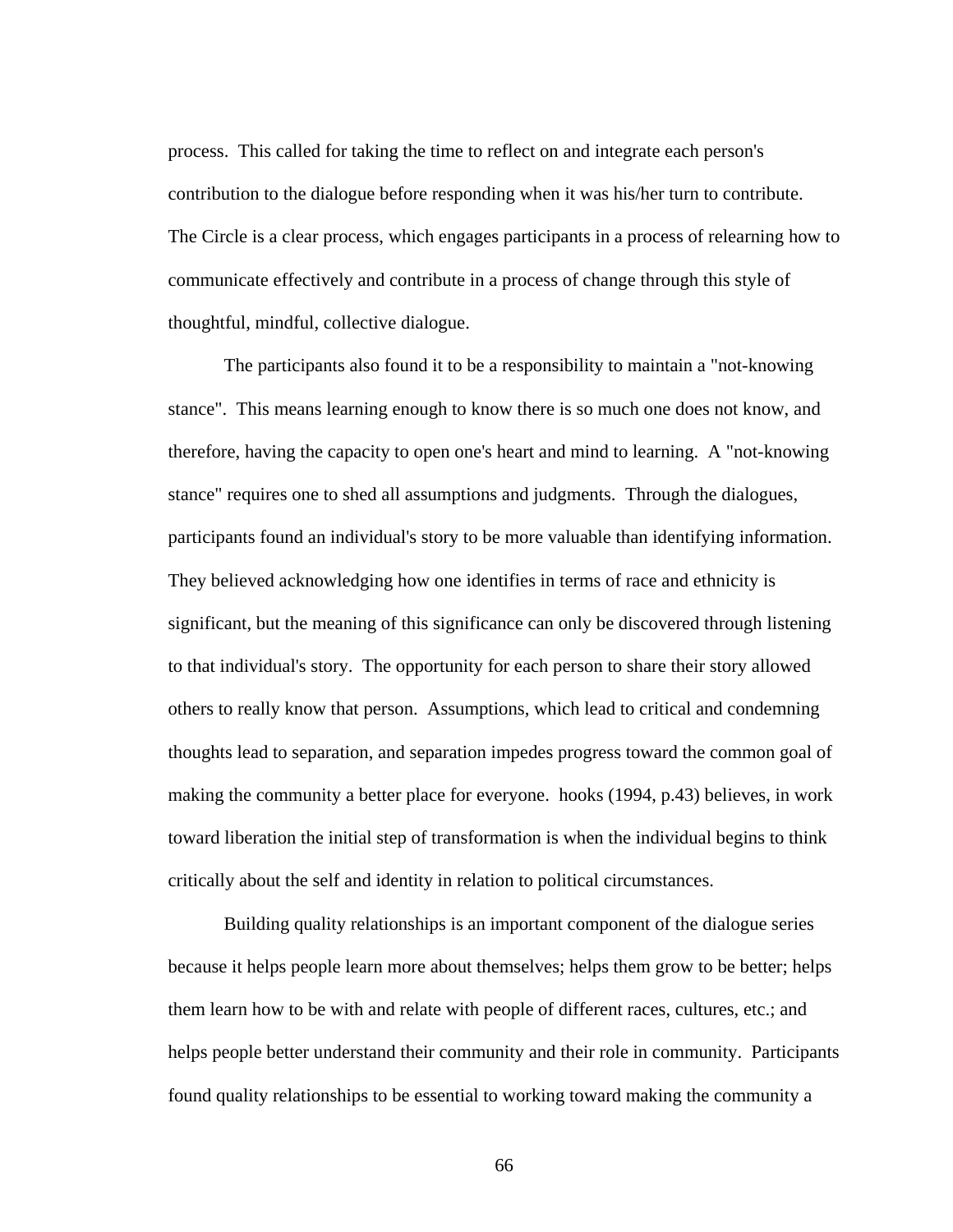better place and improving conditions by learning how to be more validating and supportive of each other. An increase in meaningful interactions decreases judgments, increases understanding and builds the capacity to work together toward a common goal, particularly in addressing issues of racism. Love and/or respect and listening are essential to keep people together and returning to conversations about difficult issues like racism. It requires persistence within a trusting relationship to keep people engaged in this difficult and complex issue. According to Freire (1973, p.45), a humanizing dialogue requires love, humility, hope, faith and mutual trust in order to engage in a critical understanding of the present and work toward an agreed upon vision of the future.

A safe space is required in order to self-reflect, build trusting relationships, and discuss issues of racism. This dialogue provided a safe space through a clear purpose to make the community a better place for everyone, a transparent process called Circle, and values of equality, respect, patience, persistence and courage. Participants knew it was safe to make mistakes and learn and grow from them, because the dialogue was free of shame and blame.

The dialogue allowed participants to experience a sense of hope, which is what they needed in order to feel it was possible to address an issue as complicated and difficult as racism. They experienced hope by witnessing the possibility of repairing the harm caused by a microinvalidation. Some expressed a sense of hope in response to learning about the work of Circles occurring in other places throughout the community, particularly in schools. It is important to feel the possibility of change in order to engage in making the community a better place for everyone.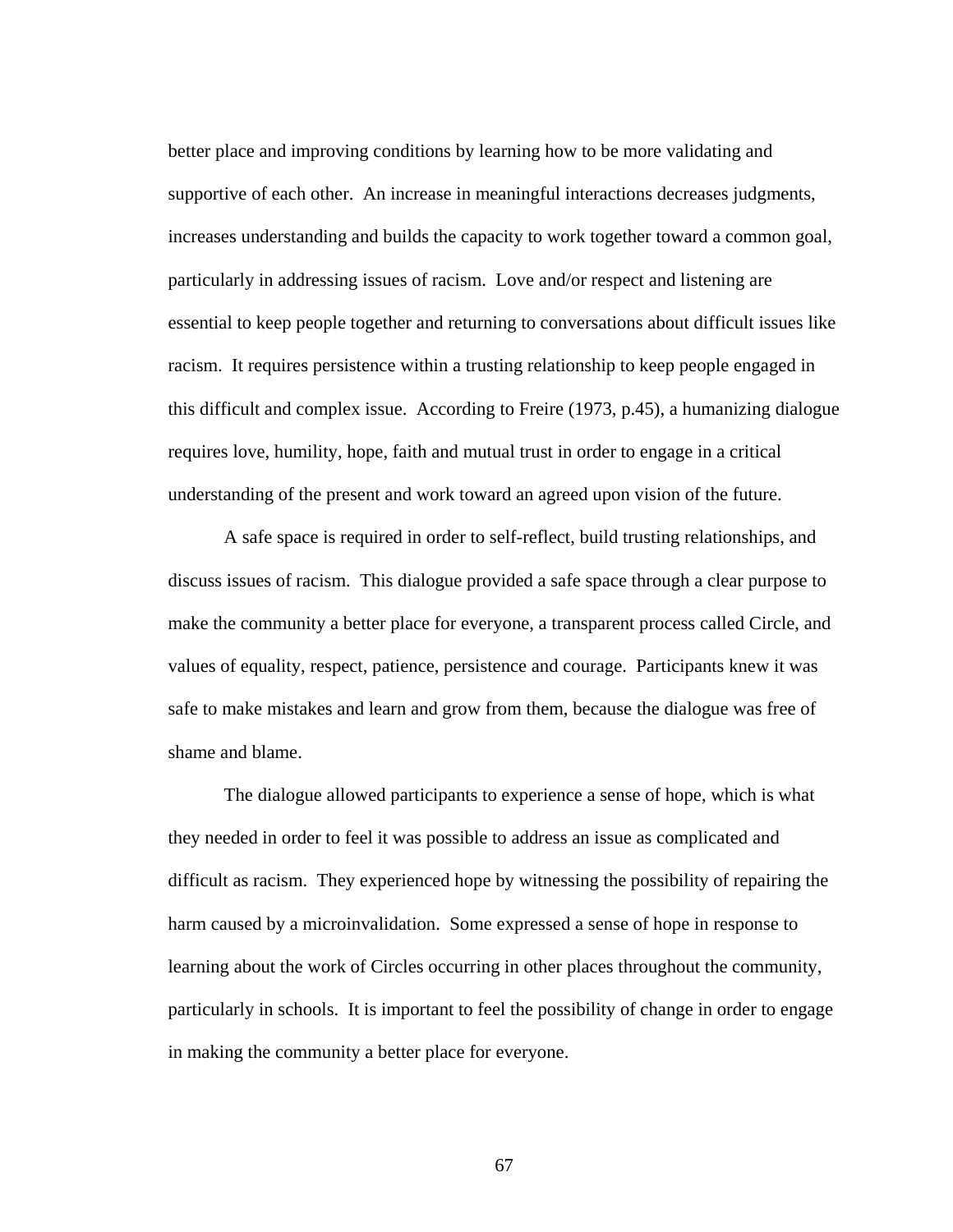Participants attributed much of the success of the dialogue series to the Circle process. The talking piece allowed for deep listening, time to reflect, thoughtful contribution, and everyone to be heard. Participants valued the equality and lack of hierarchy regardless of age, status, etc. This consensus building process and transparency in determining guidelines allowed for a space of connection, relationship building, and safety to discuss issues of racism. Circle honors the whole person (physical, emotional, intellectual, and spiritual aspects), builds an awareness of the whole and opens the collective to more possibilities. Participants described it as a healing and unifying space. Circle helped the participants feel peaceful, joyful, hopeful, positive, challenged, relaxed, healthy, and safe in a collaborative learning environment. They found Circle to effectively teach people to communicate respectfully and effectively, and allowed the collective to hold conflict peacefully in order to reflect, learn, and integrate what they learned.

It seemed to be important to the participants to have some form of relationship and trust with the facilitator prior to the first dialogue. The facilitator's ability to face conflict calmly and bring it to a point of connection for the participants was significant. Her capacity to peacefully approach the topic of racism with an attitude that reflected faith in the group to be able to work through issues of racism while building connection, and maintain a shame and blame free environment was also important. She was able to engage people in learning through sharing stories and giving effective examples. The combination of scholarly articles, powerpoint presentations, small groups, the larger Circle, drawing activities, films and slideshows allowed everyone of varying learning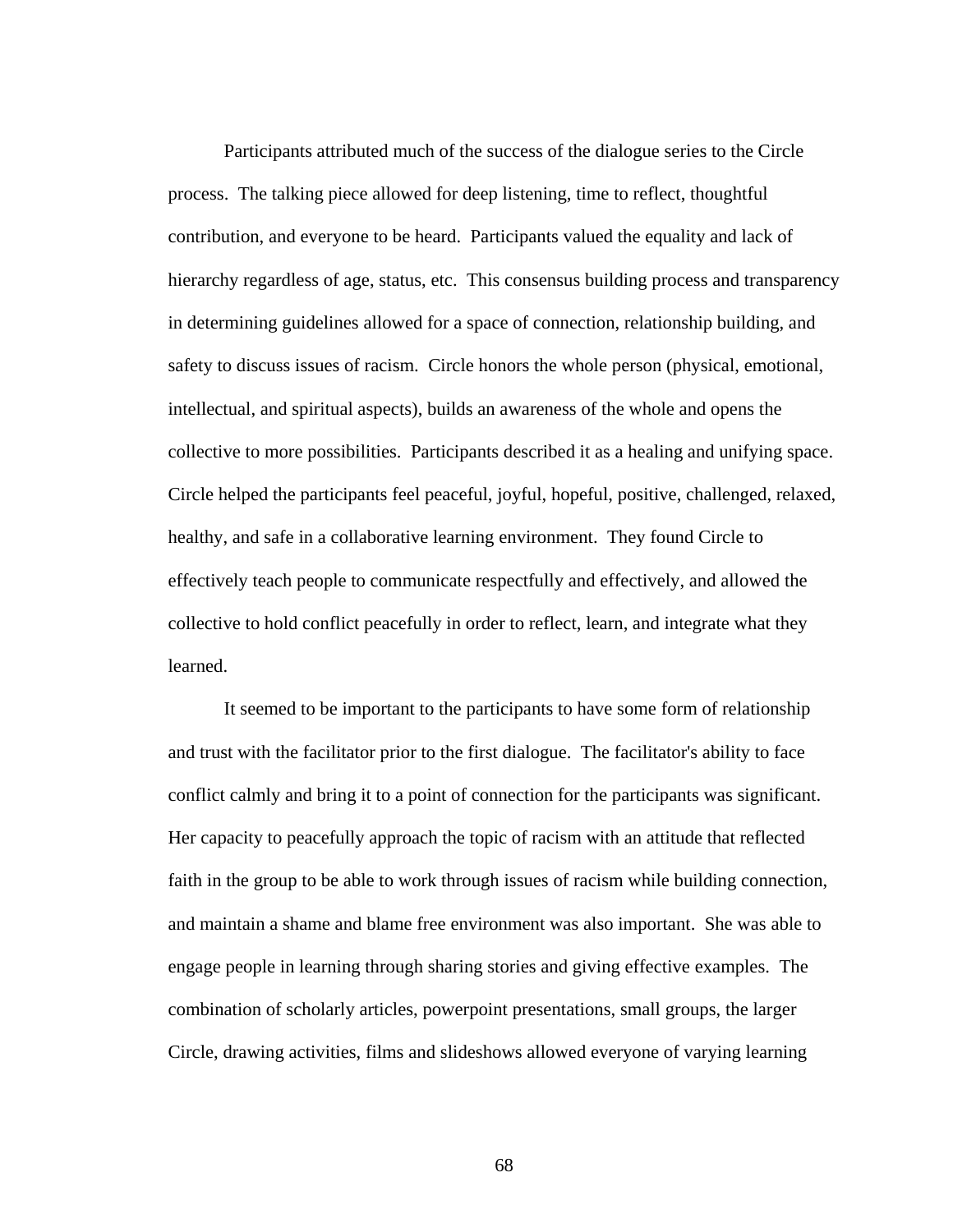styles to engage in the dialogue. These means of sharing and presenting information were well balanced and well integrated.

There were a number of examples about how the dialogue series impacted people's work. Specifically in social services, participants discussed utilizing Circle to engage clients (adults and youth) in a community process to develop awareness about issues of racism and other forms of oppression, and to engage students in school who are at-risk of suspension or expulsion. A clinical social worker found the language and understanding of microaggressions helpful in being more validating and helping others to increase self-awareness, relationship awareness, and awareness of oneself within the community context. In social services and education the dialogue series helped people become aware of biases so they can be more cautious not to project these unwarranted internal beliefs on clients or students. The Circle process can and is being used to effectively facilitate staff meetings or other organizational meetings in a way that allows everyone to contribute in a way they are comfortable with. Circle can and is used to address problems in the workplace, in the classroom, with family at home, and with friends.

Circle was used as a form of public pedagogy to facilitate a process of critical thinking and critical collective consciousness. hooks (1994, p.26) perceives social change efforts as changing the way we go about our daily lives so that our values and habits of being reflect our commitment to freedom. hooks (p.34) states "all of us in the academy and in the culture as a whole are called to renew our minds if we are to transform educational institutions – and society – so that the way we live, teach, and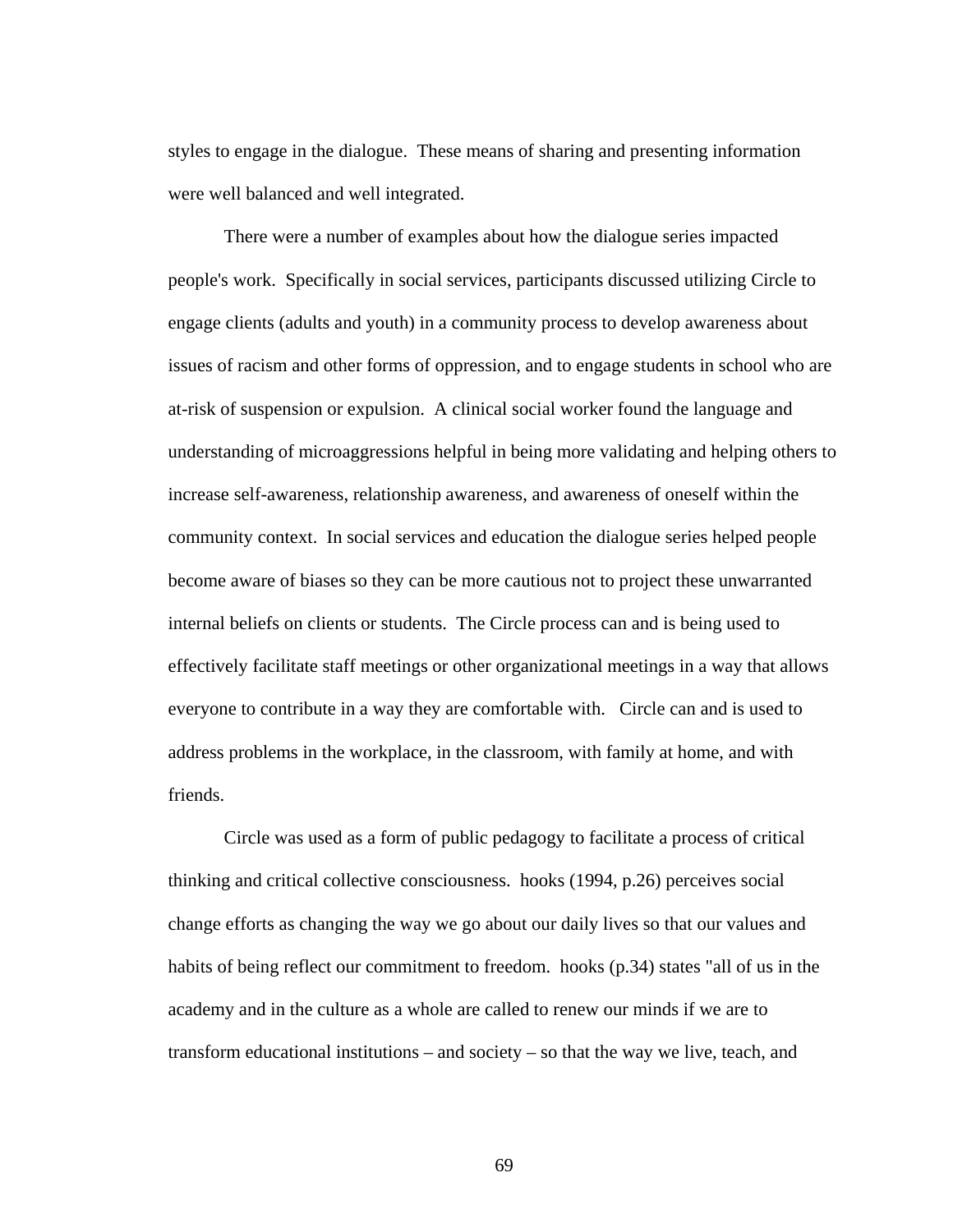work can reflect our joy in cultural diversity, our passion for justice, and our love of freedom".

According to the interviewees, "Changing the World by Changing Ourselves" includes the four components of an empowerment model outlined by Gutiérrez, Parson, and Opal Cox (1998, p. 20). The dialogue series fostered critical reflection of one's attitudes and beliefs, validation through a collective experience, an increase in one's knowledge and skill to think critically, and in itself is action taken for personal and political change. The findings from the dialogue series illustrate Circle has the capacity facilitate personal and collective empowerment by affecting individuals, family and peer systems, service delivery systems and political structures. It is also significant that participants unanimously chose to continue the dialogue series by further exploring the same topics of the three dialogues in three more dialogues primarily held in Circle, and many expressed a desire to learn more about Circle with hopes of becoming adept to keep Circle and replicate what they learned from the dialogues.

Based on the data, participants' experience of a shame-free environment enabled their ability to share and observe stories and their subsequent reactions to these stories. As a result, they seemed to be able to decide which behaviors they would choose to continue and which they would suspend when they found themselves actively participating as perpetrators and/or victims of microaggressions. The result of this use of choice was their experience of a sense of hope, deriving from their sense of personal empowerment through their use of will and choice. The mechanics of the circle process supported participants' own increased awareness of their personal power of choice, their ability to change behavior and their profound capacity for connection even across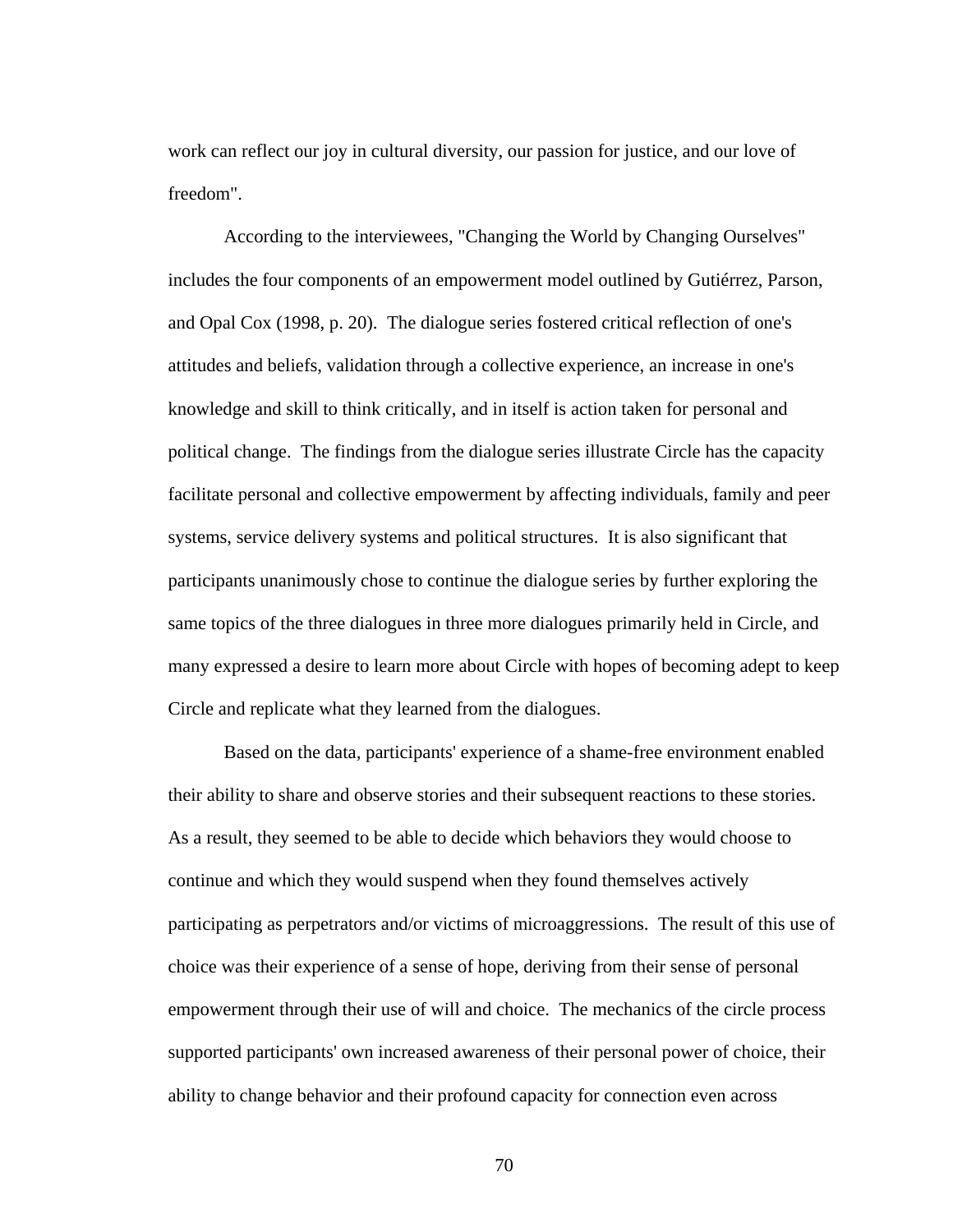seemingly disparate life experiences. Racism, within this context, became a set of unconscious learned behaviors that with careful exploration and the use of choice could be gradually transformed into opportunities for further personal development and connection with others. In a sense, the work of addressing racism, for them, seemed to turn into exciting and hopeful opportunities for further learning and growth.

A few limitations are worth noting. For one, it us unknown why some participants of the dialogue series did not return to participate in all three. The participants interviewed are the individuals who found it worth returning for at least two of the three dialogues and again for an interview. This researcher also participated in the dialogues and knew most of the interviewees prior to the dialogues. This could be a limitation in receiving honest feedback about the dialogues, or it could lead the interviewees to feel more comfortable to share things they may not be comfortable sharing with a stranger. Another limitation is the amount of time that passed between each dialogue and the interviews. Many interviewees commented on having difficulty recalling details from some of the dialogues.

It would be interesting to follow the replication of this model in other communities and with different facilitators to evaluate the efficacy of replicating it. It would also be interesting to follow up with this particular group and the continuation of the dialogues to learn the benefits and challenges that emerge. I would encourage more research in the use of Circle to address problems amongst individuals and within systems, such as but not limited to health disparities among people of color in healthcare systems, students at risk of suspension and expulsion in schools (disproportionately students of color), domestic violence in families' homes, and a disproportionate number of people of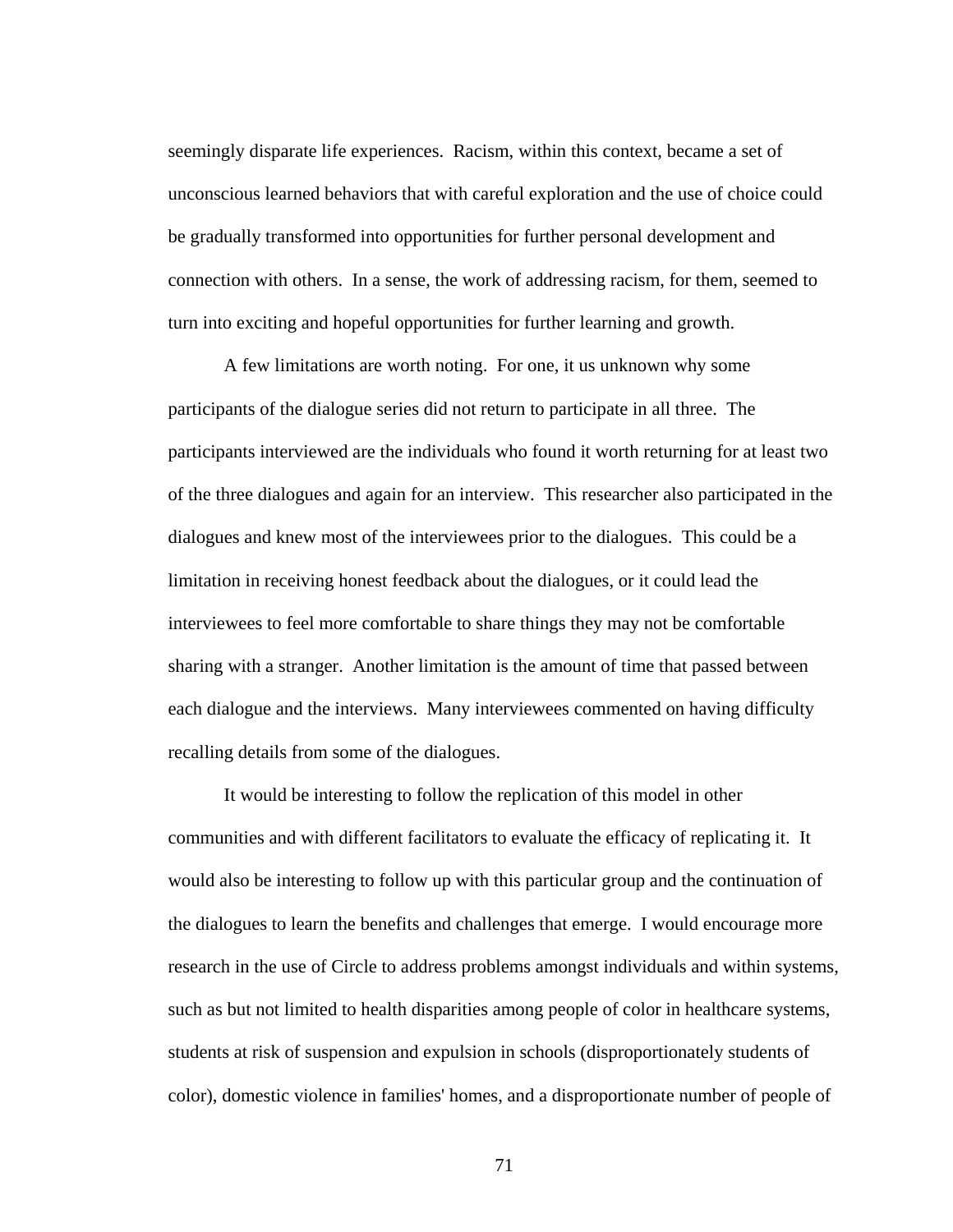color in prisons. These are all injustices social workers are ethically responsible to working to address. Circle facilitated positive personal and collective change through "Changing the World by Changing Ourselves". Can Circle help facilitate positive social change efforts in a variety of different ways?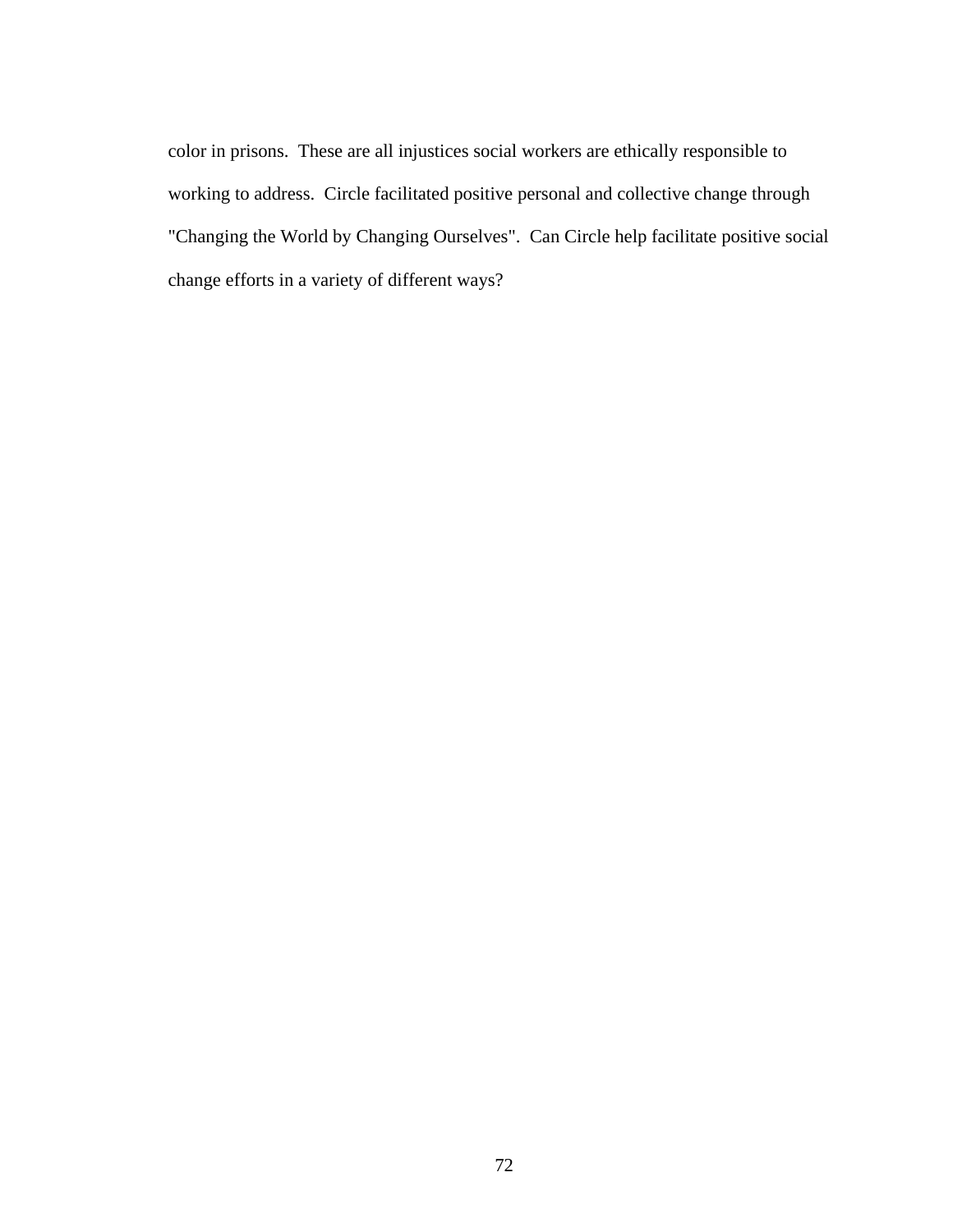#### References

- Bakhtin, M.M. (1986). Speech genres & other late essays. University of Texas Press: Austin, TX.
- Bakhtin, M.M. (1984). Rabelais and his world. Indiana University Press: Bloominton, IN.
- Bartlett, L. (2005, August). Dialogue, knowledge, and teacher-student relations: Freirean pedagogy in theory and practice. Comparative Education Review, 49(3), 344-364.
- Bellefeuille, G. and Thomas, W. (2006). An Evidence-based Formative Evaluation of a Cross Cultural Aboriginal Mental Health Program in Canada. *Australian e-Journal for the Advancement of Mental Health,* 5(3) <http://www.auseinet.com/journal/vol5iss3/thomas.pdf>
- Boyes-Watson, C. (2008). Peacemaking circles & urban youth: Bringing justice home. St. Paul, Minnesota: Living Justice Press.
- Boyes-Watson, C. (2005). Seeds of change: Using Peacemaking Circles to build a village for every child. *Child Welfare*, 84(2) pp. 191-208.
- Brookfield,S. D. (1995). Becoming a critically reflective teacher. Jossey-Bass: San Francisco, CA.
- Brown, K.M. (2004). Leadership for social justice and equity: Weaving a transformative framework and pedagogy. *Educational Administration Quarterly.* 40(1) 77-108.
- Connors, R. (2004). How "Restorative" is Restorative Justice? An oppression theory critique. In M.D. Free, Jr. (Ed.), *Racial issues in criminal justice: The case of African Americans* (pp. 255-266). Monsey, New York: Criminal Justice Press.
- Daniel, C.L. (2008). From liberal pluralism to critical multiculturalism: The need for a paradigm shift in multicultural education for social work practice in the United States. *Journal of Progressive Human Services.* 19(1) 19-38.
- Dawson, M.C. (2001). Black visions: The roots of contemporary African-American political ideologies. University of Chicago Press: Chicago.
- Freire, P. (1973). Education for critical consciousness. The Continuum Publishing Company: New York.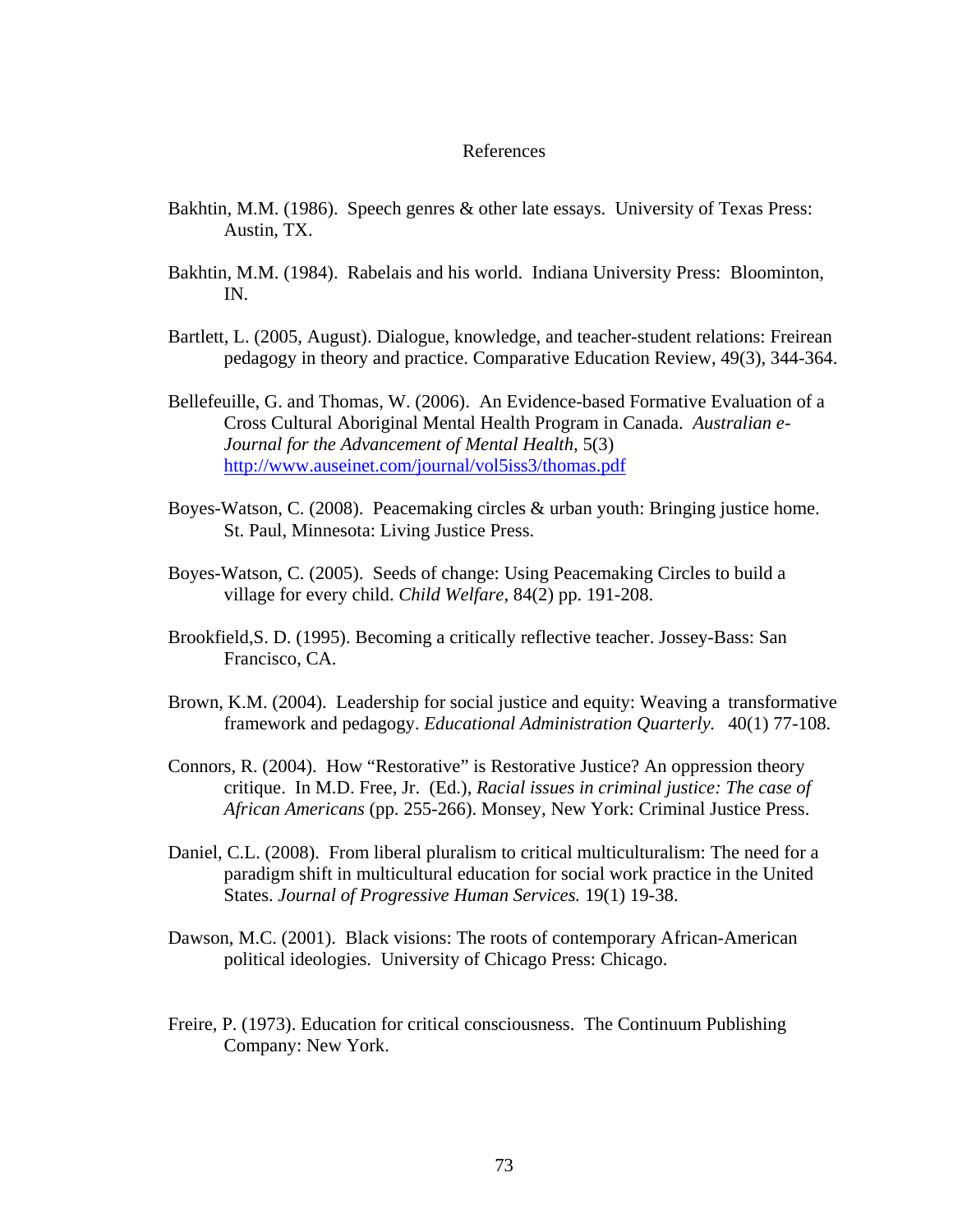- Freire, P. (1993). Pedagogy of the Oppressed. New York: The Continuum International Publishing Group, Inc.
- Fullan, M. (2002). The change leader. *Educational Leadership.* 59(8) p. 16-20.
- Gutiérrez, L.M., Parsons, R.J. & Opal Cox, E. (1998). A model for empowerment practice. In *Empowerment in social work practice: a sourcebook* (pp. 3-21). Pacific Grove: Brooks/Cole Publishing Company.
- Giroux, H. (2000). Public pedagogy as cultural politics: Stuart Hall and the 'crisis' of culture. *Cultural Studies.* 14(2) 341-360.
- Hall, S. (1992). Race, culture, and communications: Looking backward and forward at cultural studies. *Rethinking Marxism*. 5(1) 10-18.
- Hammond, J. (1998). Learning to fight: Popular education and guerrilla war in El Salvador. Piscataway, NJ: Rutgers University Press.
- Hirschkop, K. and Shepherd, D. (Eds.). (1989). *Bahktin and cultural theory.* New York: Manchester University Press.
- hooks, b. (1994). Teaching to transgress: Education as the practice of freedom. Routeledge: New York.
- Jordan, J.V. (2000). The role of mutual empathy in relational/cultural therapy. *Journal of Clinical Psychology.* 56(8) pp. 1005-1016.
- Kincheloe, J.L. (2008). Critical pedagogy: Primer,  $2<sup>nd</sup>$  ed. Peter Lang Publishing, New York.
- Kohut, H. (1984). How does analysis cure? Chicago: University of Chicago Press.
- Lee, S. (2007). Mapping a transformative curriculum: Diversity, service learning, and change education within an undergraduate programme. p.205-226 Retrieved May 8, 2009 from http://www.oise.utoronto.ca/documents/DGSRC\_2007\_proceedings.pdf#page=20 5
- McCold, P. (1996). Restorative justice and the role of community. In B. Galaway & J. Hudson (Eds.), *Restorative justice: International perspectives* (pp. 85-101). Monsey, NY: Criminal Justice Press.
- Meyers, J. (2002). It is a gift from the Creator to keep us in harmony: Original (versus alternative) dispute resolution on the Navajo Nation. *International journal of Public Administration, 25,* 1379-140.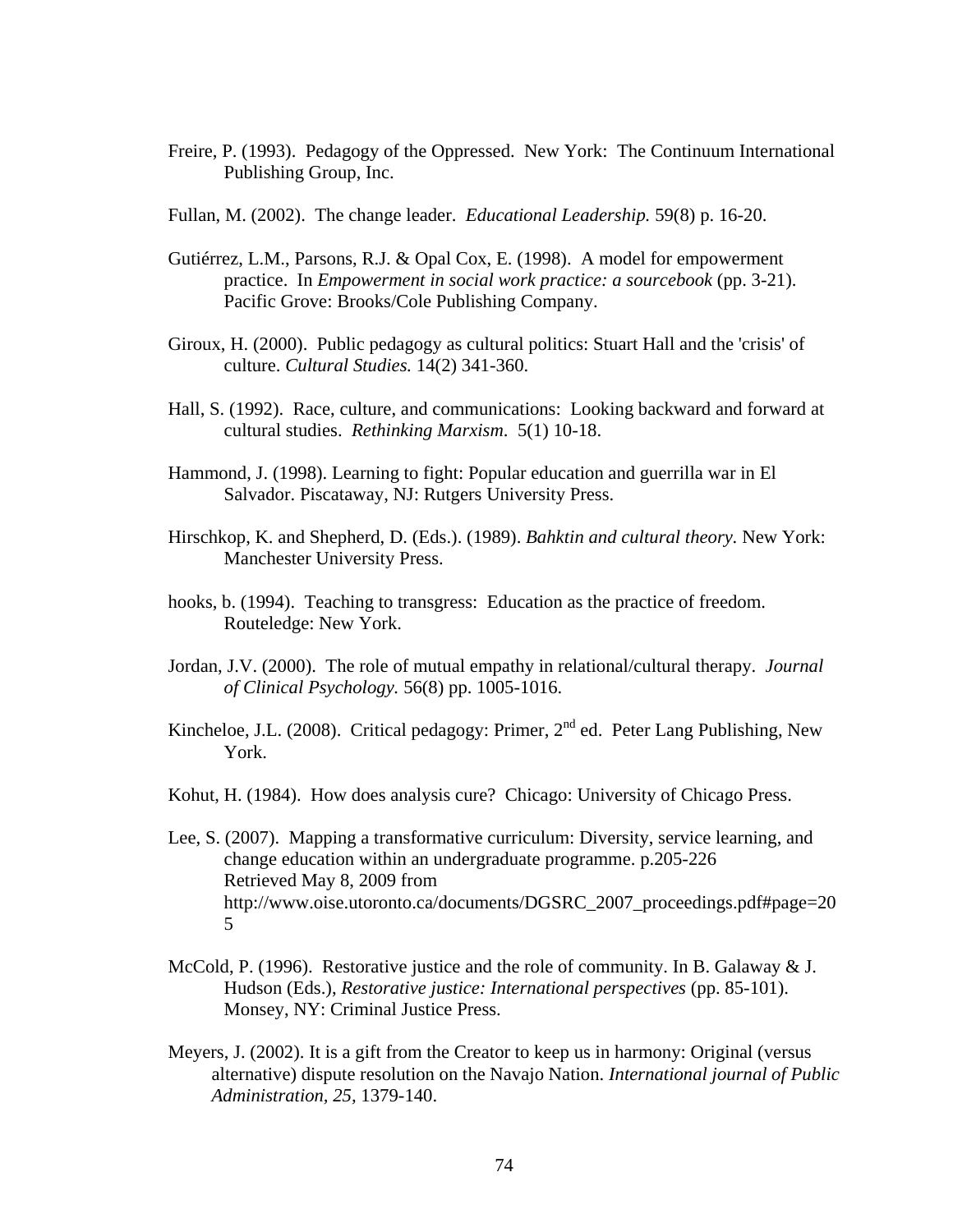Mezirow, J. (1998). On critical reflection. *Adult Education Quarterly*. 48(3) 185-198.

- Pranis, K. 2001. "Going around in circles." *Hearts & Hands: Minnesota's Restorative Justice Newsletter* Winter/Spring: 1 (2001): 1-6.
- Senge, P. (1990). The fifth discipline: The art & practice of the learning organization. Random House, Inc.: New York.
- Senge, P., Ross, R., Smith, B., Roberts, C., and Kleiner, A. (1994). The fifth discipline: Fieldbook. Random House, Inc.: New York.
- Shields, C. (2004, February). Dialogic leadership for social justice: Overcoming pathologies of silence. Educational Administration Quarterly, 40(1), 111-134. Retrieved May 8, 2009, doi:10.1177/0013161X03258963

Solorzano, D., Ceja, M., and Yosso, T. (2000). Critical Race Theory, racial microaggressions, and campus racial climate: The experiences of African American college students. *Journal of Negro Education*, 69(1/2) p60-73.

- Troiano, J. (2007, December 10). Acts of Microaggresion: Researchers explore belowthe-radar racism. The Star Tribune. Retrieved from www.startribune.com
- Wheatley, M.J. (1994). Leadership and the new science: Learning about organization from an orderly universe. 1<sup>st</sup> ed. Berrett-Koehler Publishers, Inc.: San Francisco, CA.
- Wing Sue, D., Capodilupo, C., Torino, G., Bucceri, J., Holder, A. Nadal, K., and Esquilin, M. (2007) Racial Microaggressions in Everyday Life: Implications for clinical practice. *American Psychologyist.* 62(4). 271-286.
- Zacharakis, J. (2008). Extension and community: The practice of popular and progressive education. *New Directions for Adult and Continuing Education.* 2008(117) pp. 13-23.

### APPENDIX A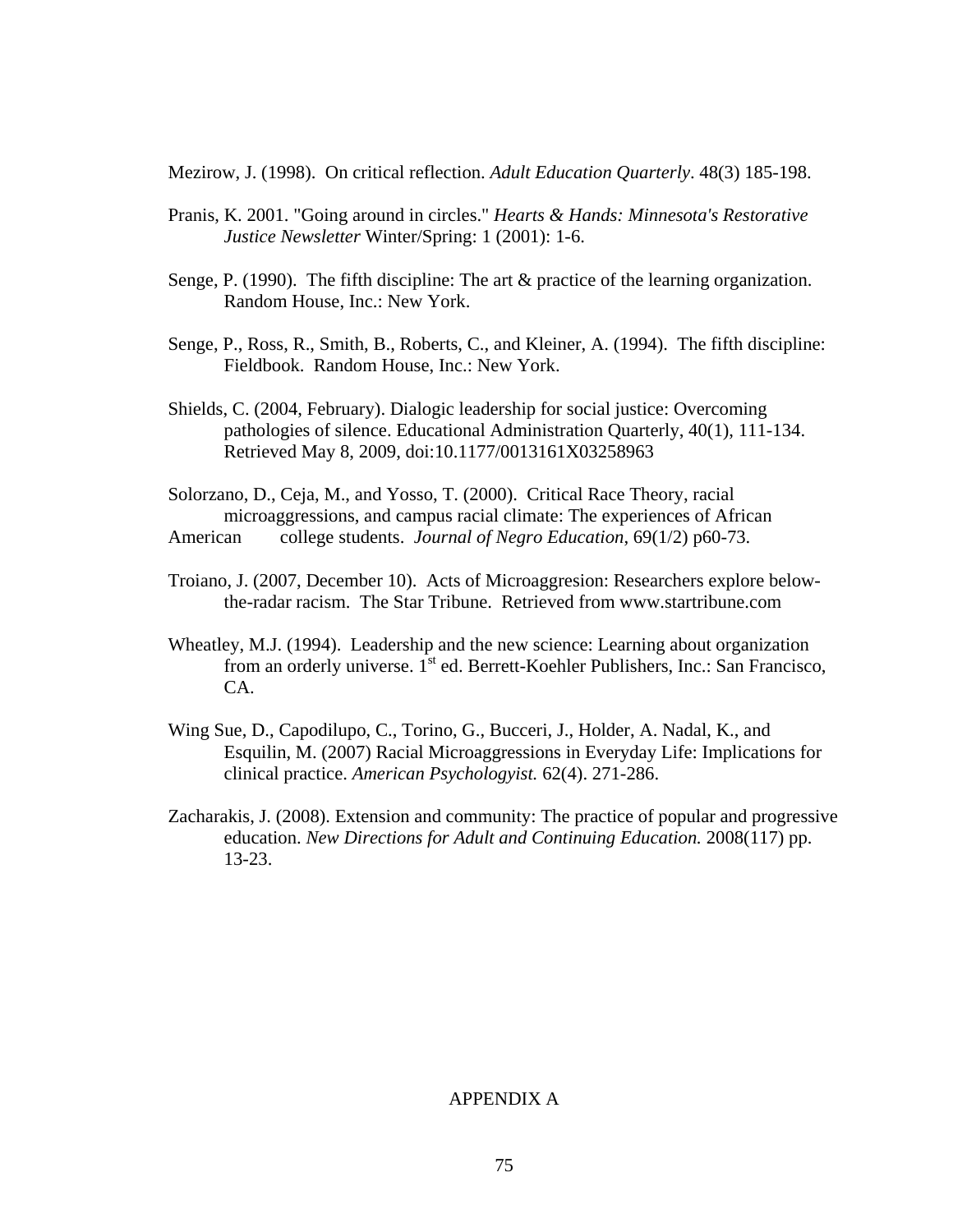# Human Subjects Review Board Approval Letter

February 26, 2009

Kristin Pinto-Wilson

Dear Kristin,

Your amended materials have been reviewed. You have done a careful job and all is now in order. We are glad to approve your study.

*Please note the following requirements:*

**Consent Forms**: All subjects should be given a copy of the consent form.

**Maintaining Data**: You must retain all data and other documents for at least three (3) years past completion of the research activity.

*In addition, these requirements may also be applicable:*

**Amendments**: If you wish to change any aspect of the study (such as design, procedures, consent forms or subject population), please submit these changes to the Committee.

**Renewal**: You are required to apply for renewal of approval every year for as long as the study is active.

**Completion**: You are required to notify the Chair of the Human Subjects Review Committee when your study is completed (data collection finished). This requirement is met by completion of the thesis project during the Third Summer.

Good luck with your project.

Sincerely,

Ann Hartman, D.S.W. Chair, Human Subjects Review Committee

CC: Roger Miller, Research Advisor

APPENDIX B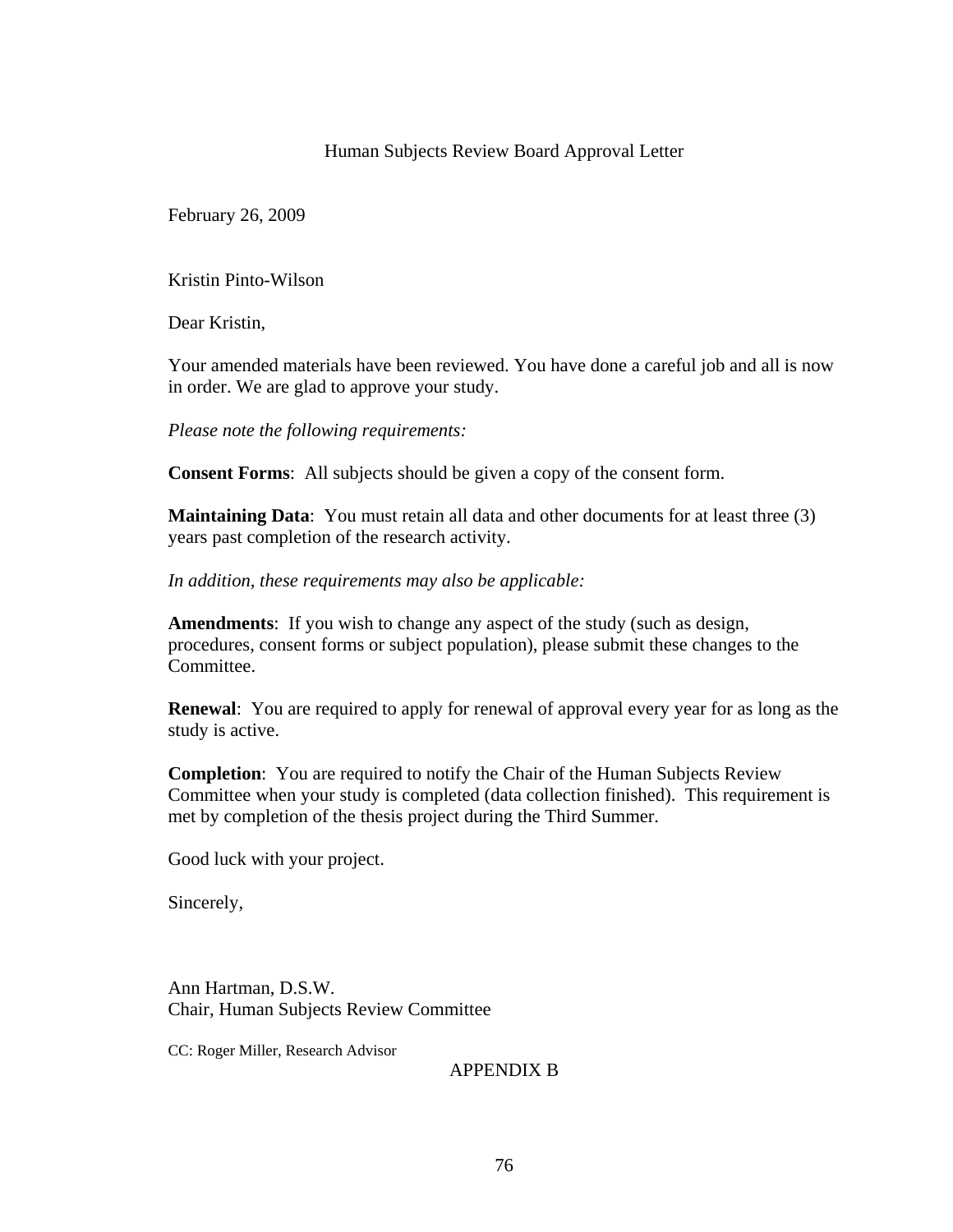# Informed Consent Form

Dear Research Participant,

My name is Kristin Pinto-Wilson, and I am a graduate student at Smith College School for Social Work. I am conducting a research project designed to explore the impact on the participants of a series of dialogues on racism and building meaningful collaborations for justice and peace through a Circle model. You have been asked to participate in this study because you participated in at least two of the three dialogues in this series. This study is being conducted for the Master's of Social Work degree at Smith College School for Social Work, and may be used in possible future presentation or publication on the topic.

As a participant, it is understood that you participated in two of the three Circles on "Changing the World by Changing Ourselves", and you are older than the age of 18 years. If you choose to participate, I will ask you to sit for a taped interview with me that will last approximately 50-60 minutes. Prior to the interview you will be asked to answer a few demographic questions. The interview itself will consist of semi-structured questions focusing on your experience in the dialogue series. I will travel to your job site to conduct the interview or will meet you at some other mutually agreed-upon location that is private and convenient for you.

Participation in this study may trigger feelings related to your oppression and your experience in the Circles. Please utilize therapeutic resources available to you, if you should want to process experiences that come up in the interview.

While there will be no financial benefit for taking part in the study, participation will allow you to share your experience in Circle as well as the impact the dialogue series had for you. Your contributions will provide important information that may be helpful in furthering the knowledge about the Circle process and building just, peaceful communities within both the professional and educational spheres. You may benefit knowing that you are contributing to the development of an inclusive model for building healthy relationships and dialogue about the impacts of racism. In thinking about the study, you may envision new ways you can continue to build healthy relationships and collaborations through an understanding of the impacts of racism. Furthermore, you will have the opportunity to put your struggles and successes in building relationships across racial boundaries for others to learn from.

Your confidentiality will be protected in a number of ways. The demographic questionnaire and the audiotape of the interview will be assigned a number for identification. You will not be asked to identify your name while the tape is running, and you are asked not to include any identifying information in any examples of case material you may use. Some illustrative quotes will be used in the thesis, but will be reported without identifying information and disguised if necessary. I will be the primary handler of all data including tapes and any transcripts created. My research advisor will have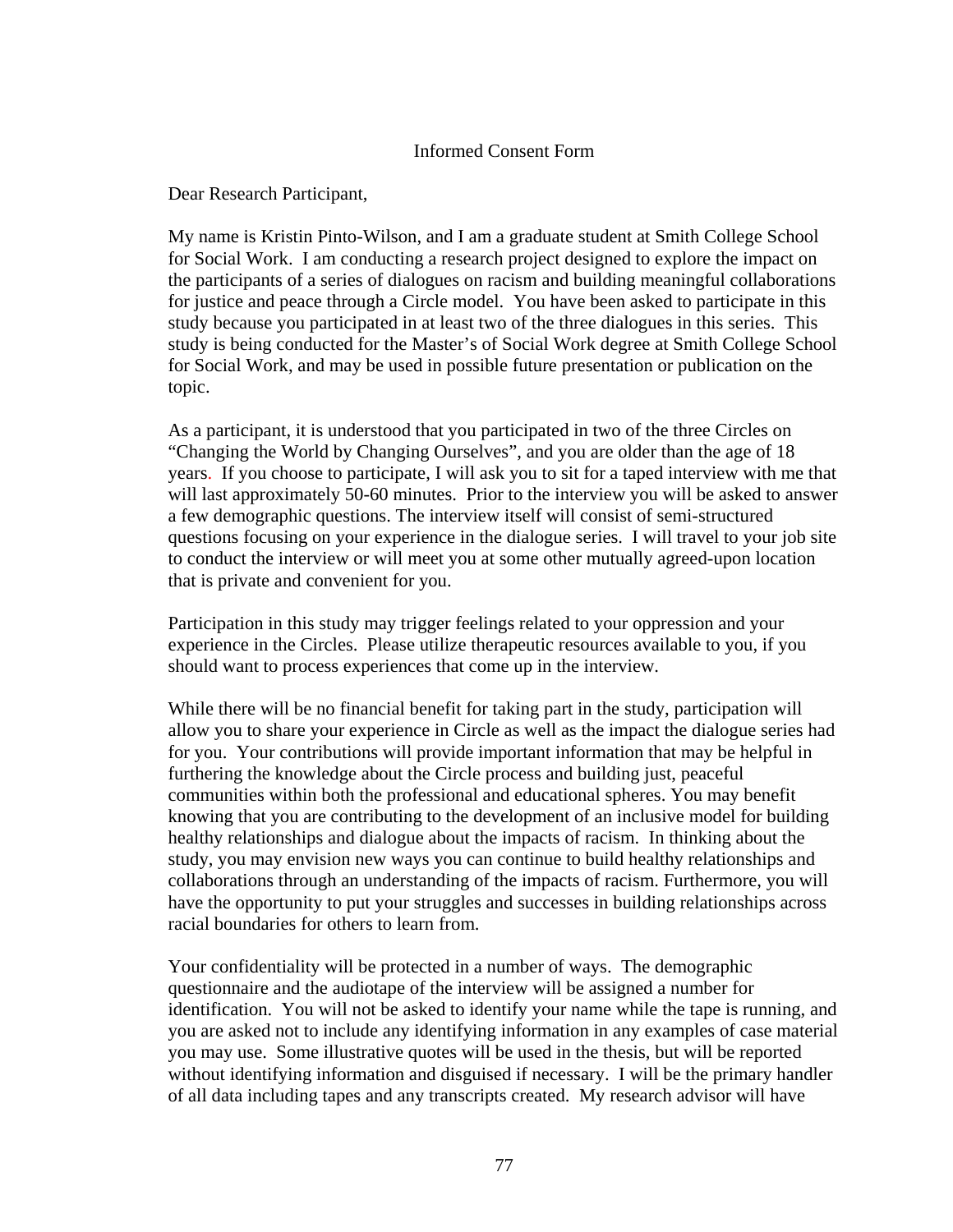access to the data collected during the interview including any transcripts or summaries created only after it is coded and will assist in the analysis of the data. In addition, any person assisting in transcription will be required to sign a confidentiality agreement. I will keep the demographic questionnaires, tapes, transcripts, and other data in a locked and secure environment for three years following the completion of the research, consistent with Federal regulations. After that time, all material will be kept secured or destroyed.

As a voluntary participant, you have the right to withdraw from the study at any time – before, during, or after the interview. You have the right to refuse to answer any of the questions in the interview. Should you withdraw, all materials pertaining to your participation in the study will be immediately destroyed. You may withdraw from the study up to two weeks after the date of your interview.

You may contact the Chair of the Human Subjects Review Committee at Smith College School for Social Work with any questions or comments at (413) 585-7974.

**YOUR SIGNATURE BELOW INDICATES THAT YOU HAVE READ AND UNDERSTAND THE ABOVE INFORMATION; THAT YOU HAVE HAD THE OPPORTUNITY TO ASK QUESTIONS ABOUT THE STUDY, YOUR PARTICIPATION, AND YOUR RIGHTS; AND THAT YOU AGREE TO PARTICIPATE IN THE STUDY.**

Signature of Participant Date

Signature of Researcher Date

**Thank you for participating in this study. If you have any questions or would like to withdraw from the study, please contact:**

Kristin Pinto-Wilson *Please keep a copy of this consent form for your records.*

APPENDIX C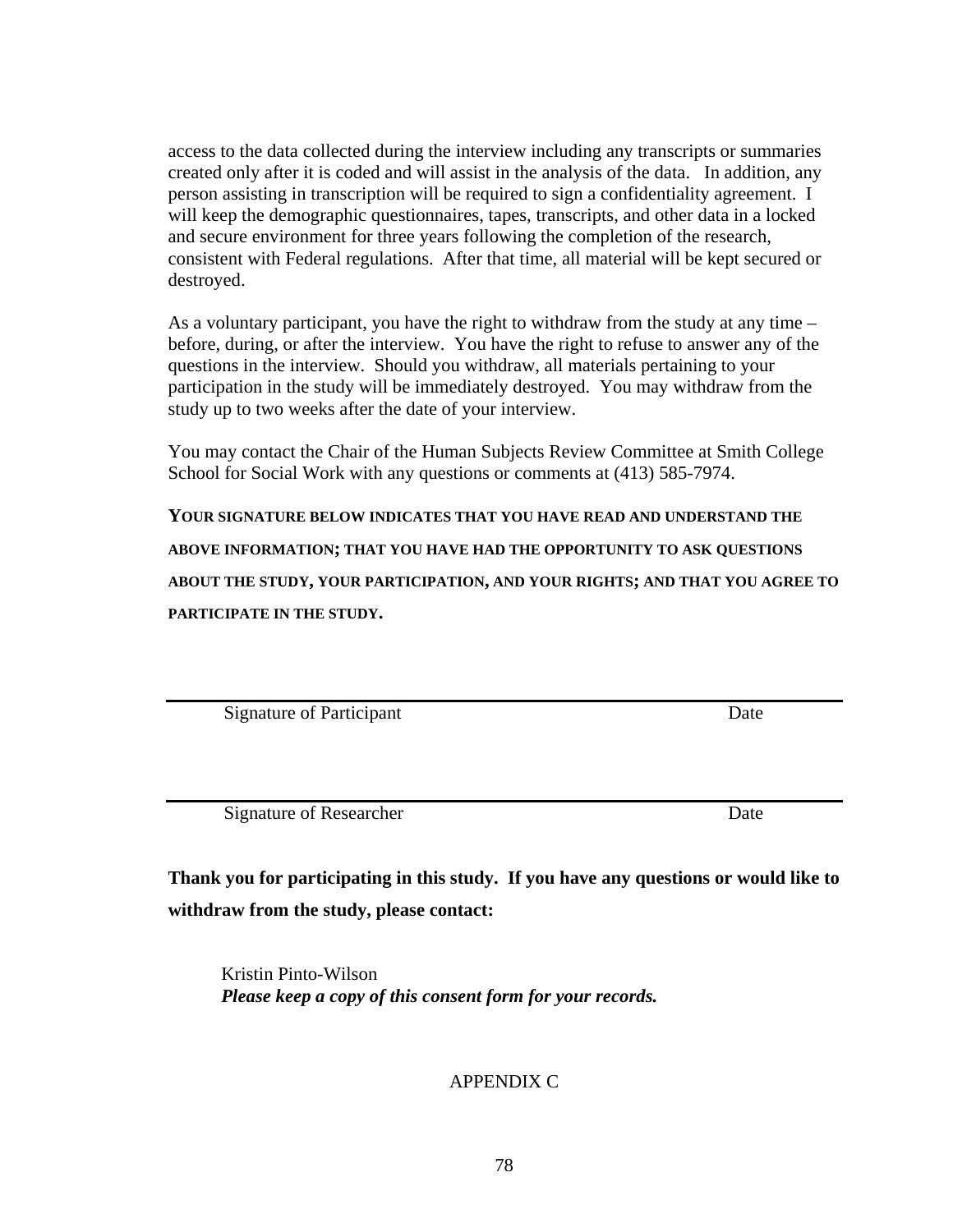# Recruitment Letter

Dear Potential Research Participant,

My name is Kristin Pinto-Wilson, and I am a graduate student at Smith College School for Social Work. I am conducting a research project designed to explore how clinicians put into practice concepts of cultural competency with Latino clients. This study is being conducted for the Master's of Social Work degree at Smith College School for Social Work, and may be used in possible future presentations or publications on the topic.

You have been asked to participate in this study because you participated in at least two of the three dialogues "Changing the World by Changing Ourselves". In addition, participants should be over the age of 18 years.

If you choose to participate, I will ask you to sit for a taped interview with me that will last approximately 60-90 minutes. Prior to the interview you will be asked to answer a few demographic questions. The interview itself will consist of semi-structured questions focusing on your experience in the Circles and the impact the dialogues had on you. I will travel to your job site to conduct the interview or will meet you at some other mutually agreed-upon location that is private and convenient for you.

All interviews will be kept confidential, data in this thesis and professional publications or presentations will be presented in the aggregate without reference to identifying information. After the interview, I will refer to our audio-taped conversation by code numbers instead of by your name.

While there will be no financial benefit for taking part in the study, participation will allow you to share your experience in Circle as well as the impact the dialogue series had for you. Your contributions will provide important information that may be helpful in furthering the knowledge about the Circle process and building just, peaceful communities within both the professional and educational spheres. You may benefit knowing that you are contributing to the development of an inclusive model for building healthy relationships and dialogue about the impacts of racism. In thinking about the study, you may envision new ways you can continue to build healthy relationships and collaborations through an understanding of the impacts of racism. Furthermore, you will have the opportunity to put your struggles and successes in building relationships across racial boundaries for others to learn from.

#### **THANK YOU FOR YOUR INTEREST IN PARTICIPATING IN THIS STUDY.**

### **PLEASE CONTACT ME OR ALLOW ME TO CONTACT YOU AT YOUR CONVENIENCE TO**

**DISCUSS SCHEDULING AN INTERVIEW.** 

# APPENDIX D